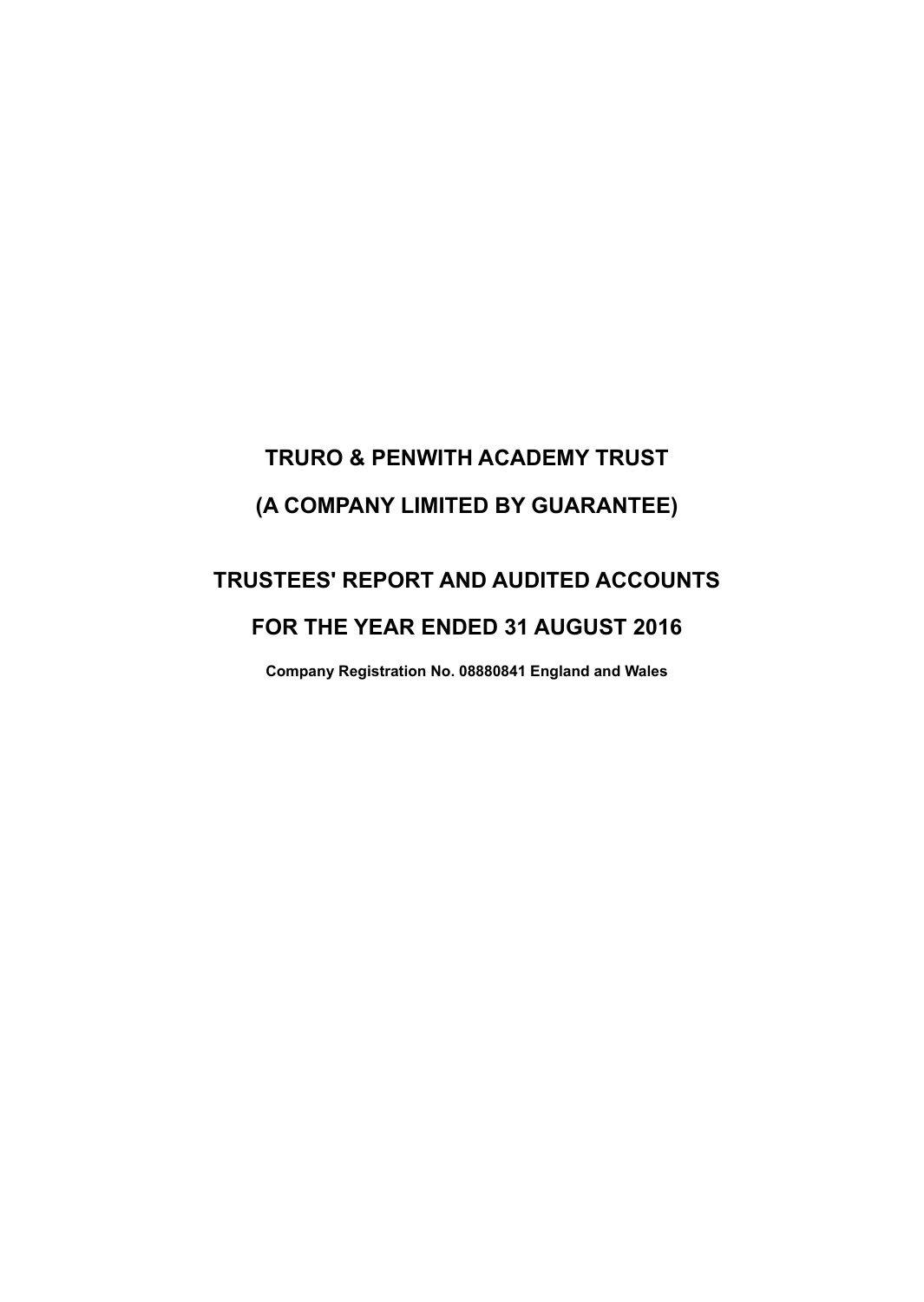### **CONTENTS**

|                                                                            | Page      |
|----------------------------------------------------------------------------|-----------|
| Reference and administrative details                                       | $1 - 2$   |
| Trustees' report                                                           | $3 - 11$  |
| Governance statement                                                       | $12 - 17$ |
| Statement on regularity, propriety and compliance                          | 18        |
| Statement of Trustees' responsibilities                                    | 19        |
| Independent auditor's report on the accounts                               | $20 - 21$ |
| Independent reporting accountant's report on regularity                    | $22 - 23$ |
| Statement of financial activities including income and expenditure account | $24 - 25$ |
| <b>Balance sheet</b>                                                       | 26        |
| Statement of cash flows                                                    | 27        |
| Notes to the accounts including accounting policies                        | $28 - 50$ |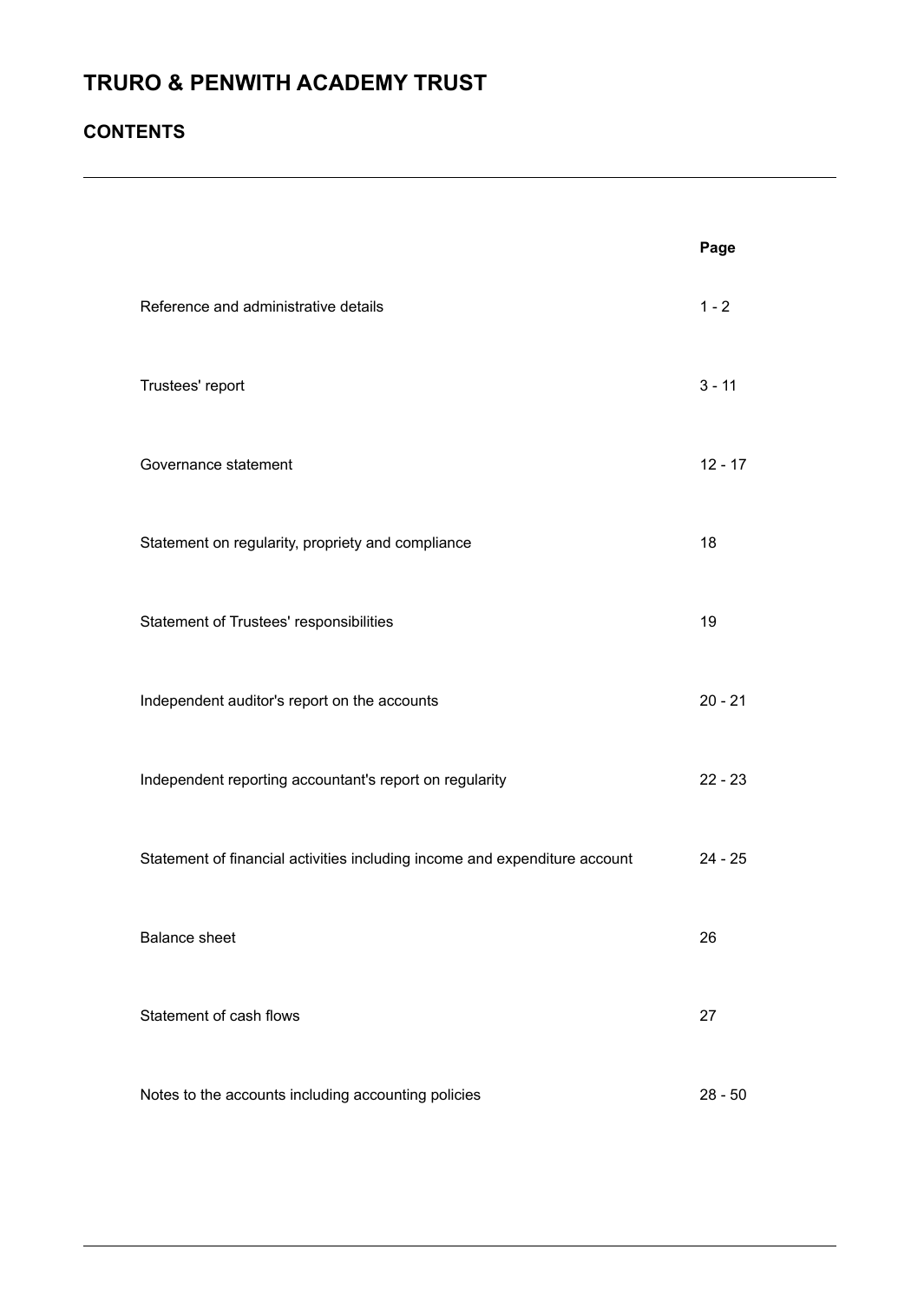### **REFERENCE AND ADMINISTRATIVE DETAILS**

| <b>Trustees</b>                                                                          | Mrs ME Winser MBE, MA(Cantab), DL (Chair)<br>Dr J Blunden BSc(Hons), PhD, PGCE (Accounting Officer from 1<br>September 2015)<br>Mr D Allison MA (Oxon) (Appointed 1 August 2016)<br>Mr R Crossland (Representative of Truro and Penwith College<br>(Corporate Trustee))<br>Mrs SJ Dickinson BA(Hons), FCA<br>Mrs A Firth BA (Appointed 1 January 2016)<br>Prof. AG Livingston CBE, FCSD (Vice Chair)<br>Mr MF Osterfield (Resigned 6 September 2016)<br>Mr RJ Penlerick (Resigned 16 May 2016)<br>Mrs S Roby BSc(Hons), PgDipSurv, MRICS<br>Mr DAJ Walrond MA, MBA, PGCE<br>Mr D Williams JP, MA (Appointed 1 January 2016)<br>Mr PJ Wroe ACMA |
|------------------------------------------------------------------------------------------|------------------------------------------------------------------------------------------------------------------------------------------------------------------------------------------------------------------------------------------------------------------------------------------------------------------------------------------------------------------------------------------------------------------------------------------------------------------------------------------------------------------------------------------------------------------------------------------------------------------------------------------------|
| <b>Members</b>                                                                           | Mr DAJ Walrond MA, MBA, PGCE<br>Mrs SJ Dickinson BA(Hons), FCA<br>Mr R Crossland Truro and Penwith College (Corporate Member)<br>Mrs ME Winser MBE, MA(Cantab), DL                                                                                                                                                                                                                                                                                                                                                                                                                                                                             |
| Senior management team<br>- Accounting and Chief Executive Officer<br>- Finance Director | Dr J Blunden BSc(Hons), PhD, PGCE (1 September 2015 onwards)<br>Mrs SJ Dickinson BA(Hons), FCA                                                                                                                                                                                                                                                                                                                                                                                                                                                                                                                                                 |
| <b>Company secretary</b>                                                                 | Mrs AJ Winter BSc (Hons)                                                                                                                                                                                                                                                                                                                                                                                                                                                                                                                                                                                                                       |
| <b>Company registration number</b>                                                       | 08880841 (England and Wales)                                                                                                                                                                                                                                                                                                                                                                                                                                                                                                                                                                                                                   |
| <b>Principal address</b>                                                                 | <b>Finance Dept</b><br><b>College Road</b><br><b>TRURO</b><br>TR13XX                                                                                                                                                                                                                                                                                                                                                                                                                                                                                                                                                                           |
| <b>Registered office</b>                                                                 | <b>Finance Dept</b><br><b>College Road</b><br>TRURO<br>TR13XX                                                                                                                                                                                                                                                                                                                                                                                                                                                                                                                                                                                  |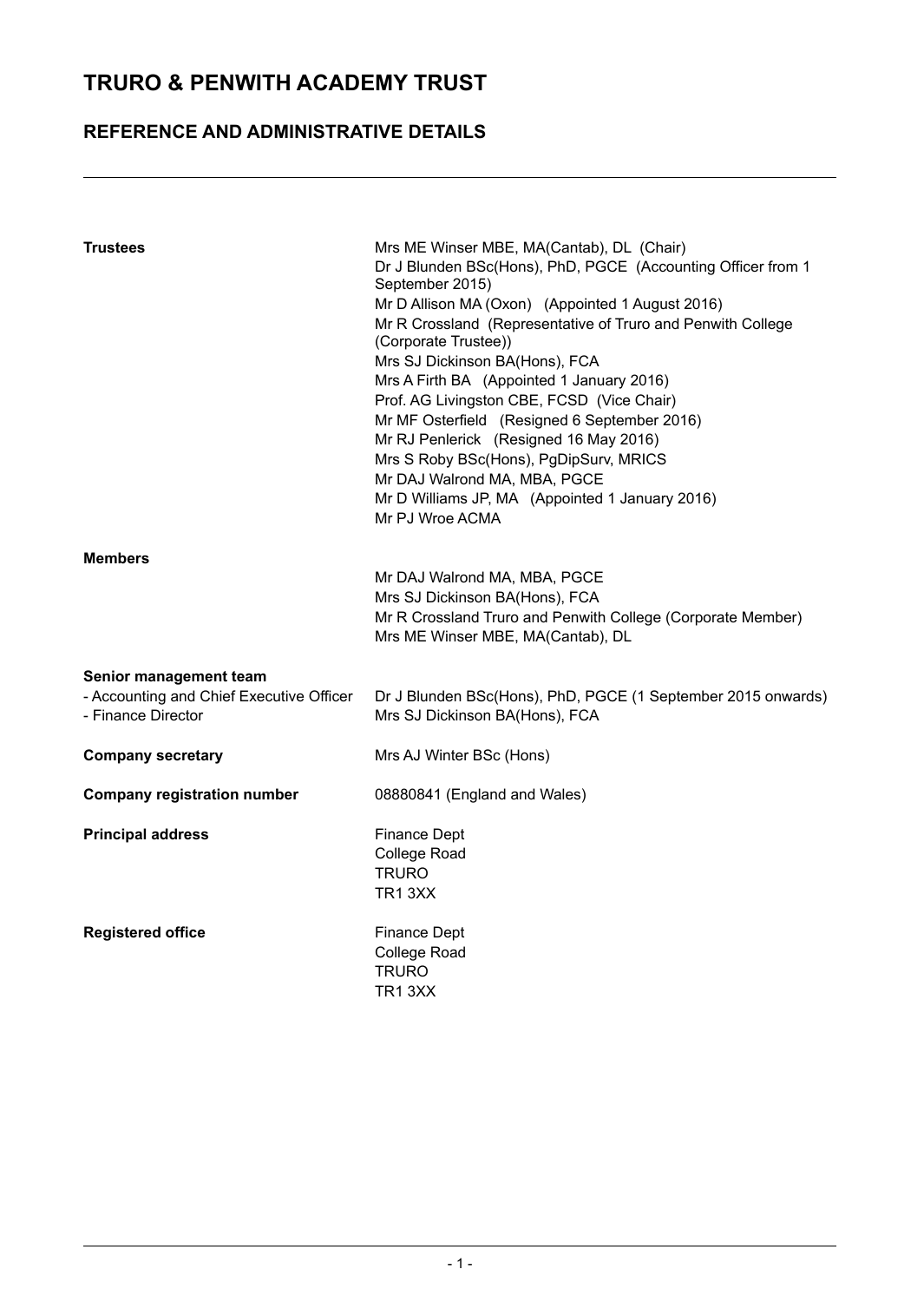### **REFERENCE AND ADMINISTRATIVE DETAILS**

| <b>Academies operated</b><br>Pendeen School | Location<br>Pendeen                                                                             | Principal<br>Mr A Craig (to 31 May 2016)<br>Mr R Larter BA, Cert Ed FPSC<br>& Mr C Wilson (from 1 June<br>2016 to 31 August 2016) |
|---------------------------------------------|-------------------------------------------------------------------------------------------------|-----------------------------------------------------------------------------------------------------------------------------------|
| <b>St Ives School</b>                       | St Ives                                                                                         | Ms J Woodhouse BSc(Hons),<br>PGCE, NPQH                                                                                           |
| St Dennis Primary Academy                   | <b>St Dennis</b>                                                                                | Miss J Harvey BA, BEd(Hons)                                                                                                       |
| <b>St Just Primary School</b>               | St Just                                                                                         | Mrs J Larter BA, Cert Ed,<br><b>NPQH</b>                                                                                          |
| Kehelland Village School                    | Kehelland                                                                                       | Mr G Smith BA(Hons), PGCE,<br><b>NPQH</b>                                                                                         |
| Mithian School                              | Mithian                                                                                         | Mrs L Garbett BEd(Hons),<br><b>NPQH</b>                                                                                           |
| <b>Blackwater Community Primary School</b>  | <b>Blackwater</b>                                                                               | Mr C Wilson BSc, PGCE                                                                                                             |
| Perranporth Community Primary School        | Perranporth                                                                                     | Mr A Johnson BA(Hons),<br><b>NPQH</b>                                                                                             |
| <b>Chacewater Community Primary School</b>  | Chacewater                                                                                      | Mr C Gould BA(Hons), NPQH                                                                                                         |
| <b>Threemilestone School</b>                | Threemilestone                                                                                  | Mrs M Dickens BA(Hons),<br><b>PGCE</b>                                                                                            |
| Roche Community Primary School              | Roche                                                                                           | Mr J Walden BA(Hons)                                                                                                              |
| St Erth Community Primary School            | St Erth                                                                                         | Mrs N Rogers BEd(Hons),<br><b>NPOH</b>                                                                                            |
| Nancledra Primary School                    | Nancledra                                                                                       | Mr R Gill BA(Hons), PGCE,<br><b>NPQH</b>                                                                                          |
| Independent auditor                         | Robinson Reed Layton<br>Peat House<br>Newham Road<br><b>TRURO</b><br>Cornwall<br><b>TR1 2DP</b> |                                                                                                                                   |
| <b>Bankers</b>                              | Lloyds Bank<br>7 Boscawen Street<br><b>TRURO</b><br>Cornwall<br><b>TR1 2QT</b>                  |                                                                                                                                   |
| <b>Solicitors</b>                           | Michelmores LLP<br><b>Woodwater House</b><br>Pynes Hill<br><b>EXETER</b><br>Devon<br>EX2 5WR    |                                                                                                                                   |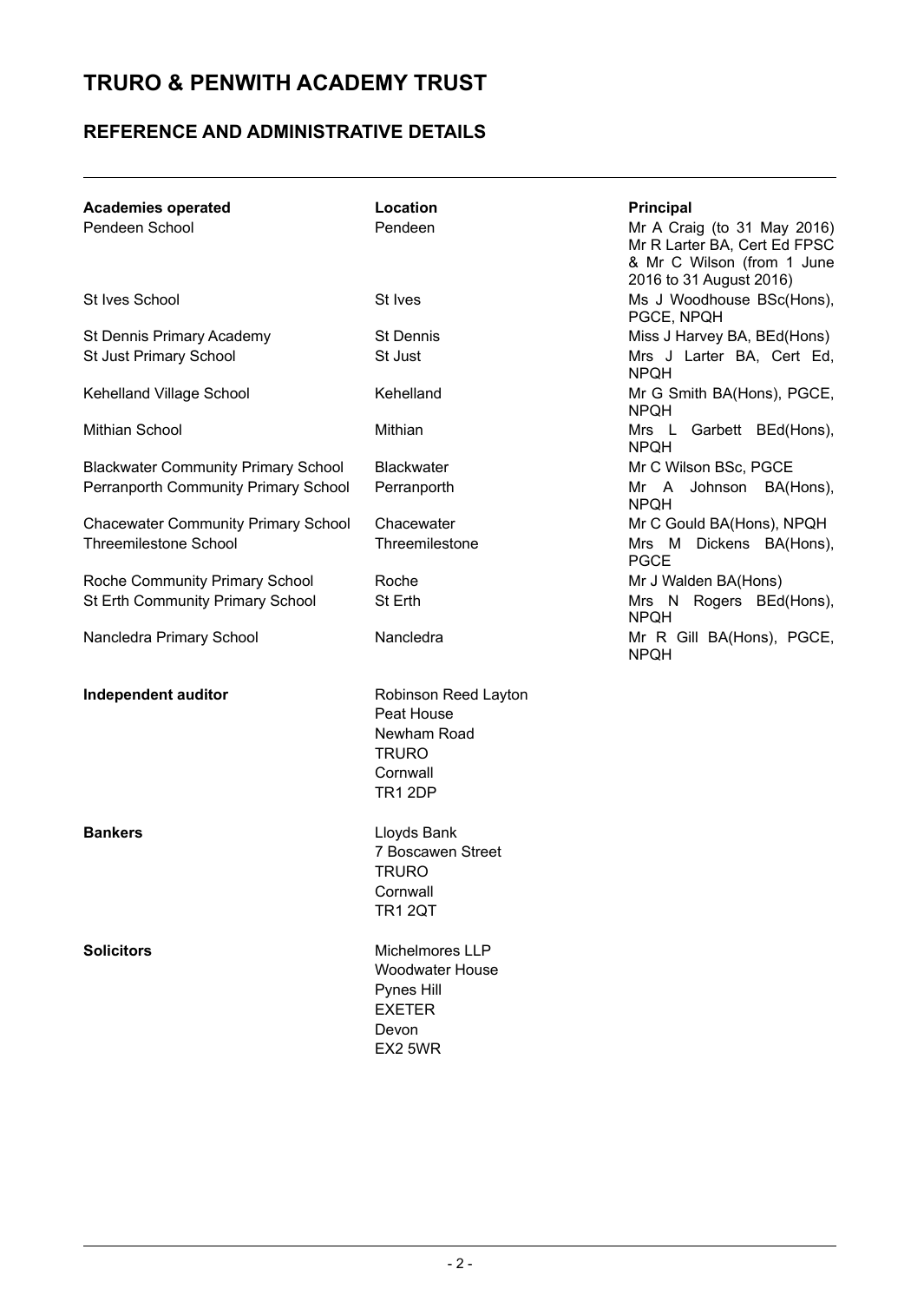### **TRUSTEES' REPORT**

### *FOR THE YEAR ENDED 31 AUGUST 2016*

The Trustees present their annual report together with the accounts and independent auditor's reports of the charitable company for the year ended 31 August 2016. The annual report serves the purposes of both a Trustees' report, and a Directors' report under company law.

The Trust operates 12 primary schools and 1 secondary school in Cornwall. These schools have a combined pupil capacity of 2,712 and had a roll of 2,520 in the school census on 21 January 2016. The Trust has grown during this period from 3 to 13 schools, welcoming 10 convertor schools bringing extensive skills and capacity to the Trust. This skill set aids the embedding of school improvement together with an increase in central support capacity.

#### **Structure, governance and management**

#### **Constitution**

The Trust is a company limited by guarantee and an exempt charity. The charitable company's memorandum and articles of association are the primary governing documents of the Trust.

The Trustees of Truro & Penwith Academy Trust are also the Directors of the charitable company for the purposes of company law. Details of the Trustees who served during the year are included in the Reference and Administrative Details on page 1.

#### Members' liability

Each Member of the charitable company undertakes to contribute to the assets of the charitable company in the event of it being wound up while they are a Member, or within one year after they cease to be a Member, such amount as may be required, not exceeding £10, for the debts and liabilities contracted before they ceased to be a Member.

#### Trustees' indemnities

Trustees will benefit from indemnity insurance purchased at the Trust's expense to cover the liability of the Trustees which by virtue of any rule of law would otherwise attach to them in respect of any negligence, default or breach of trust or breach of duty of which they may be guilty in relation to the Trust, provided that any such insurance shall not extend to any claim arising from any act or omission which the Trustees knew to be a breach of trust or breach of duty or which was committed by the Trustees in reckless disregard to whether it was a breach of trust or breach of duty or not; and provided also that any such insurance shall not extend to the costs of any unsuccessful defence to a criminal prosecution brought against the Trustees in their capacity as Trustees of the Trust. The limit of the indemnity is £10,000,000.

#### Method of recruitment and appointment or election of Trustees

The Trust shall have the following Trustees as set out in its articles of association: -

- at least 7 Trustees appointed by Truro and Penwith College;
- up to two Local Governing Body Trustees appointed by the Trustees;
- the Chief Executive Officer:
- a minimum of 2 Parent Trustees (unless there are Local Governing Bodies which include at least two Parent members);
- The Trust may also have any co-opted Trustee appointed by the Trustees. (A 'Co-opted Trustee' means a person who is appointed to be a Trustee by being Co-opted by Trustees who have not themselves been so appointed. The Trustees may not co-opt an employee of the Trust as a Co-opted Trustee if thereby the number of Trustees who are employees of the Trust would exceed one third of the total number of Trustees including the Chief Executive Officer)

The term of office for any Trustee shall be four years except that this time limit shall not apply to the Chief Executive Officer. Subject to remaining eligible to be a particular type of Trustee, any Trustee may be reappointed or re-elected.

When appointing new Trustees, the Board will give consideration to the skills and experience mix of existing Trustees in order to ensure that the Board has the necessary skills to contribute fully to the Trust's development.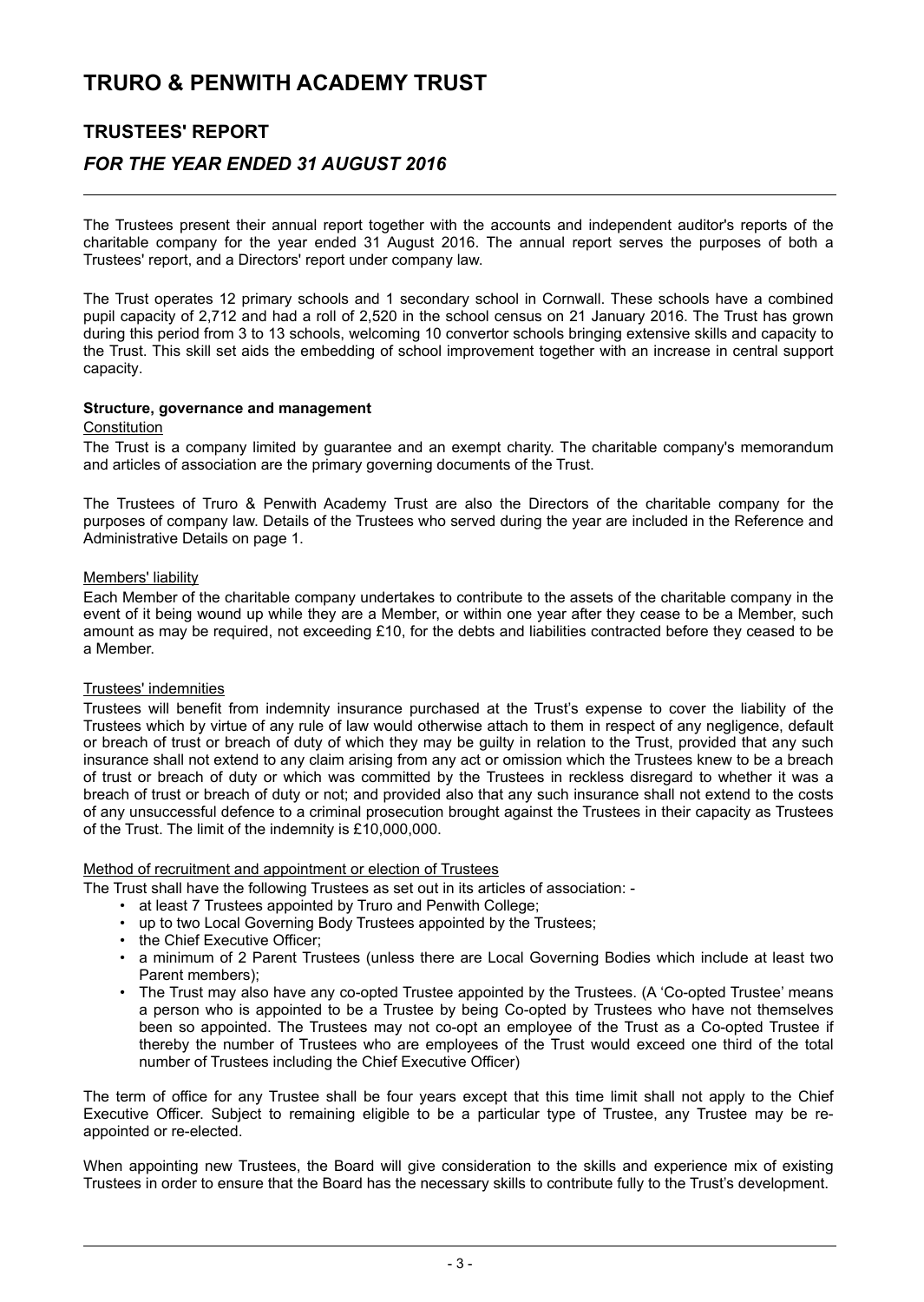### **TRUSTEES' REPORT (CONTINUED)** *FOR THE YEAR ENDED 31 AUGUST 2016*

#### Policies and procedures adopted for the induction and training of Trustees

The training and induction provided for new Trustees will depend on their existing experience. All Trustees are provided with copies of policies, procedures, minutes, accounts, budgets and other documents that they will need to undertake their role as Trustees.

#### Organisational structure

The Trust is comprised of and governed by: -

The Members who guarantee the liabilities of the Trust and review its strategic direction.

The Board of Trustees who are responsible for, and oversee, the management and administration of the Trust and the schools run by the Trust. The Board normally meets once each term. The Board establishes an overall framework for the governance of the Trust and determines responsibilities, terms of reference and procedures for its sub-committees. It receives reports including policies from sub-committees for ratification. It monitors the activities of the committees through the minutes of their meetings.

There are two main sub-committees which meet termly 1) Finance, Employment and Audit, and 2) Curriculum and Standards.

The Remuneration Committee meets once a year to establish a pay policy which sets out clearly the basis on which decisions about pay progression for the Headteachers, senior employees and leaders in the Trust will be determined.

Local Governing Bodies are in place for each school within the Trust who are responsible for, subject to the provisions of the Scheme of Delegation, the day-to-day management and administration of each respective school.

A Scheme of Delegation has been approved detailing the relative responsibilities of the Board of Trustees, its sub-committees and Local Governing Bodies. The Scheme of Delegation provides clarity to Local Governing Bodies on the extent of their rights, responsibilities, authority and powers and provides the framework within which they interact and work with the other governance aspects of the Trust.

The Trustees have devolved responsibility for the day to day management of the Trust to the Chief Executive, Finance Director and Local Governing Bodies.

The Chief Executive is the Accounting Officer.

#### Arrangements for setting pay and remuneration of key management personnel

The Trust has established a Remuneration Committee which meets once a year and comprises the Vice Chair of the Board of Directors, the Chair of the Finance Employment and Audit Committee and the Chair of the Curriculum and Standards Committee. The key responsibility of this committee is: -

To establish a pay policy which sets out clearly the basis on which decisions about pay progression for the Headteachers, senior employees and leaders in the Trust will be determined, including:

- Considering and determining the annual performance-related pay progression increases and other terms and conditions of the Headteachers, taking account of budgetary implications.
- Considering and determining the annual pay and other terms and conditions of the senior employees and leaders in the Trust, taking account of budgetary implications.
- Establishing procedures for determining appeals against pay determinations.
- Keeping the pay policy under regular review.
- Dealing with any other matters referred to the Committee by the Board of Directors relating to the remuneration, terms and conditions of the Headteachers, senior employees and leaders.

All the Trustees give their time freely.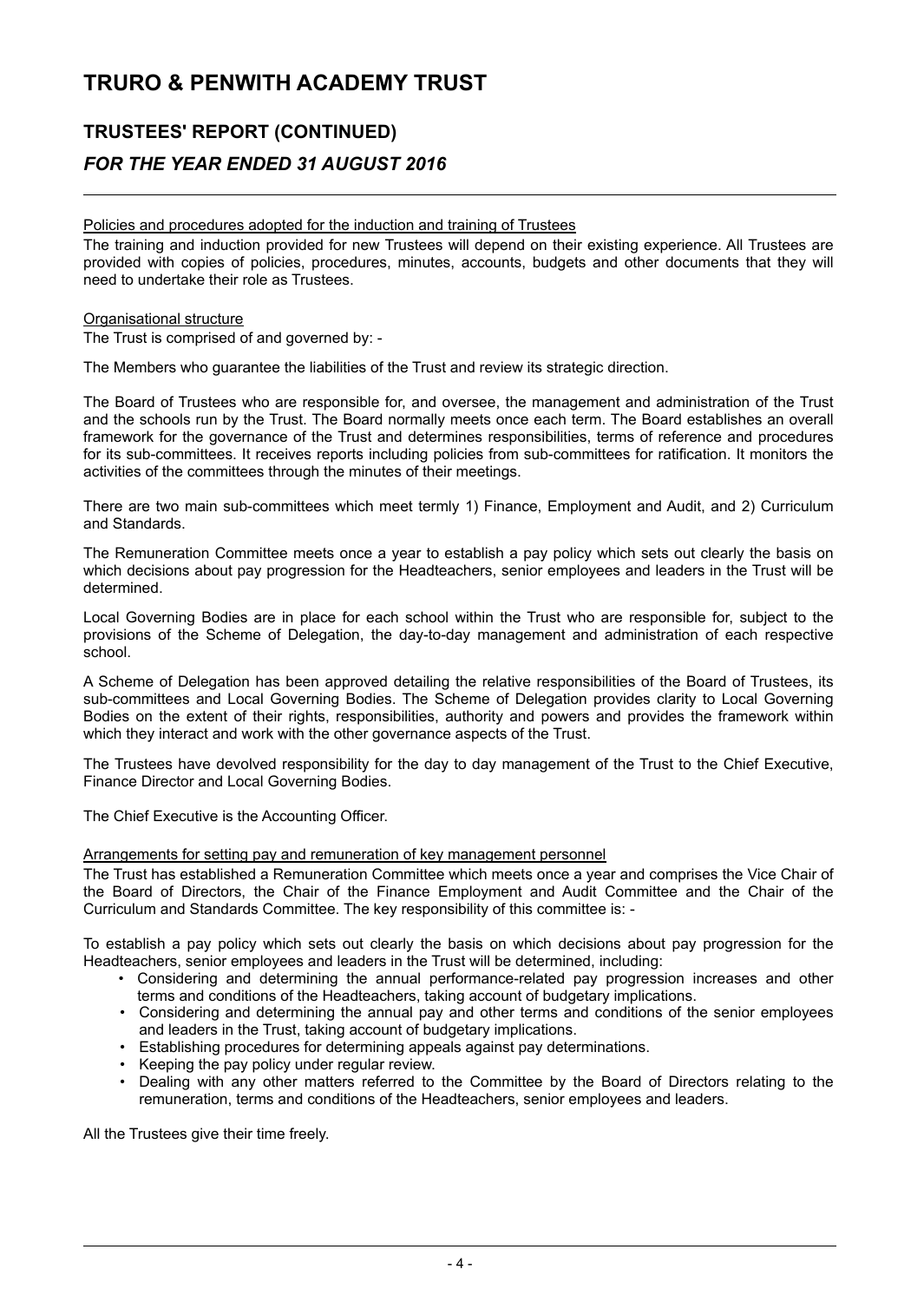### **TRUSTEES' REPORT (CONTINUED)**

### *FOR THE YEAR ENDED 31 AUGUST 2016*

#### Related parties and other connected charities and organisations

Truro and Penwith Academy Trust is sponsored by Truro and Penwith College. The role of the sponsor is to share its educational experience, develop the educational vision for the Trust and support and assist the Trust and its schools.

Truro and Penwith College is a designated Teaching School which provides, but not exclusively, improvement services and training to the Trust.

Related party transactions are detailed in Note 21 to the accounts.

#### **Objectives and activities**

#### Objects and aims

The principal object of the Trust is specifically restricted to the following:

• to advance for the public benefit education in the United Kingdom, in particular but without prejudice to the generality of the foregoing by establishing, maintaining, carrying on, managing and developing schools offering a broad and balanced curriculum appropriate to the needs of its pupils and students.

The principal aim of the Trust is:

• to improve teaching and learning for all, to enable all children and young people to have the best possible learning experience, leading to the highest levels of achievement.

#### Objectives, strategies and activities

The Trust pursues fulfilment of its vision and mission by focusing on core strategic objectives measured consistently and annually against a set of core data baselines. These objectives are:

- Expect outstanding academic achievement and success.
- Set aspirational targets for all.
- Every aspect of school life engages & inspires our children.
- Consistently outstanding leadership with high expectations & rigorous challenge.

These strategic objectives will be achieved through effective leadership across the Trust through the following:

- Trust development plan monitored and reported to Curriculum and Standards Sub Committee.
- Headteachers Group for geographic hub leaders and Headteachers with school clusters where the leaders in each school come together to share performance data, report on development objectives, discuss issues, plan strategies.
- Specialist Lead Schools where leaders and teachers across the schools build key relationships and contacts to enhance their support and peer network.
- Local Governing Body (LGB) Chairs Forum where the chairs of each LGB meet together once a term to discuss a range of issues.
- LGB Clerks Forum where the clerks to each LGB meet together once a term to discuss a range of issues.

The key priorities for 2016/17 are:

- Securing leadership through the new Hub and Specialist Lead School model
- To develop the secondary phase improvement model
- Focus on improving attainment and progress in Mathematics
- Focus on improving attainment and progress in English in Primary
- To support disadvantaged students to achieve
- To support the more able students to achieve
- To continue to develop the effectiveness of Local Governing Bodies
- to manage within allocated resources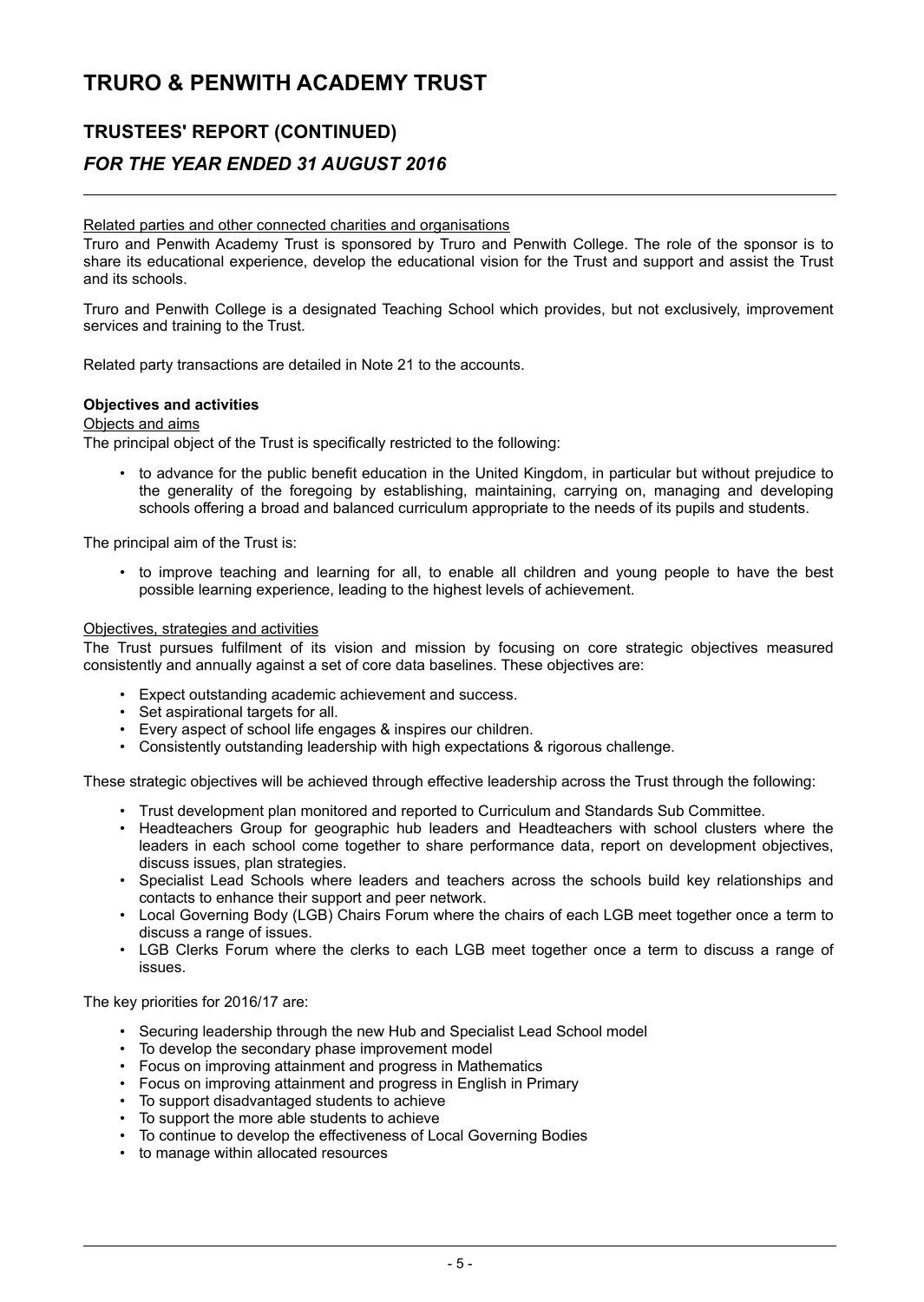### **TRUSTEES' REPORT (CONTINUED)**

### *FOR THE YEAR ENDED 31 AUGUST 2016*

#### Public benefit

The Trustees confirm that they have complied with the duty in Section 17(5) of the Charities Act 2011 to have due regard to the Charity Commission's general guidance on public benefit in exercising their powers or duties.

### **Strategic report**

#### **Achievements and performance**

The improvement priorities for schools within the Trust for the period were:

All schools

- Improve attainment and progress in mathematics
- Improve attainment and progress of students eligible for pupil premium funding
- Improve attainment of boys
- Improve attendance to 95% and in particular reduce persistent absence<br>• Improve the effectiveness of school governors
- Improve the effectiveness of school governors

Plus, in primary schools

- Focus on Writing and Spelling, Punctuation and Grammar to improve attainment
- Focus on Early Year Foundation Stage to improve the proportion of pupils with a good level of development
- Assessment and tracking targets in new curriculum

The tables following provide a summary of the summative attainment and progress data for schools within the Trust to 31 August 2016. It is noted that 10 schools joined the Trust at six points during the period, (dates in note 23).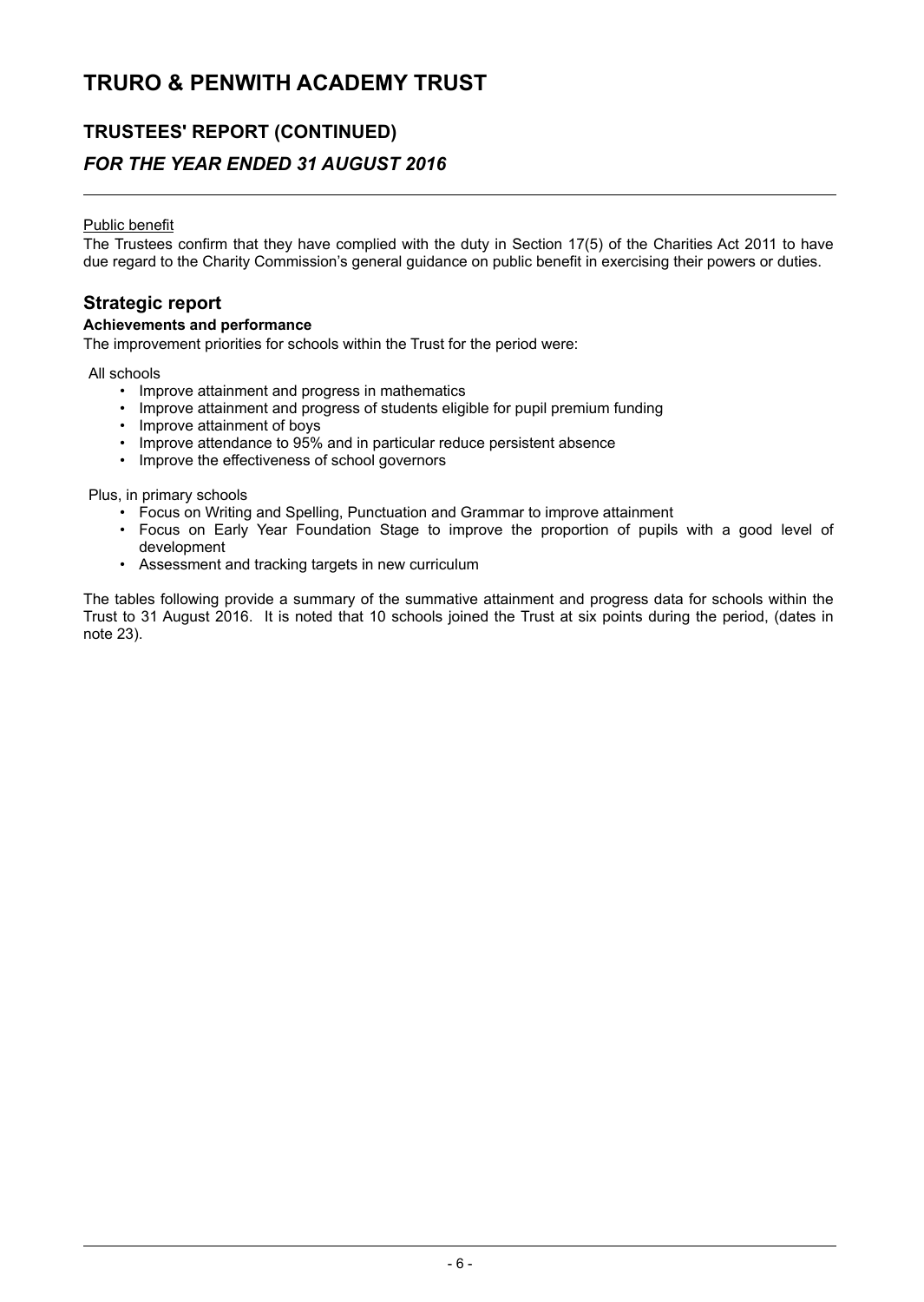## **TRUSTEES' REPORT (CONTINUED)** *FOR THE YEAR ENDED 31 AUGUST 2016*

#### **Primary Performance Table**

| School                                                                                                                                                                                                                                                            | P      | %                     | <b>EYFS</b>             | KS1                           | <b>KS2 Attainment</b> |                            | KS <sub>2</sub> | <b>KS2 Progress Score</b> |                                   |                   |                            |                   |
|-------------------------------------------------------------------------------------------------------------------------------------------------------------------------------------------------------------------------------------------------------------------|--------|-----------------------|-------------------------|-------------------------------|-----------------------|----------------------------|-----------------|---------------------------|-----------------------------------|-------------------|----------------------------|-------------------|
|                                                                                                                                                                                                                                                                   | A<br>N | <b>Attend</b><br>ance | <b>GLD</b><br><b>NA</b> | <b>Attainment</b><br>(% ExpS) |                       | $(%$ (% ExpS)              |                 |                           | (%<br>ExpS)                       |                   | $(0=NA)$                   |                   |
|                                                                                                                                                                                                                                                                   |        | <b>NA96</b>           | 69%                     |                               |                       |                            |                 |                           |                                   |                   |                            |                   |
|                                                                                                                                                                                                                                                                   |        |                       |                         | Reading,                      | Reading               | Writing                    | Maths           | <b>GPS</b>                | Reading,                          | Reading           | Writing                    | Maths             |
|                                                                                                                                                                                                                                                                   |        |                       |                         | Writing,<br>Maths             | ExpS                  | ExpS                       | ExpS            | ExpS                      | Writing &<br>Maths<br><b>NA53</b> | Floor<br>standard | Floor<br>standard          | Floor<br>standard |
|                                                                                                                                                                                                                                                                   |        |                       |                         | LA 59%                        | NA 66                 | <b>NA74</b>                | <b>NA70</b>     | <b>NA72</b>               |                                   | $-5$              | $-7$                       | -5                |
| Pendeen<br>School (s)                                                                                                                                                                                                                                             | 17     | 95.2                  | 67                      | 16                            | 69                    | 54                         | 54              | 69                        | 39                                | 4.6               | $-0.7$                     | 1.7               |
| lSt Dennis<br>Academy (s)                                                                                                                                                                                                                                         | 30     | 96.3                  | 68                      | 67                            | 76                    | 80                         | 80              | 60                        | 76                                | 2.3               | 0.4                        | 1.5               |
| Mithian School                                                                                                                                                                                                                                                    | 15     | 96.2                  | 53                      | 62                            | 79                    | 77                         | 29              | 71                        | 21                                | $\overline{2}$    | 0.1                        | $-5.2$            |
| Blackwater<br>School                                                                                                                                                                                                                                              | 15     | 95.1                  | 59                      | 64                            | 75                    | 81                         | 75              | 75                        | 63                                | 2.7               | 2.7                        | $-0.9$            |
| St Just School                                                                                                                                                                                                                                                    | 30     | 94.3                  | 59                      | 50                            | 56                    | 84                         | 84              | 78                        | 56                                | 0.7               | 4.7                        | 2.0               |
| Perranporth<br>School                                                                                                                                                                                                                                             | 30     | 95.6                  | 75                      | 69                            | 53                    | 81                         | 56              | 59                        | 41                                | $-3.1$            | 1.3                        | $-2.6$            |
| Chacewater<br>School                                                                                                                                                                                                                                              | 25     | 96.0                  | 84                      | 60                            | 90                    | 90                         | 90              | 95                        | 85                                | 3.5               | 1.9                        | 3.8               |
| Threemilestone<br>School                                                                                                                                                                                                                                          | 60     | 94.6                  | 63                      | 62                            | 65                    | 72                         | 61              | 77                        | 53                                | $-0.3$            | $-0.7$                     | $-1.9$            |
| Kehelland<br>School                                                                                                                                                                                                                                               | 13     | 89.5                  | 75                      | 46                            | 100                   | 100                        | 100             | 100                       | 100                               | 4.4               | 3.8                        | 0.5               |
| Nancledra<br>School                                                                                                                                                                                                                                               | 15     | 95.1                  | 88                      | 83                            | 93                    | 100                        | 100             | 100                       | 93                                | 4.8               | 5.3                        | 5.6               |
| St Erth School                                                                                                                                                                                                                                                    | 15     | 95.1                  | 75                      | 64                            | 62                    | 69                         | 62              | 69                        | 54                                | $1.2$             | 1.6                        | 0.8               |
| Roche School                                                                                                                                                                                                                                                      | 30     | 95.4                  | 21                      | 33                            | 59                    | 48                         | 59              | 59                        | 33                                | $-1.7$            | $-4.4$                     | $-3.7$            |
| <b>All Primary</b>                                                                                                                                                                                                                                                | 25     | 95.0                  | 64                      | <del>58</del>                 | 69                    | 77                         | 69              | 74                        | 57                                | 0.93              | هونه                       | هجم               |
| Key: (s) sponsored (NA X) national average (Disadv) Disadvantaged (Exp\$) Expected Standard (PAN) Published Admissions Number<br>(EYFS) Early Years Foundation Stage (GLD) Good Level of Development (SPS) Grammar, Punctuation and Spelling (LA) Lodal Authority |        |                       |                         |                               |                       |                            |                 |                           |                                   |                   |                            |                   |
| School                                                                                                                                                                                                                                                            |        |                       |                         | >5% Below National Average    |                       | Within 5% National Average |                 |                           |                                   |                   | >5% Above National Average |                   |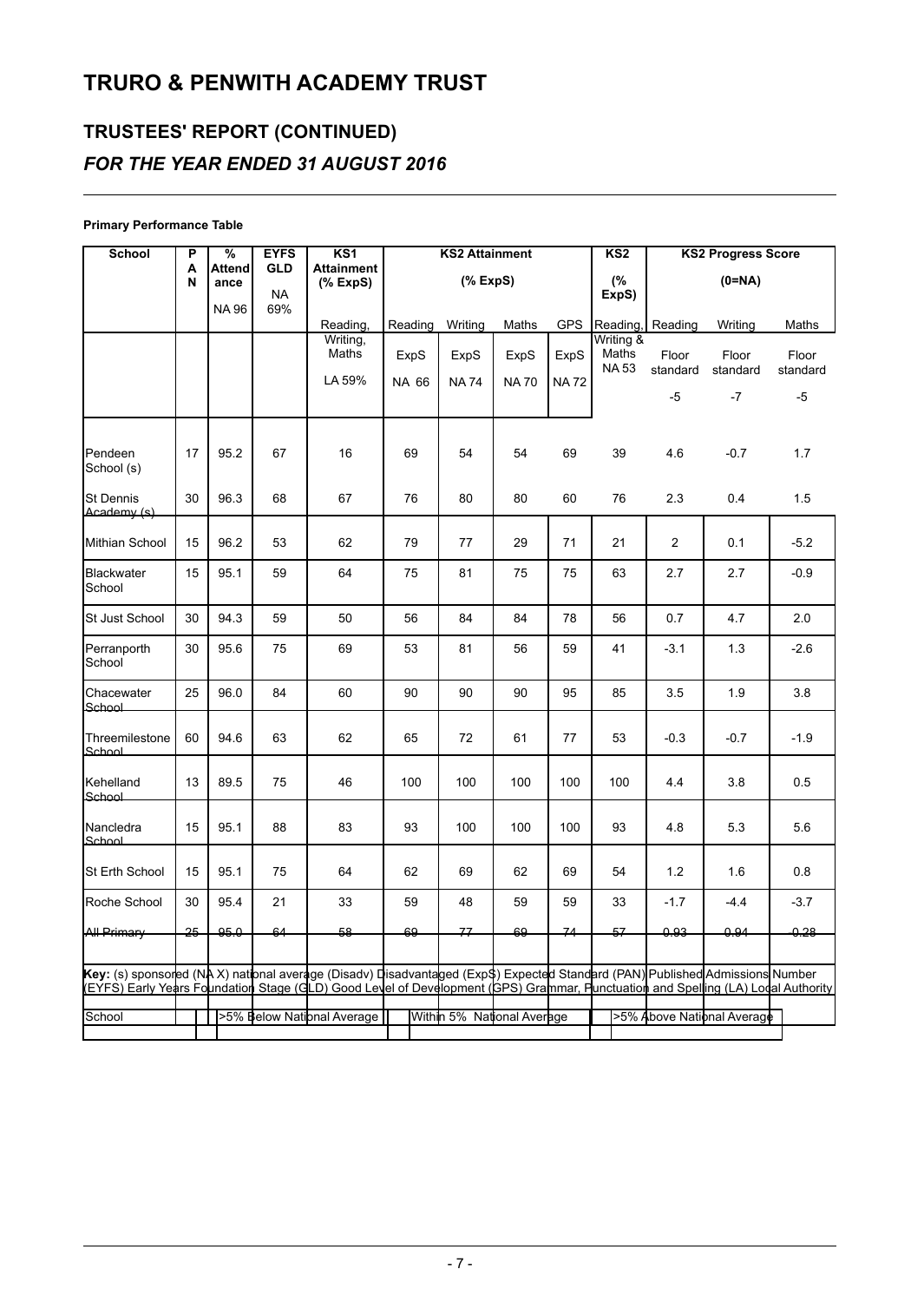## **TRUSTEES' REPORT (CONTINUED)** *FOR THE YEAR ENDED 31 AUGUST 2016*

#### **Primary Phase Summary**

Overall primary school performance has been improving, with sponsored academies demonstrating accelerated progress to improve with the majority of Progress Scores in key measures at end of Key Stage 2 to be above Zero. The Published Admissions Number indicates the relative size of cohorts in each school, and performance data analysis needs to take account given the small numbers involved in some cases. The weighted Trust-wide performance at Key Stage 1 and 2 demonstrates that the Trust schools on average are performing at or above the national average. It is the expectation of the Trustees to monitor the Trust-wide performance to ensure the Trust schools are striving to provide significantly above average outcomes for all learners across all schools.

Areas for continued improvement across the Trust include mathematics, narrowing the gap between disadvantaged pupils and others, improving the attainment and progress of the more able pupils and a continued focus to improve attendance to be above the national expectations.

School improvement activity is focusing on close collaboration with the Cornwall and West Devon Maths Hub activities through the specialist lead school, Chacewater School for supporting and monitoring improvement in mathematics. The focus on the outcomes for all pupils with particular scrutiny of pupil premium funded pupils is led by the Headteacher at Blackwater School and the aim is to close any attainment gaps evident between pupil premium funded and non-pupil premium funded pupils. The Hub Leaders are monitoring the activity to support greater challenge and support for more able pupils across the Trust and supporting schools to develop consistent and effective behaviour management strategies to improve attendance in all schools.

| <b>St Ives</b><br>School (s) | %<br>Att<br>end<br>anc<br>е | cohortl | No. in   % 5+A*-C<br><b>GCSE</b><br>(inc Eng<br><b>NA 57</b> | %<br>expected<br>progress<br>- ALL<br><b>NA71</b> | %<br>expected<br>progress<br>and Math) in English in English<br>- Disadv<br>NA 61 | maths ALL<br>NA 66 | $%$ expected $%$ expected<br>progress in progress in<br>maths -<br><b>Disady</b><br><b>NA51</b> | % achieved<br>all<br>components<br>of EBacc<br><b>NA 25</b> | Best 8<br><b>Attainment</b><br><b>NA 50</b> | Best 8<br><b>Progress</b><br>NA-0.03 |
|------------------------------|-----------------------------|---------|--------------------------------------------------------------|---------------------------------------------------|-----------------------------------------------------------------------------------|--------------------|-------------------------------------------------------------------------------------------------|-------------------------------------------------------------|---------------------------------------------|--------------------------------------|
| 2015                         |                             | 121     | 65.3                                                         | 75.6                                              | 55.6                                                                              | 69.75              | 52                                                                                              | 11.6                                                        | 50.54                                       | 0.15                                 |
| 2016                         | 94                          | 148     | 70.3                                                         | 91                                                | 86.5                                                                              | 72.3               | 56.8                                                                                            | 15.5                                                        | 52.77                                       | 0.32                                 |
| Variation +/-                |                             | 27      | 5.                                                           | 15.4                                              | 30.9                                                                              | 2.55               | 4.8                                                                                             | 3.9                                                         | 2.23                                        | 0.17                                 |

#### **Secondary Performance Table**

Key: (s) sponsored (NA X) national average (Disadv) Disadvantaged / Pupil Premium Funded (EBacc) English Baccalaureate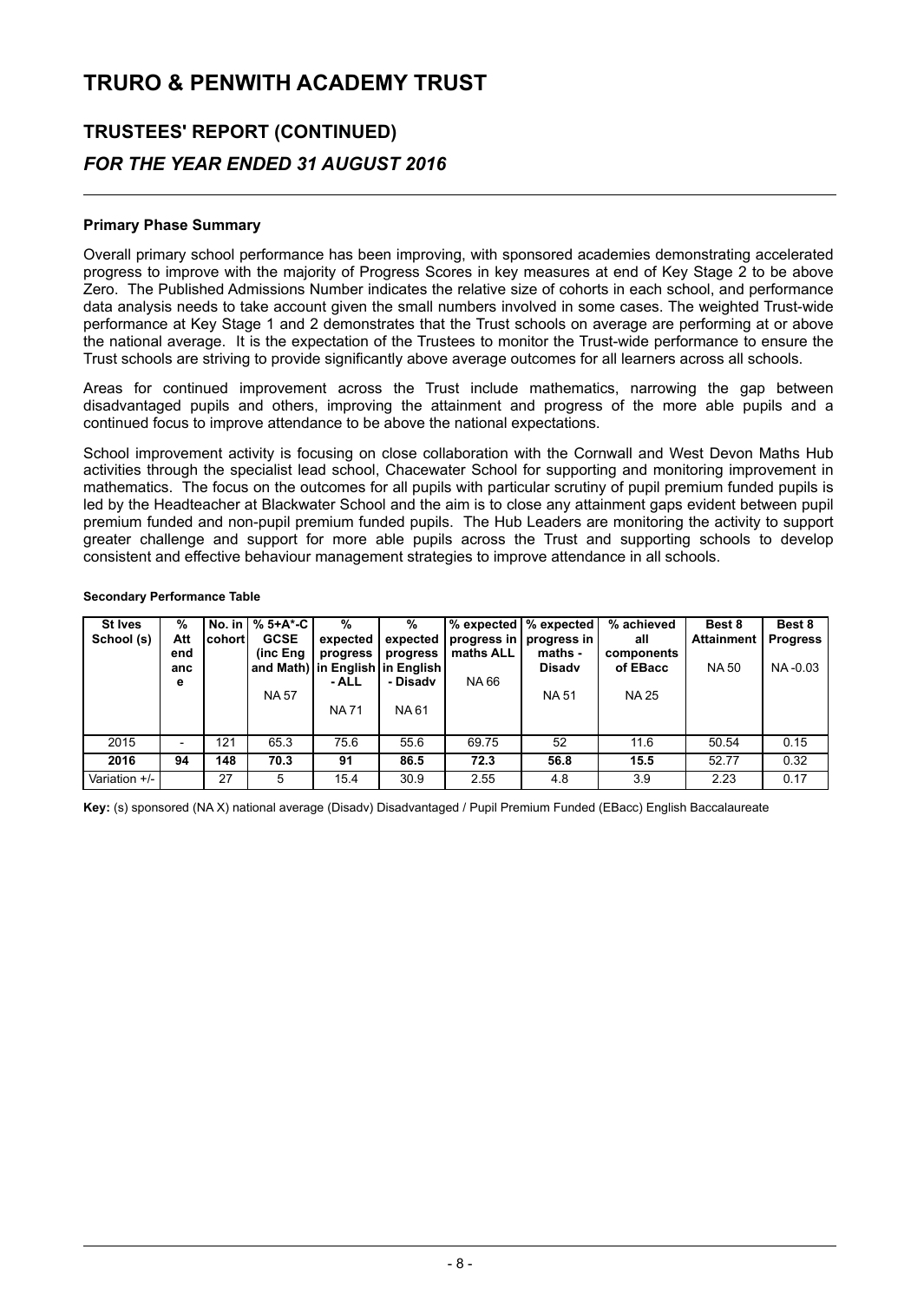## **TRUSTEES' REPORT (CONTINUED)** *FOR THE YEAR ENDED 31 AUGUST 2016*

#### **Secondary Phase Summary**

Overall in 2016 the school has improved performance on 2015 data across all areas and is evidence of the strong leadership and management throughout the school and the relentless focus on high quality teaching, learning and assessment. Significant progress has been made in improving outcomes for students with Special Educational Needs or Disabilities and for pupils with Pupil Premium funding, especially in rapidly closing the gap in English. Achievement across a wide range of subjects was very strong including French and Spanish, English Literature, History, Textiles, Art, Graphics, Computer Science, Food Technology, Media Studies, Further Maths. Achievement in Core and Additional Science is significantly better than in 2015. Achievement in Separate Sciences is also very strong.

Areas for continued improvement include the most able disadvantaged students, who do not yet make progress significantly above national averages. Challenging targets have been set for 2016/2017 to achieve outcomes for students significantly above national average, in particular in Geography, Drama and Resistant Materials and to continue an unwavering focus to improve attendance.

#### **Summary**

Performance in mathematics improved at St Ives School at the end of Key Stage 4, particularly with students with special educational needs or disabilities (+31%) and overall performance in primary schools is in line with the Key Stage 2 national average, although there is variable attainment across the schools, attributed in part to the new maths curriculum. Mathematics continues to be a focus for improvement. The overall performance of pupils eligible for Pupil Premium funding improved and in some schools outperformed 'other' pupils (e.g. St Dennis Academy and Blackwater School for combined Key Stage 2 attainment). St Ives School significantly narrowed gaps in attainment in English, achievement of 5 A\*-C GCSE and with attainment of boys. The majority of schools exceeded the Trust target in attendance and are in line with national expectations. All governing bodies participated in training and development co-ordinated through the Teaching School team. Headteachers collaborated in an Assessment Group to agree a Trust-wide Assessment Policy.

Overall school performance has been improving, with sponsored academies demonstrating accelerated progress to improve. Areas for continued improvement include mathematics, narrowing the gap between disadvantaged pupils and others and continued focus to improve attendance.

#### Going concern

After making appropriate enquiries, the Board of Trustees has a reasonable expectation that the Trust has adequate resources to continue in operational existence for the foreseeable future. For this reason, it continues to adopt the going concern basis in preparing the financial statements. Further details regarding the adoption of the going concern basis can be found in the statement of accounting policies.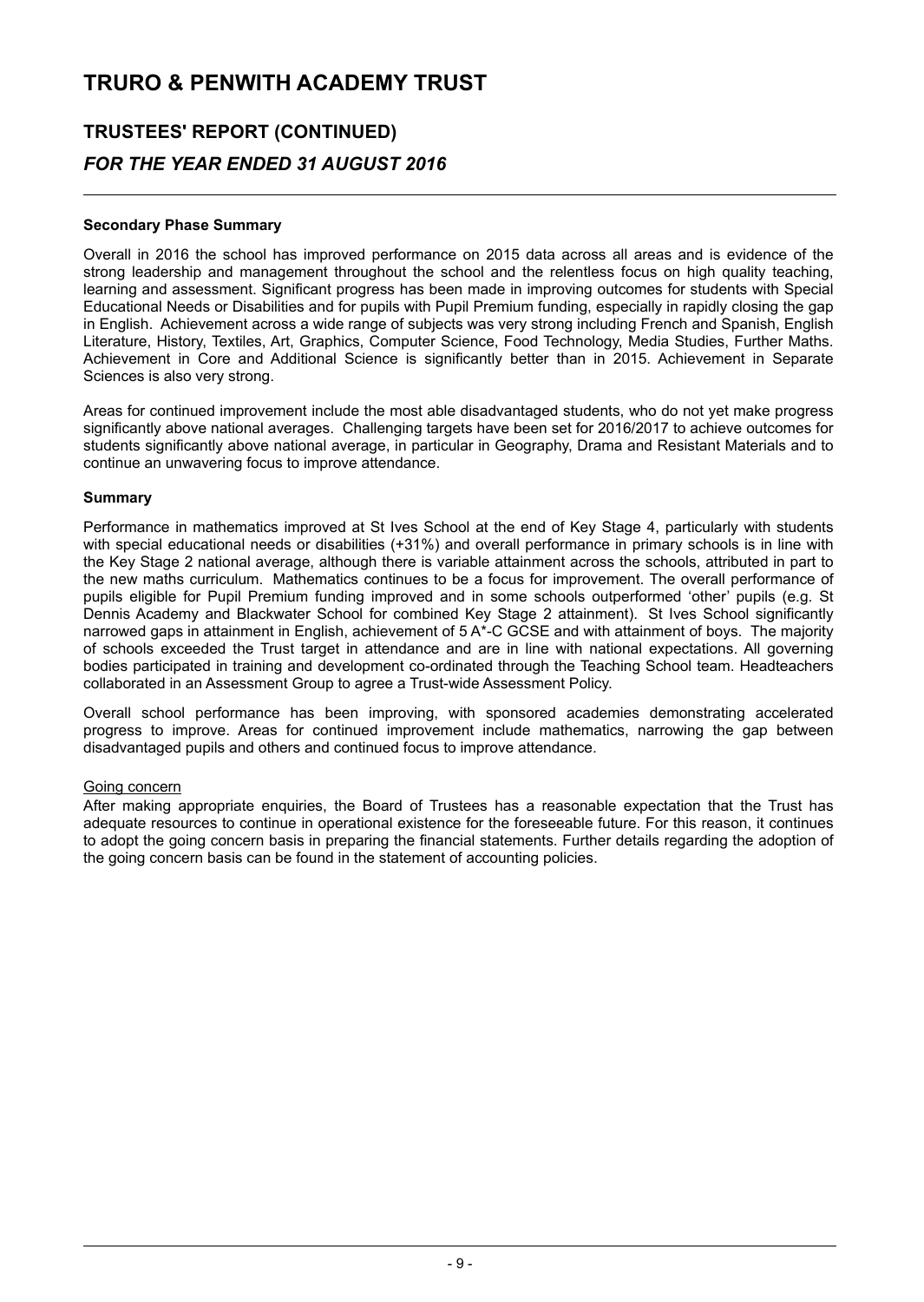## **TRUSTEES' REPORT (CONTINUED)** *FOR THE YEAR ENDED 31 AUGUST 2016*

#### **Financial review**

The academy's accounting period is the year to 31 August 2016.

The majority of the Trust's income is derived from the Department for Education (DfE) via the Education Funding Agency (EFA) in the form of recurrent grants, the use of which is restricted to particular purposes. The grants received during the year to 31 August 2016, and the associated expenditure, are shown as restricted funds in the statement of financial activities.

The financial position is increasingly pressured as a result of changes in both local and national funding together with increasing costs relating to pay, national insurance and pension contributions. This has resulted in a number of the Trust's schools using reserves to meet operational costs which is not sustainable in the long term. The schools are making budget reductions to match funding levels, however this is challenging as a large proportion of costs are staff related.

The academy also receives grants for fixed assets from the EFA. Such grants are shown in the statement of financial activities as restricted income in the Fixed Asset Fund. The Restricted Fixed Asset Fund will be reduced by annual depreciation charges over the useful life of the assets concerned.

The academy's results show surpluses/ (deficits) before unrealised defined benefit pension scheme gains and losses and transfers of:

Restricted £10,641,077 Unrestricted £1,531,160

#### Reserves policy

The Trustees review the reserve levels of the Trust annually. This review encompasses the nature of income and expenditure streams, the need to match income with commitments and the nature of reserves. Reserves are held for reinvestment in individual schools, for specific capital projects, curriculum investment and to mitigate the impact of reductions to funding.

The Trustees consider the financial period end position of £19,181,790 (2015: £8,940,553) comprising £21,935,660 (2015: £9,420,718) of restricted fixed asset funds, £(4,221,000) (2015: £(824,000)) of restricted funds and £1,467,130 (2015: £343,835) of unrestricted funds to be satisfactory. The restricted funds consist of the pension reserve amounting to £(4,221,000) (2015: £(824,000)) and general restricted funds of £Nil (2015: £Nil).

The level of free reserves held by the academy are £1,467,130 (2015: £343,835).

The Local Government Pension Scheme (LGPS) fund is currently in deficit. The Trust has entered into an agreement with the LGPS Trustees to make additional annual contributions of £62,300 in addition to normal funding levels, over a period of 20 years, in order to bridge the scheme deficit.

Parliament has agreed, at the request of the Secretary of State for Education, to a guarantee that, in the event of academy closure, outstanding LGPS liabilities would be met by the Department for Education. The guarantee came into force on 18 July 2013.

#### Investment policy and powers

The cash balances held by the Trust are invested in interest earning bank accounts.

#### Principal risks and uncertainties

The principal risks facing the Trust are:

- the financial impact of future changes to funding levels from the DfE;
- a decrease in pupil numbers; and
- failure to meet academic targets.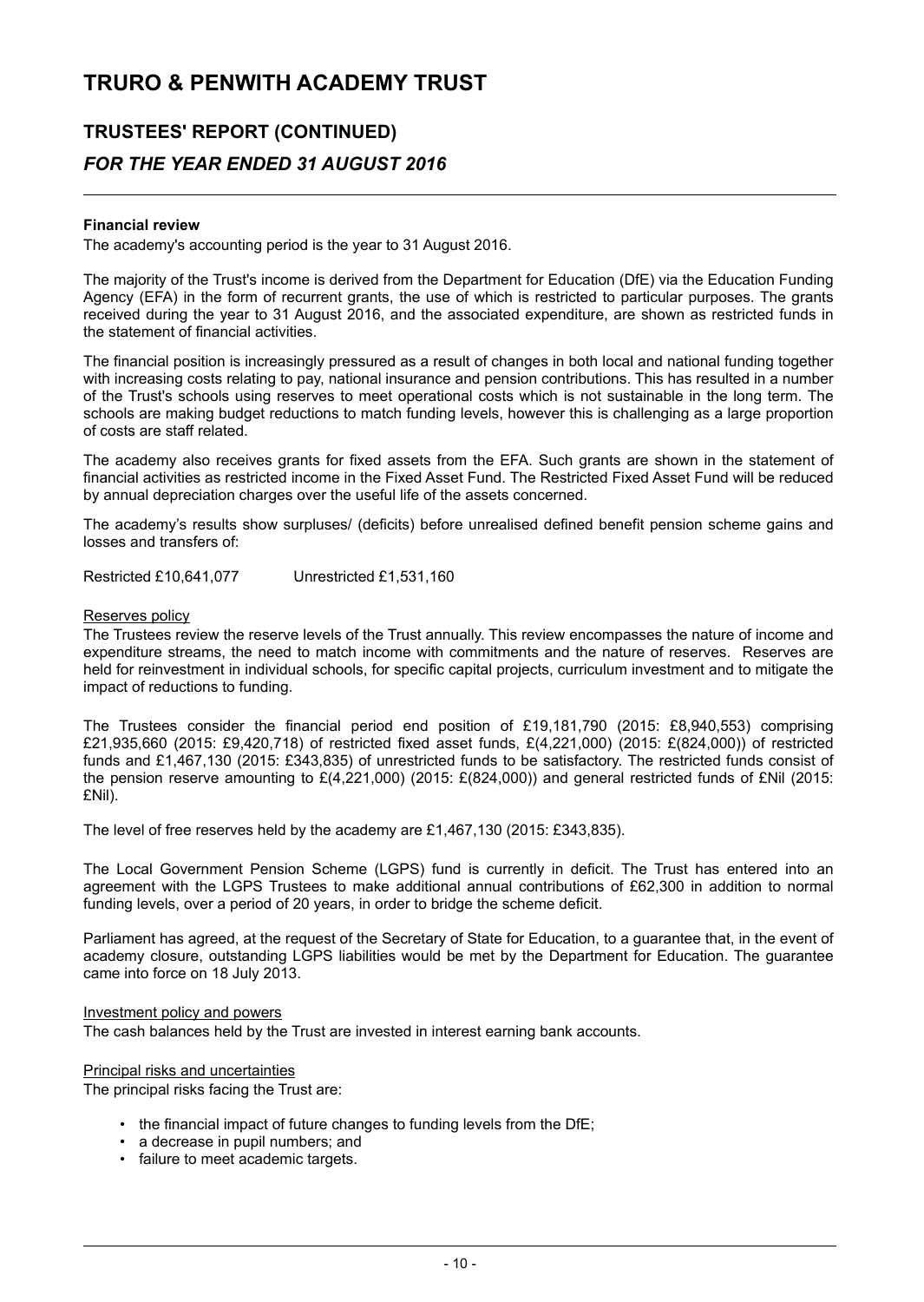## **TRUSTEES' REPORT (CONTINUED)** *FOR THE YEAR ENDED 31 AUGUST 2016*

Mitigating actions have been identified to address these risks.

However, managing the impact of funding changes together with cost increases is challenging as a large proportion of school costs are staff related.

#### Financial and risk management objectives and policies

The financial risk register is set out in the Trust's financial procedures. These procedures examine the key risks and proposed actions to mitigate the impact of these risks.

#### **Plans for future periods**

It is expected that Kennall Vale School will join the Trust on 1st January 2017. The Trust is also in discussion with a number of other schools about joining the Trust. The Trust is aiming to develop a cross-phase hub model broadly associated with the centres of operation of Truro and Penwith College.

#### **Funds held as Custodian Trustee on behalf of others**

The Trust and its Trustees do not act as the Custodian Trustees of any other charity.

#### **Auditor**

In so far as the Trustees are aware:

- there is no relevant audit information of which the charitable company's auditor is unaware; and
- the Trustees have taken all steps that they ought to have taken to make themselves aware of any relevant audit information and to establish that the auditor is aware of that information.

A resolution proposing that Robinson Reed Layton be reappointed as auditor of the charitable company will be put to the Members.

The Trustees' report, incorporating a strategic report, was approved by order of the Board of Trustees, as the Company Directors, on 06 December 2016 and signed on its behalf by:

Mrs ME Winser MBE, MA(Cantab), DL **Chair**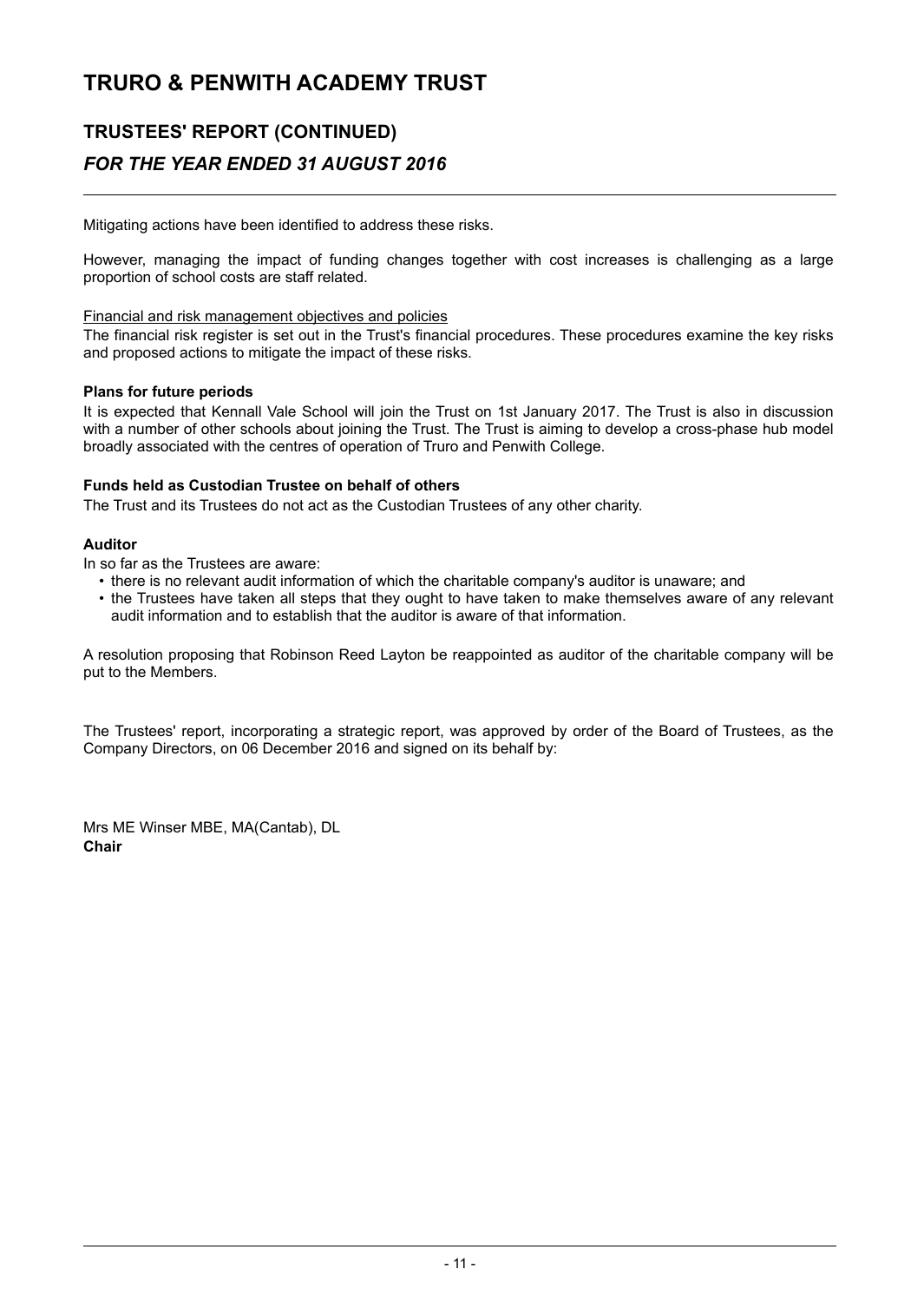### **GOVERNANCE STATEMENT**

### *FOR THE YEAR ENDED 31 AUGUST 2016*

#### **Scope of responsibility**

As Trustees we acknowledge we have overall responsibility for ensuring that Truro & Penwith Academy Trust has an effective and appropriate system of control, financial and otherwise. However, such a system is designed to manage rather than eliminate the risk of failure to achieve business objectives, and can provide only reasonable and not absolute assurance against material misstatement or loss.

The Board of Trustees has delegated the day-to-day responsibility to the Chief Executive as Accounting Officer, for ensuring financial controls conform with the requirements of both propriety and good financial management and in accordance with the requirements and responsibilities assigned to it in the funding agreement between Truro & Penwith Academy Trust and the Secretary of State for Education. The Accounting Officer is also responsible for reporting to the Board of Trustees any material weaknesses or breakdowns in internal control.

#### **Governance**

The information on governance included here supplements that described in the Trustees' Report and in the Statement of Trustees' Responsibilities. The Board of Trustees has formally met three times during the year. Attendance during the year at meetings of the Board of Trustees was as follows:

| <b>Trustees</b>                                         | <b>Meetings attended</b> | Out of possible |
|---------------------------------------------------------|--------------------------|-----------------|
| Mrs ME Winser (Chair)                                   |                          |                 |
| Dr J Blunden (Accounting Officer from 1 September 2015) |                          | 3               |
| Mr D Allison (Appointed 1 August 2015)                  |                          |                 |
| Mr R Crossland                                          |                          |                 |
| Mrs SJ Dickinson                                        |                          | 3               |
| Mrs A Firth (Appointed 1 January 2016)                  |                          | 2               |
| Prof. AG Livingston (Vice Chair)                        |                          | 3               |
| Mr MF Osterfield (Resigned 6 September 2016)            |                          | 3               |
| Mr RJ Penlerick (Resigned 16 May 206)                   |                          | 2               |
| Mrs S Roby                                              |                          | 3               |
| Mr DAJ Walrond                                          |                          | 3               |
| Mr D Williams (Appointed 1 January 2016)                |                          |                 |
| Mr PJ Wroe                                              |                          |                 |

The Board of Trustees increased their numbers during 2015/16 following a review of skills which identified the need to develop skills in primary and secondary school leadership and legal expertise. The Board undertook an open recruitment process for new Trustees which involved advertisement and interview selection. As result three new Trustees joined during the period.

The Board is completing an evaluation of its effectiveness in the autumn of 2016/17 and is actively looking to recruit a further Trustee with primary expertise.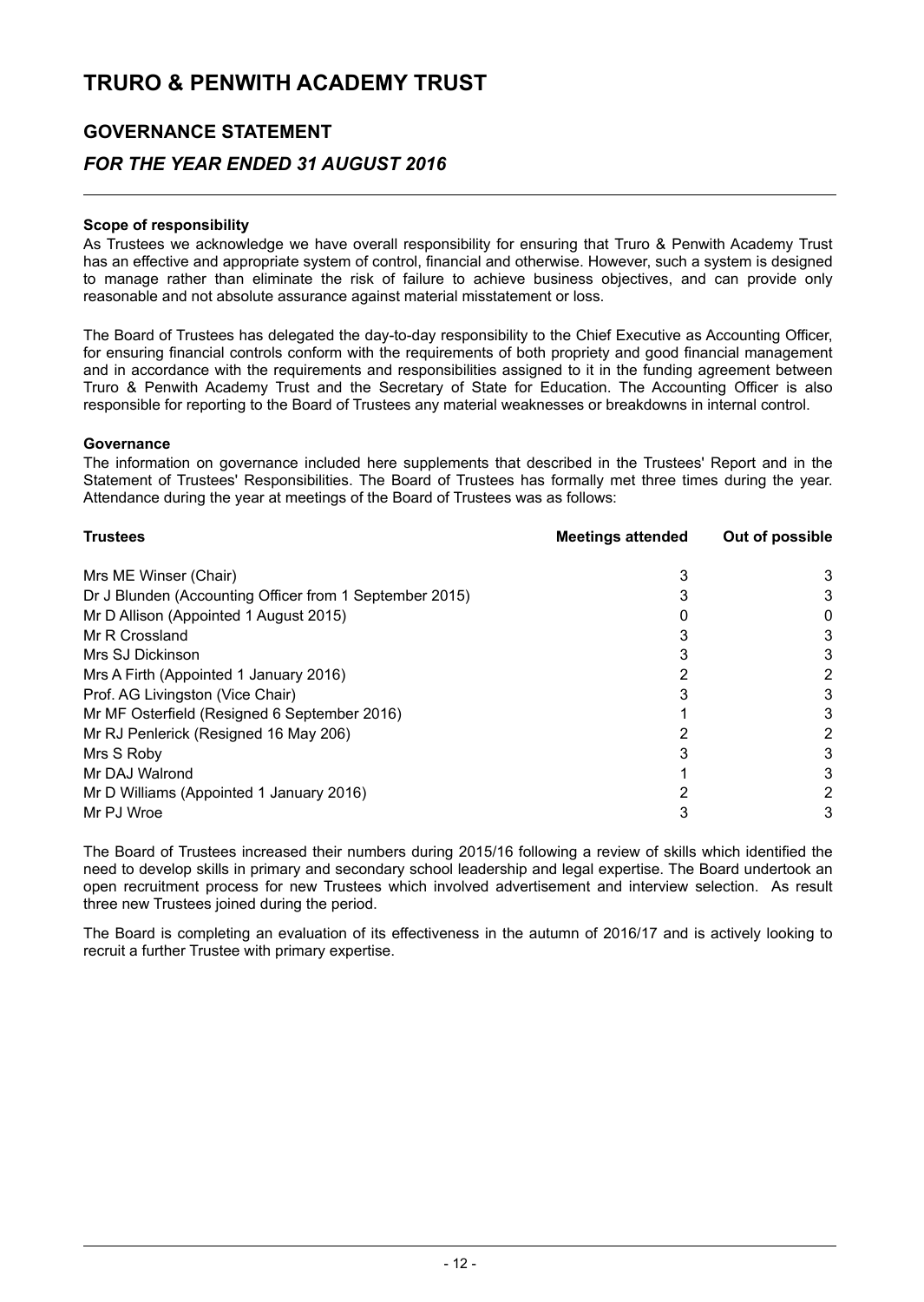### **GOVERNANCE STATEMENT (CONTINUED)** *FOR THE YEAR ENDED 31 AUGUST 2016*

The Finance, Employment and Audit Committee is a sub-committee of the main Board of Trustees. Its purpose is:

- To consider and advise the Board on all aspects of the Trust's finances, financial policies, controls and strategy
- To monitor and advise the Board on all aspects of the Trust's personnel strategy, including recruitment policies, health and safety, the promotion of equality and diversity, and staff development activities
- To advise the Board on the adequacy and effectiveness of the Trust's internal control systems, and its arrangements for risk management, control, governance processes and value for money.

Attendance at meetings in the year was as follows:

| <b>Trustees</b>                                         | <b>Meetings attended</b> | Out of possible |
|---------------------------------------------------------|--------------------------|-----------------|
| Mr PJ Wroe (Chair)                                      |                          | 3               |
| Mrs ME Winser                                           |                          | 3               |
| Dr J Blunden (Accounting Officer from 1 September 2015) |                          | 3               |
| Mr D Allison (Appointed 1 August 2015)                  | 0                        | 0               |
| Mrs SJ Dickinson                                        | 3                        | 3               |
| Prof. AG Livingston                                     |                          | 3               |
| Mr RJ Penlerick (Resigned 16 May 206)                   |                          |                 |
| Mr D Williams (Appointed 1 January 2016)                |                          | 2               |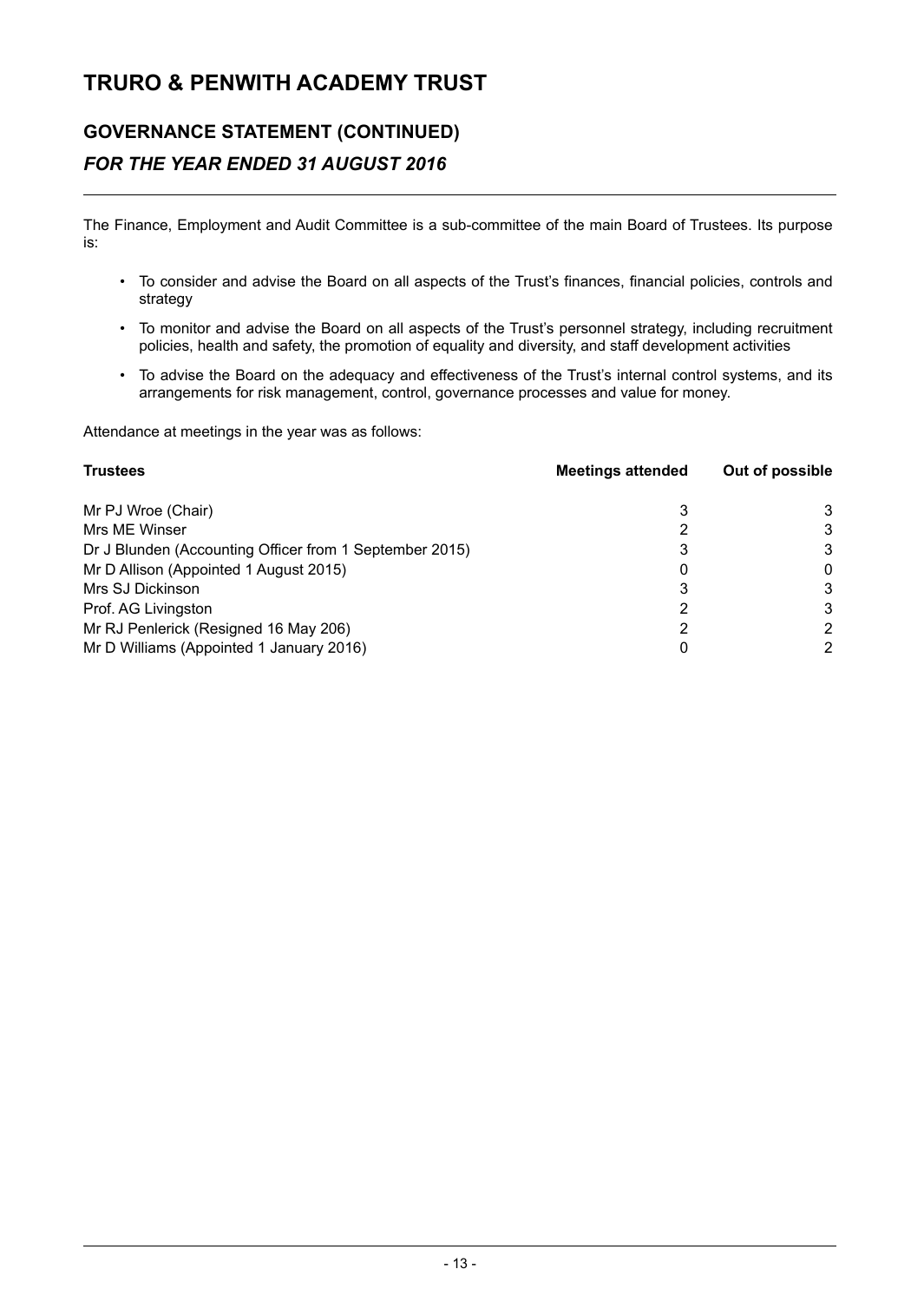## **GOVERNANCE STATEMENT (CONTINUED)** *FOR THE YEAR ENDED 31 AUGUST 2016*

The Curriculum and Standards Committee is a sub-committee of the main Board of Trustees. Its purpose is:

- To consider and advise the Board of Directors on the educational character and mission of the Trust and to monitor its activities.
- To consider and approve the Academy Development Plan and/or Curriculum Plan for each Academy.
- To review and monitor the standards and progress of each Academy against the Academy Development Plans and/or Curriculum Plan.
- To monitor pupil enrolments and achievements and other information relating to the experience of pupils in comparison with national data, relevant benchmarking and related action plans.
- To receive and consider Academy inspection reports and other external reviews and reports.
- To approve admissions policies to be implemented by each Academy.
- To approve pupil behaviour policies including arrangements for exclusions to be implemented by each Academy.
- To approve safeguarding policies to be implemented by each Academy.
- To deal with such other curriculum or learning matters as may from time to time be referred to the Committee for consideration or approval.

Attendance at meetings in the year was as follows:

| <b>Trustees</b>                                         | <b>Meetings attended</b> | Out of possible |
|---------------------------------------------------------|--------------------------|-----------------|
| Mr R Crossland (Chair)                                  |                          | 3               |
| Mrs ME Winser                                           |                          | 3               |
| Dr J Blunden (Accounting Officer from 1 September 2015) |                          | 3               |
| Mrs A Firth (Appointed 1 January 2016)                  |                          | 2               |
| Mr MF Osterfield (Resigned 6 September 2016)            |                          | 3               |
| Mrs S Roby                                              |                          | 3               |
| Mr DAJ Walrond                                          |                          | 3               |

#### **Review of value for money**

As Accounting Officer the Chief Executive has responsibility for ensuring that the Trust delivers good value in the use of public resources. The Accounting Officer understands that value for money refers to the educational and wider societal outcomes achieved in return for the taxpayer resources received.

The Accounting Officer considers how the Trust's use of its resources has provided good value for money during each academic year, and reports to the Board of Trustees where value for money can be improved, including the use of benchmarking data where available. The Accounting Officer for the Trust has delivered improved value for money during the year as follows:

- New contract for cleaning at St Dennis Academy awarded following a competitive tendering process
- Use of CPC framework for purchase of additional insurance not covered by the Risk Protection Arrangement
- New contract awarded for the provision of meals at St Ives School awarded following a competitive tendering process
- Capital projects funded by Condition Improvement Fund awarded through competitive tendering processes.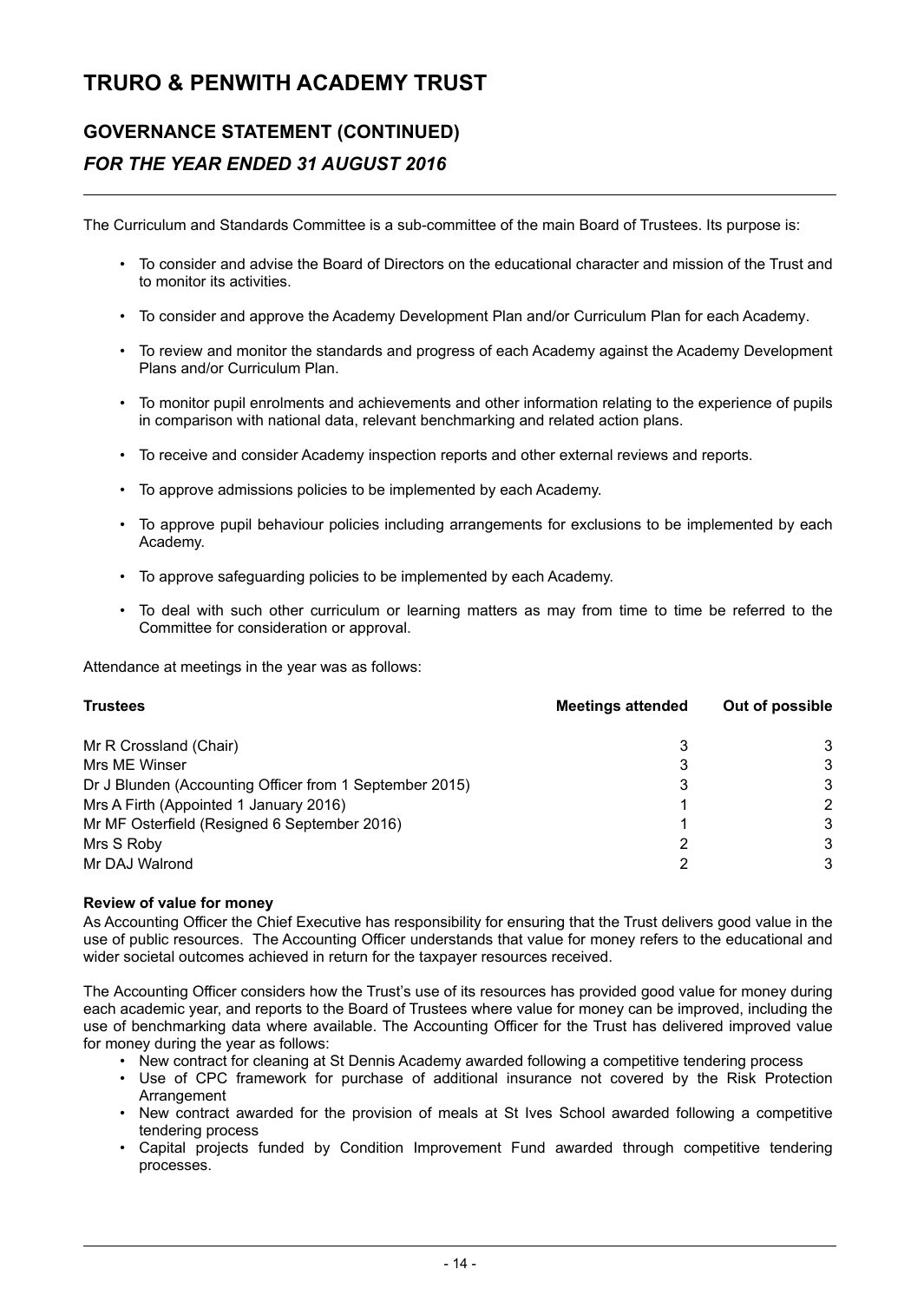## **GOVERNANCE STATEMENT (CONTINUED)** *FOR THE YEAR ENDED 31 AUGUST 2016*

#### Improving Educational Results

The Trust's first two schools – St Ives School (secondary) and Pendeen School (primary) - joined as sponsored academies on 1 April 2014, and a third – St Dennis Primary Academy joined as a sponsored academy on 1 September 2014. All three are sponsored schools and improvement plans have therefore been put in place and resources directed to support these, and to support the principal aim of improving teaching and learning for all.

The Trust has ensured that resources are directed where they are most needed and most effective in meeting educational outcomes. This is demonstrated, for example, by a significant upward trend in GCSE results at St Ives School with 70.3% of students gaining 5 A\*-C passes including English and Maths, an improvement of 5% from 2015 results. St Ives is now rated as one of the top five performing schools in Cornwall.

St Dennis Academy has shown accelerated progress and significant improvement, achieving 76% success in combined Reading, Writing and Maths at Key Stage (KS)2, well above national average of 53%.

Pendeen School continues to improve with Reading KS2 attainment above National average and progress scores in reading, writing and maths above floor targets, demonstrating accelerated progress especially in reading.

All schools within the Trust carefully monitor Pupil Premium expenditure and its impact on improving attainment for students on Free School Meals, Children from Service Families and Looked-After Children. Use of the grant is published annually on each school's website.

Our schools offer a diverse curriculum so that all our students have the opportunity to raise their individual levels of attainment.

#### Financial Governance and Oversight

Financial governance and oversight is strong. The Finance Director and the Business Manager are qualified accountants and there are two accountants on the Finance, Employment and Audit Committee. Financial assurance is further informed by termly reports from the internal auditors.

The Board of Directors approve the budget following detailed scrutiny by the Finance, Employment and Audit Committee.

The Finance, Employment and Audit Committee meet termly, where the management accounts and budget monitoring report are reviewed and discussed. In addition, the Committee considers and approves larger expenditure items in accordance with the Trust's Scheme of Delegated Authority, and ensures compliance with the Trust's tender arrangements.

The Board of Directors receives and approves the annual financial statements and the external auditor's management letter.

#### Better Purchasing

The Trust promotes fair competition through quotations and tenders, in accordance with its Financial Procedures Manual, to ensure that goods and services are procured in the most economic and effective way.

The Trust reviews the main service contracts for each of its schools on an annual basis to ensure that they are still fit for purpose, effective and provide best value. This review has prompted the Trust to explore alternative service providers for some of the services previously purchased from the local authority, and to purchase some services (for example legal services) only as and when required, rather than through a service contract. As the Trust grows with additional schools, buying power increases and puts the Trust in a better position to negotiate prices with existing and prospective suppliers.

Headteachers or suitably authorised senior members of staff review and sign all purchase orders on behalf of their school and regularly challenge these for economy and effectiveness.

#### Maximising Income Generation

The Trust explores every opportunity to generate income and seeks sponsorship and funding opportunities for specific projects.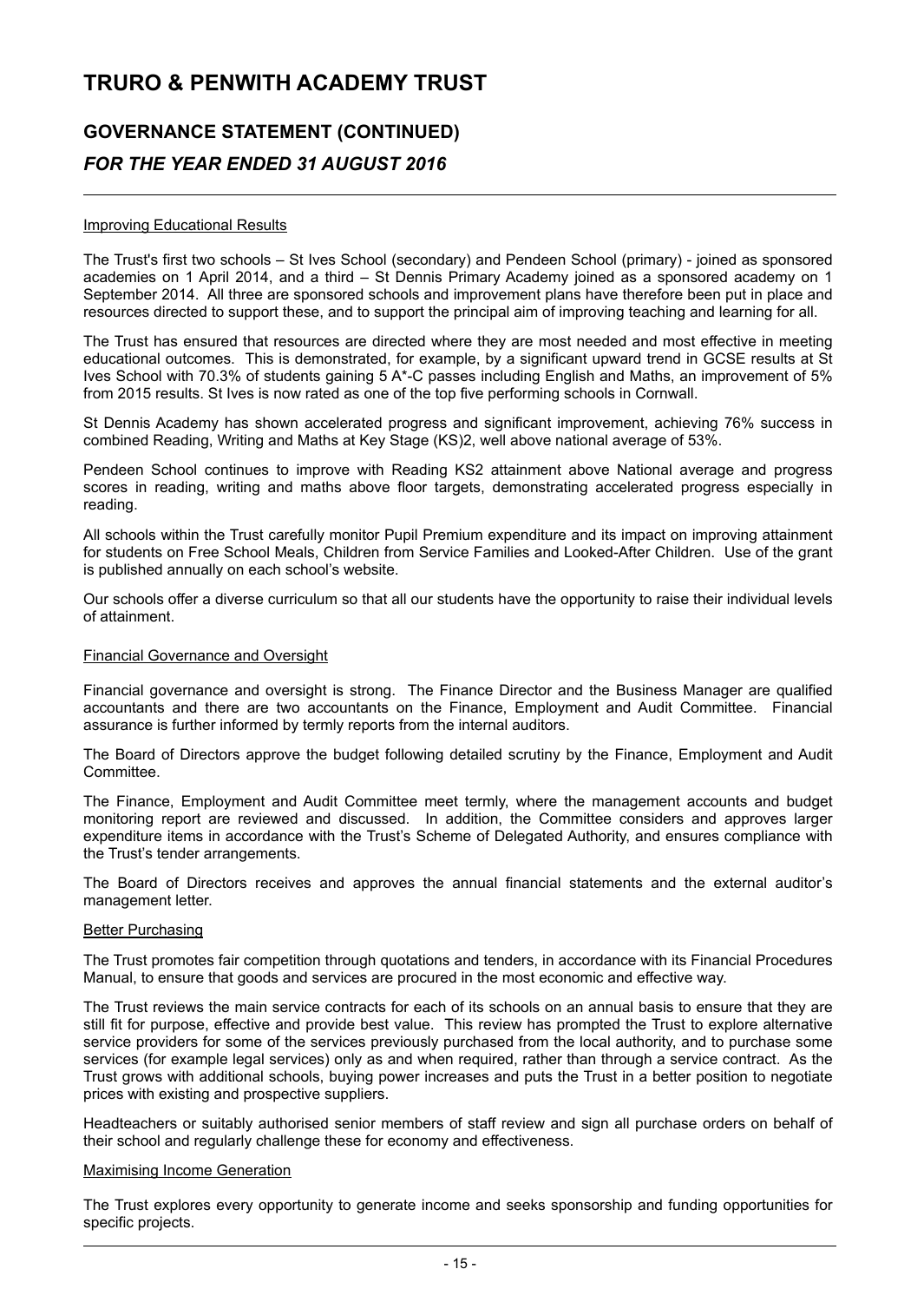## **GOVERNANCE STATEMENT (CONTINUED)** *FOR THE YEAR ENDED 31 AUGUST 2016*

#### **The purpose of the system of internal control**

The system of internal control is designed to manage risk to a reasonable level rather than to eliminate all risk of failure to achieve policies, aims and objectives. It can therefore only provide reasonable and not absolute assurance of effectiveness. The system of internal control is based on an on-going process designed to identify and prioritise the risks to the achievement of Trust policies, aims and objectives, to evaluate the likelihood of those risks being realised and the impact should they be realised, and to manage them efficiently, effectively and economically. The system of internal control has been in place in Truro & Penwith Academy Trust for the year ended 31 August 2016 and up to the date of approval of the annual report and accounts.

#### **Capacity to handle risk**

The Board of Trustees has reviewed the key risks to which the Trust is exposed together with the operating, financial and compliance controls that have been implemented to mitigate those risks. The Board of Trustees is of the view that there is a formal ongoing process for identifying, evaluating and managing the Trust's significant risks that has been in place for the year ended 31 August 2016 and up to the date of approval of the annual report and accounts. This process is regularly reviewed by the Board of Trustees.

#### **The risk and control framework**

The Trust's system of internal financial control is based on a framework of regular management information and administrative procedures including the segregation of duties and a system of delegation and accountability. In particular it includes:

- comprehensive budgeting and monitoring systems with an annual budget and periodic financial reports which are reviewed and agreed by the Board of Trustees;
- regular reviews by the Finance, Employment and Audit Committee of reports which indicate financial performance against the forecasts and of major purchase plans, capital works and expenditure programmes;
- setting targets to measure financial and other performance;
- clearly defined purchasing (asset purchase or capital investment) guidelines;
- delegation of authority and segregation of duties;
- identification and management of risks.

The Board of Trustees has considered the need for a specific internal audit function and has appointed TIAA Limited as internal auditor.

The internal auditor's role includes giving advice on financial matters performing a range of checks on the Trust's financial systems. In particular, the checks carried out in the current period included:

- Testing of purchases and payment processes
- Management reporting
- Testing bank and control account reconciliations
- Testing income
- Testing payroll processes

On a termly basis, the internal auditor reports to the Board of Trustees through the Finance, Employment and Audit Committee on the operation of the systems of control and on the discharge of the financial responsibilities of the Board of Trustees.

The internal auditor has delivered their schedule of work as planned, and have reported no material issues as arising as a result of the work undertaken.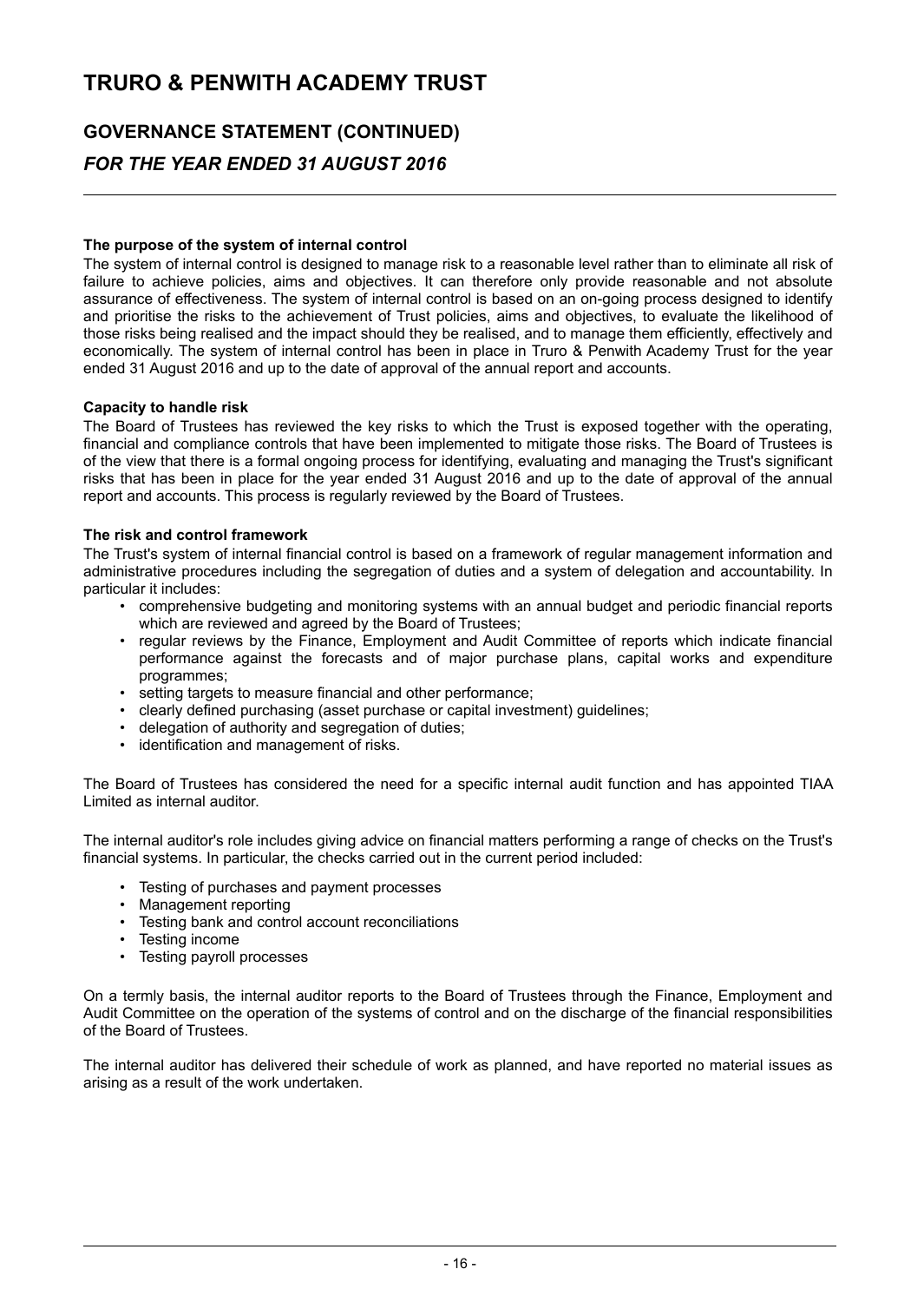## **GOVERNANCE STATEMENT (CONTINUED)** *FOR THE YEAR ENDED 31 AUGUST 2016*

#### **Review of effectiveness**

The Accounting Officer has responsibility for reviewing the effectiveness of the system of internal control. During the year in question the review has been informed by:

- the work of the internal auditor;
- the work of the external auditor;
- the financial management and governance self-assessment process;
- the work of the executive managers within the Trust who have responsibility for the development and maintenance of the internal control framework.

The Accounting Officer has been advised of the implications of the result of their review of the system of internal control by the Finance, Employment and Audit Committee and a plan to ensure continuous improvement of the system is in place.

Approved by order of the Board of Trustees on 06 December 2016 and signed on its behalf by:

Mrs ME Winser MBE, MA(Cantab), DL Dr J Blunden BSc(Hons), PhD, PGCE

**Chair Accounting Officer from 1 September 2015**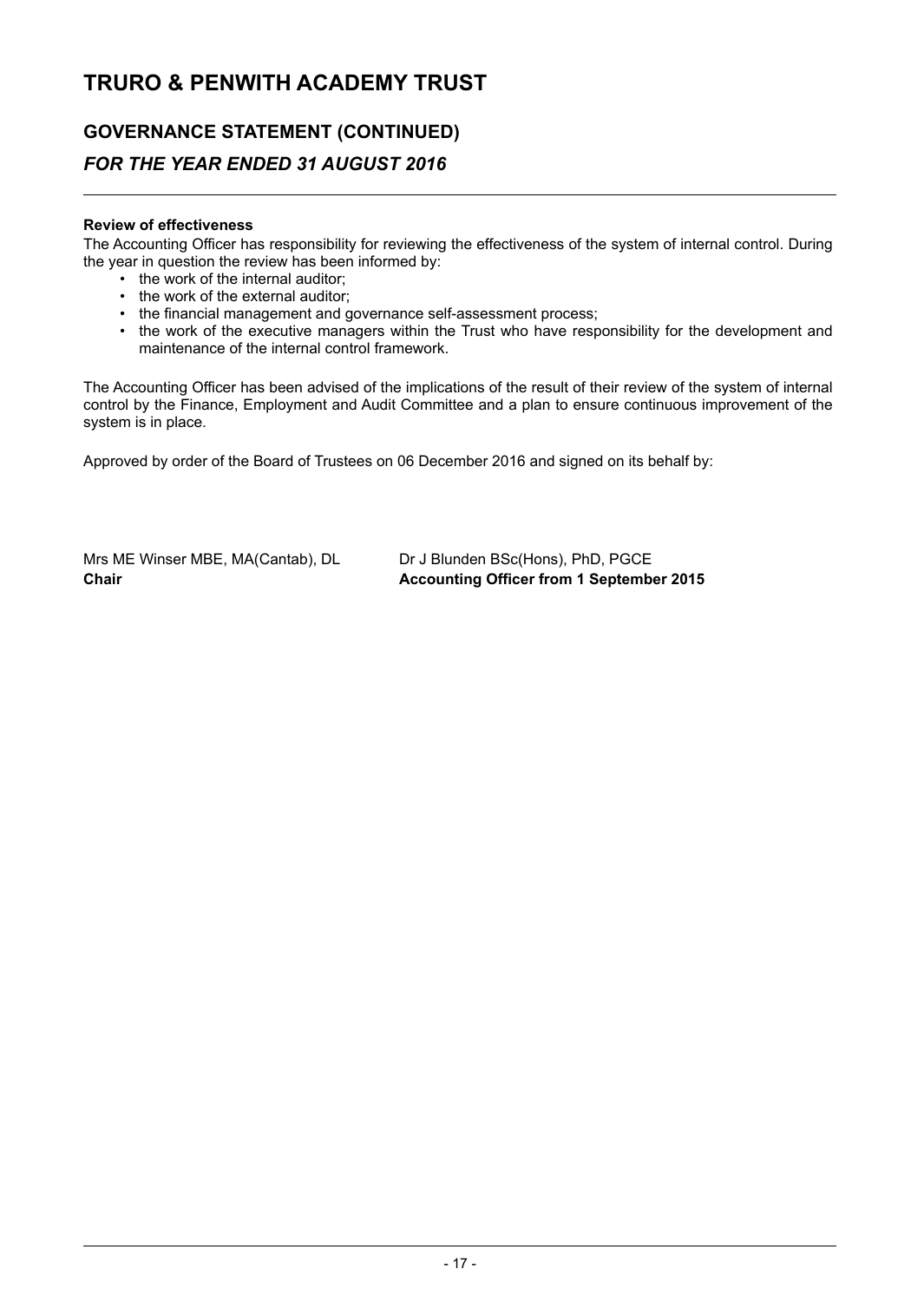### **STATEMENT ON REGULARITY, PROPRIETY AND COMPLIANCE** *FOR THE YEAR ENDED 31 AUGUST 2016*

As Accounting Officer of Truro & Penwith Academy Trust I have considered my responsibility to notify the Trust Board of Trustees and the Education Funding Agency of material irregularity, impropriety and noncompliance with EFA terms and conditions of funding, under the funding agreement in place between the Trust and the Secretary of State for Education. As part of my consideration I have had due regard to the requirements of the Academies Financial Handbook 2015.

I confirm that I and the Trust's Board of Trustees are able to identify any material irregular or improper use of funds by the Trust, or material non-compliance with the terms and conditions of funding under the Trust's funding agreement and the Academies Financial Handbook 2015.

I confirm that no instances of material irregularity, impropriety or funding non-compliance have been discovered to date. If any instances are identified after the date of this statement, these will be notified to the Board of Trustees and EFA.

Approved on 06 December 2016 and signed by:

Dr J Blunden BSc(Hons), PhD, PGCE **Accounting Officer**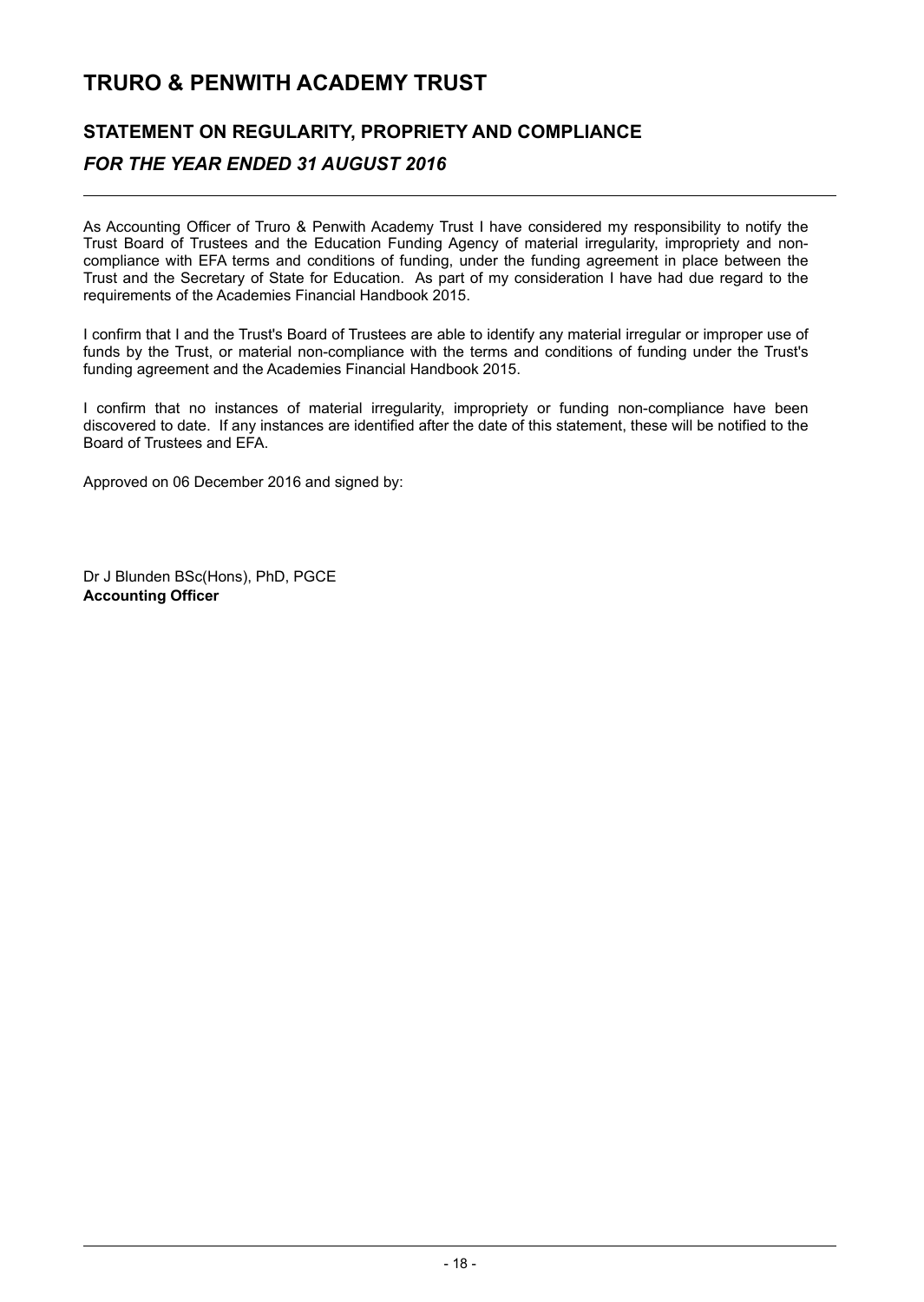## **STATEMENT OF TRUSTEES' RESPONSIBILITIES**

### *FOR THE YEAR ENDED 31 AUGUST 2016*

The Trustees (who also act as Governors for Truro & Penwith Academy Trust and are also the Directors of Truro & Penwith Academy Trust for the purposes of company law) are responsible for preparing the Trustees' Report and the accounts in accordance with the Annual Accounts Direction issued by the Education Funding Agency, United Kingdom Accounting Standards (United Kingdom Generally Accepted Accounting Practice) and applicable law and regulations.

Company law requires the Trustees to prepare accounts for each financial year. Under company law the Trustees must not approve the accounts unless they are satisfied that they give a true and fair view of the state of affairs of the charitable company and of its incoming resources and application of resources, including its income and expenditure, for that period.

In preparing these accounts, the Trustees are required to:

- select suitable accounting policies and then apply them consistently;
- observe the methods and principles in the Charities SORP 2015 and the Academies Accounts Direction 2015 to 2016;
- make judgements and accounting estimates that are reasonable and prudent;
- state whether applicable UK Accounting Standards (FRS 102) have been followed, subject to any material departures disclosed and explained in the accounts; and
- prepare the accounts on the going concern basis unless it is inappropriate to presume that the charitable company will continue in business.

The Trustees are responsible for keeping adequate accounting records that are sufficient to show and explain the charitable company's transactions and disclose with reasonable accuracy at any time the financial position of the charitable company and enable them to ensure that the accounts comply with the Companies Act 2006. They are also responsible for safeguarding the assets of the charitable company and hence for taking reasonable steps for the prevention and detection of fraud and other irregularities.

The Trustees are responsible for ensuring that in its conduct and operation the charitable company applies financial and other controls, which conform with the requirements both of propriety and of good financial management. They are also responsible for ensuring that grants received from EFA/DfE have been applied for the purposes intended.

The Trustees are responsible for the maintenance and integrity of the corporate and financial information included on the charitable company's website. Legislation in the United Kingdom governing the preparation and dissemination of accounts may differ from legislation in other jurisdictions.

Approved by order of the Board of Trustees on 06 December 2016 and signed on its behalf by:

Mrs ME Winser MBE, MA(Cantab), DL **Chair**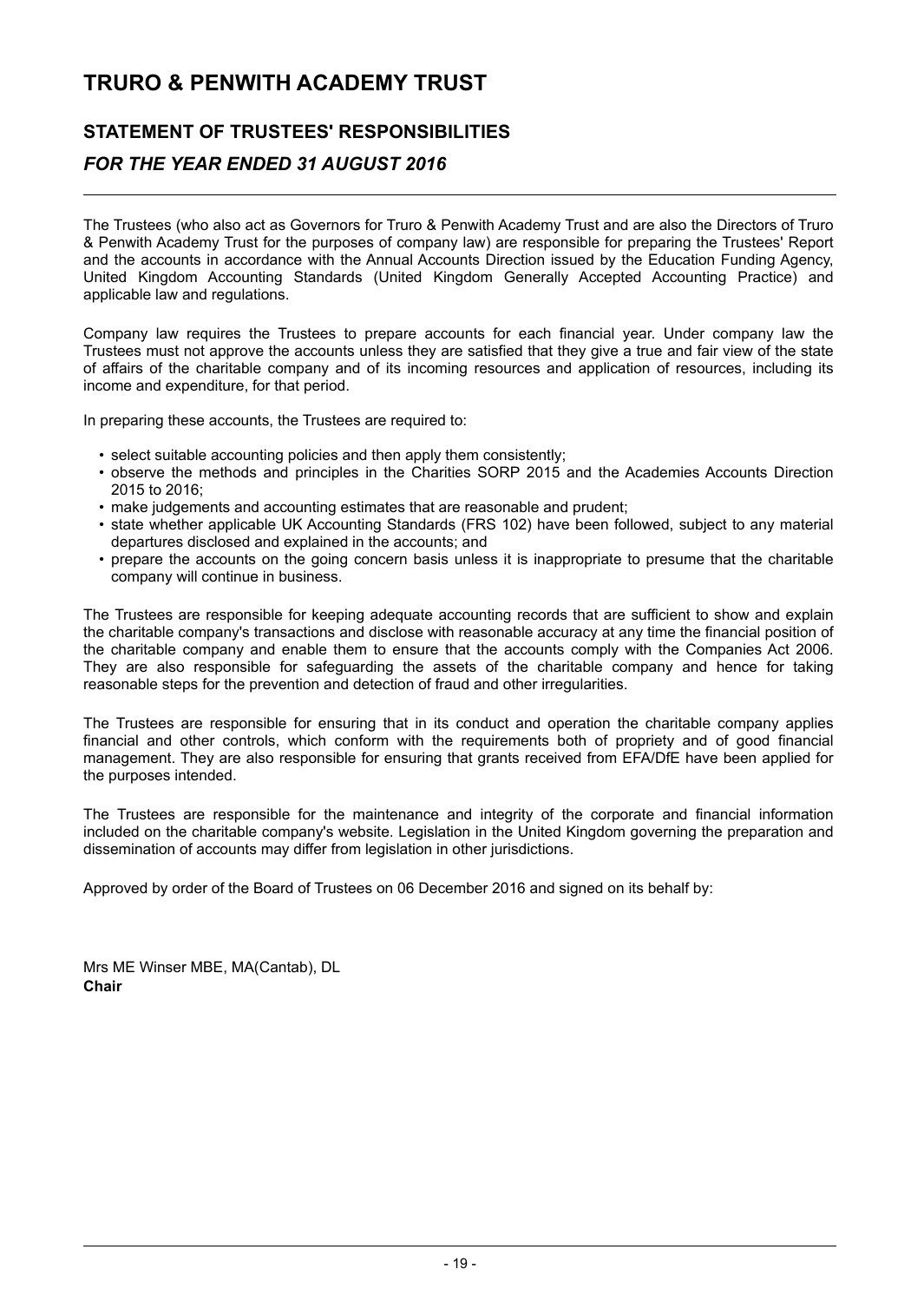### **INDEPENDENT AUDITOR'S REPORT ON THE ACCOUNTS TO THE MEMBERS OF TRURO & PENWITH ACADEMY TRUST**

We have audited the accounts of Truro & Penwith Academy Trust for the year ended 31 August 2016 set out on pages 24 to 50. The financial reporting framework that has been applied in their preparation is applicable law and United Kingdom Accounting Standards (United Kingdom Generally Accepted Accounting Practice), including FRS 102 'The Financial Reporting Standard applicable in the UK and Republic of Ireland', the Charities SORP 2015 and the Academies Accounts Direction 2015 to 2016 issued by the Education Funding Agency.

This report is made solely to the charitable company's members, as a body, in accordance with Chapter 3 of Part 16 of the Companies Act 2006. Our audit work has been undertaken so that we might state to the charitable company's Members those matters we are required to state to them in an auditor's report and for no other purpose. To the fullest extent permitted by law, we do not accept or assume responsibility to anyone other than the charitable company and its Members as a body, for our audit work, for this report, or for the opinions we have formed.

#### **Respective responsibilities of Trustees and auditors**

As explained more fully in the Trustees' Responsibilities Statement set out on page 19, the Trustees, who are also the Directors of Truro & Penwith Academy Trust for the purposes of company law, are responsible for the preparation of the accounts and for being satisfied that they give a true and fair view. Our responsibility is to audit and express an opinion on the accounts in accordance with applicable law and International Standards on Auditing (UK and Ireland). Those standards require us to comply with the Auditing Practices Board's Ethical Standards for Auditors.

#### **Scope of the audit of the accounts**

An audit involves obtaining evidence about the amounts and disclosures in the accounts sufficient to give reasonable assurance that the accounts are free from material misstatement, whether caused by fraud or error. This includes an assessment of: whether the accounting policies are appropriate to the charitable company's circumstances and have been consistently applied and adequately disclosed; the reasonableness of significant accounting estimates made by the Trustees; and the overall presentation of the accounts. In addition, we read all the financial and non-financial information in the Trustees' Report including the incorporated strategic report to identify material inconsistencies with the audited accounts and to identify any information that is apparently materially incorrect based on, or materially inconsistent with, the knowledge acquired by us in the course of performing the audit. If we become aware of any apparent material misstatements or inconsistencies we consider the implications for our report.

#### **Opinion on accounts**

In our opinion the accounts:

- give a true and fair view of the state of the charitable company's affairs as at 31 August 2016 and of its incoming resources and application of resources, including its income and expenditure, for the year then ended;
- have been properly prepared in accordance with United Kingdom Generally Accepted Accounting Practice;
- have been prepared in accordance with the requirements of the Companies Act 2006; and
- have been prepared in accordance with the Charities SORP 2015 and the Academies Accounts Direction 2015 to 2016.

#### **Opinion on other matter prescribed by the Companies Act 2006**

In our opinion the information given in the Trustees' Report including the incorporated strategic report for the financial year for which the accounts are prepared is consistent with the accounts.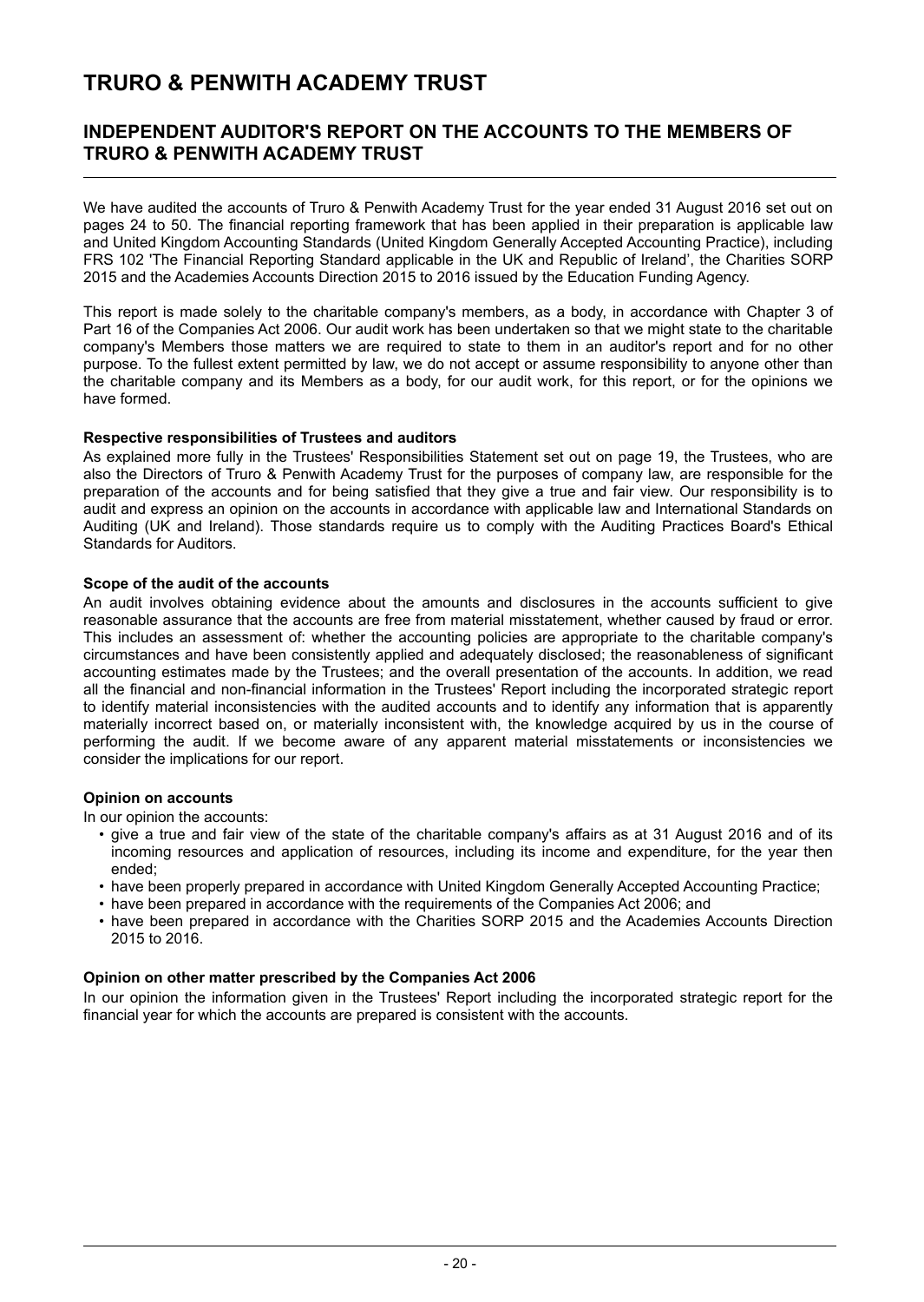### **INDEPENDENT AUDITOR'S REPORT ON THE ACCOUNTS TO THE MEMBERS OF TRURO & PENWITH ACADEMY TRUST (CONTINUED)**

#### **Matters on which we are required to report by exception**

We have nothing to report in respect of the following matters where the Companies Act 2006 requires us to report to you if, in our opinion:

- adequate accounting records have not been kept, or returns adequate for our audit have not been received from branches not visited by us; or
- the accounts are not in agreement with the accounting records and returns; or
- certain disclosures of Trustees' remuneration specified by law are not made; or
- we have not received all the information and explanations we require for our audit.

#### **Mark Williams (Senior Statutory Auditor) for and on behalf of Robinson Reed Layton**

**Chartered Accountants Statutory Auditor** Peat House Newham Road **TRURO Cornwall** TR1 2DP

Dated: 9 December 2016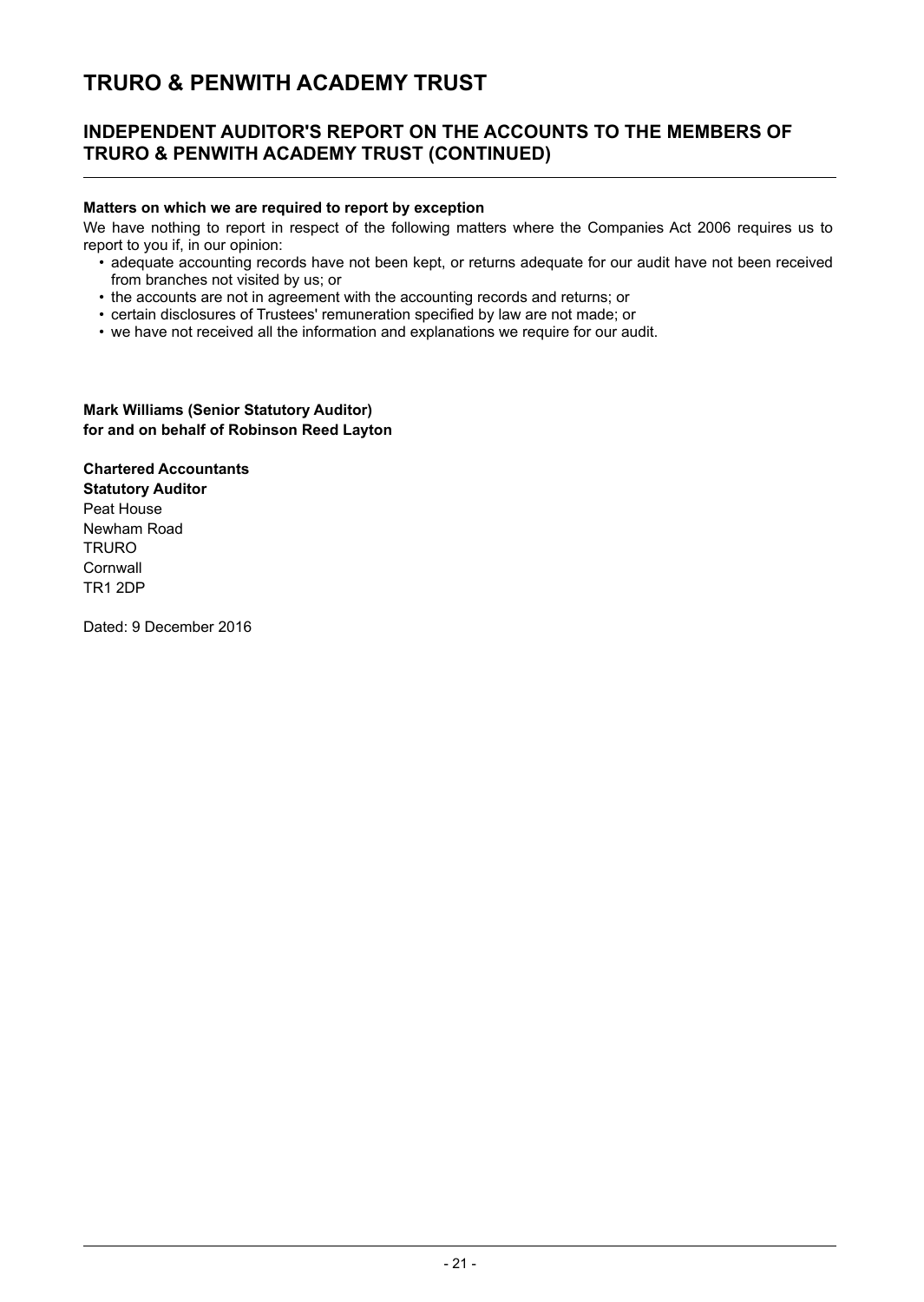### **INDEPENDENT REPORTING ACCOUNTANT'S ASSURANCE REPORT ON REGULARITY TO TRURO & PENWITH ACADEMY TRUST AND THE EDUCATION FUNDING AGENCY**

In accordance with the terms of our engagement letter dated 22 November 2016 and further to the requirements of the Education Funding Agency (EFA) as included in the Academies Accounts Direction 2015 to 2016, we have carried out an engagement to obtain limited assurance about whether the expenditure disbursed and income received by Truro & Penwith Academy Trust during the year ended 31 August 2016 have been applied to the purposes identified by Parliament and the financial transactions conform to the authorities which govern them.

This report is made solely to Truro & Penwith Academy Trust and the EFA in accordance with the terms of our engagement letter. Our work has been undertaken so that we might state to the Truro & Penwith Academy Trust and the EFA those matters we are required to state in a report and for no other purpose. To the fullest extent permitted by law, we do not accept or assume responsibility to anyone other than the Truro & Penwith Academy Trust and the EFA, for our work, for this report, or for the conclusion we have formed.

#### **Respective responsibilities of Truro & Penwith Academy Trust's Accounting Officer and the reporting accountant**

The Accounting Officer is responsible, under the requirements of Truro & Penwith Academy Trust's funding agreement with the Secretary of State for Education dated 26 March 2014 and the Academies Financial Handbook, extant from 1 September 2015, for ensuring that expenditure disbursed and income received is applied for the purposes intended by Parliament and the financial transactions conform to the authorities which govern them.

Our responsibilities for this engagement are established in the United Kingdom by our profession's ethical guidance and are to obtain limited assurance and report in accordance with our engagement letter and the requirements of the Academies Accounts Direction 2015 to 2016. We report to you whether anything has come to our attention in carrying out our work which suggests that in all material respects, expenditure disbursed and income received during the year ended 31 August 2016 have not been applied to purposes intended by Parliament or that the financial transactions do not conform to the authorities which govern them.

#### **Approach**

We conducted our engagement in accordance with the Academies Accounts Direction 2015 to 2016 issued by EFA. We performed a limited assurance engagement as defined in our engagement letter.

The objective of a limited assurance engagement is to perform such procedures as to obtain information and explanations in order to provide us with sufficient appropriate evidence to express a negative conclusion on regularity.

A limited assurance engagement is more limited in scope than a reasonable assurance engagement and consequently does not enable us to obtain assurance that we would become aware of all significant matters that might be identified in a reasonable assurance engagement. Accordingly, we do not express a positive opinion.

Our engagement includes examination, on a test basis, of evidence relevant to the regularity and propriety of the Trust's income and expenditure.

The work undertaken to draw to our conclusion includes:

- a review of minutes of all Trustees' meetings;
- a review of items purchased with credit cards to ensure they are not used for personal benefit;
- a review of financial transactions for any unusual transactions which may be improper;
- a review of all the activities of the academy to ensure that they are in keeping with the academy's framework and the charitable objectives;
- a review of pecuniary interest forms to ensure all key staff and Trustees have declared their interest in related parties, as well as discussion and testing of these forms;
- a review of expenditure to ensure it does not contravene the funding agreement; and
- a review of procurement procedures to ensure activity is in accordance with Annex 4.4 of Managing Public Money.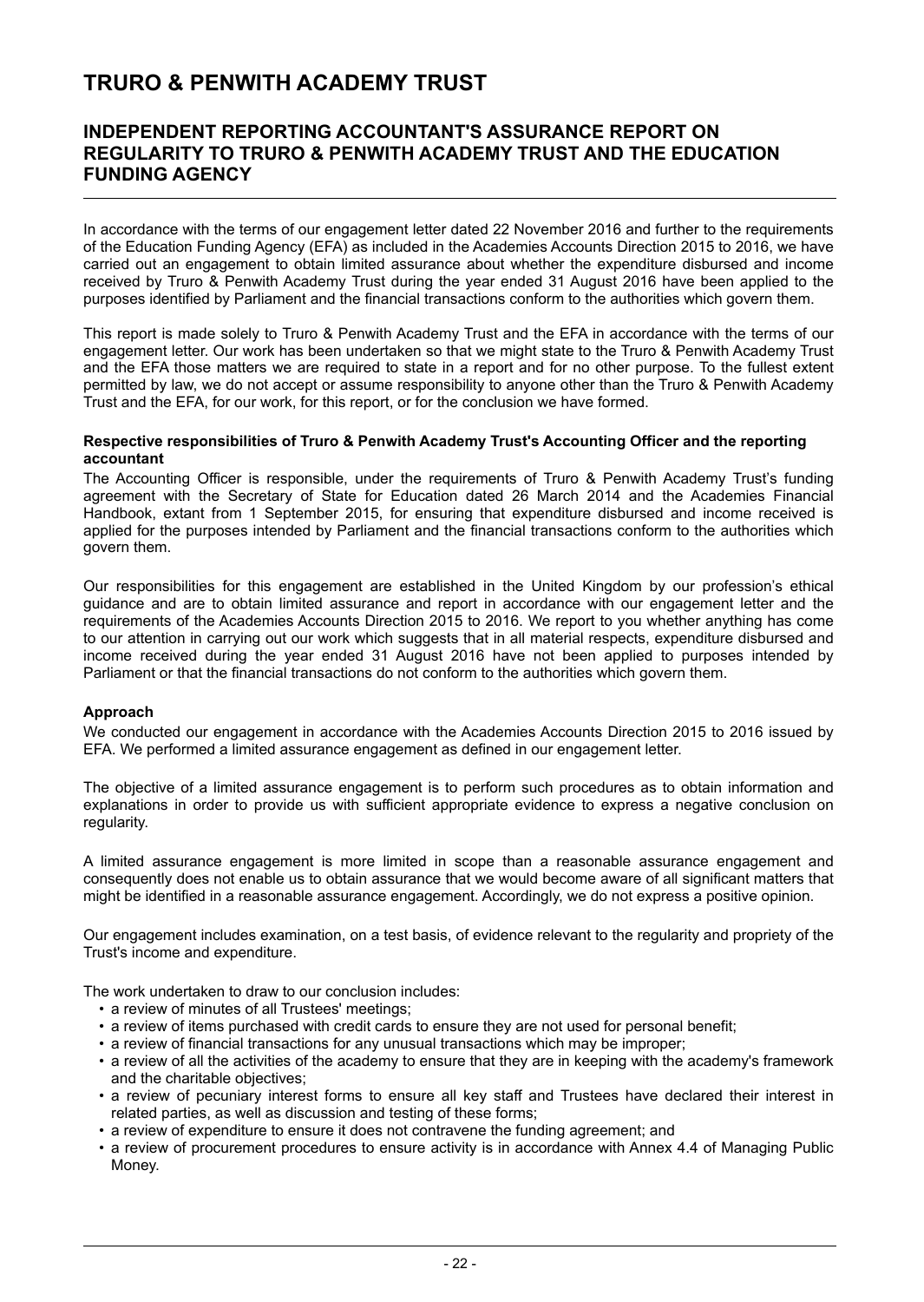### **INDEPENDENT REPORTING ACCOUNTANT'S ASSURANCE REPORT ON REGULARITY TO TRURO & PENWITH ACADEMY TRUST AND THE EDUCATION FUNDING AGENCY (CONTINUED)**

#### **Conclusion**

In the course of our work, nothing has come to our attention which suggests that in all material respects the expenditure disbursed and income received during the year ended 31 August 2016 has not been applied to purposes intended by Parliament and the financial transactions do not conform to the authorities which govern them.

Mark Williams **Reporting Accountant** Robinson Reed Layton Peat House Newham Road **TRURO Cornwall** TR1 2DP

Dated: 09 December 2016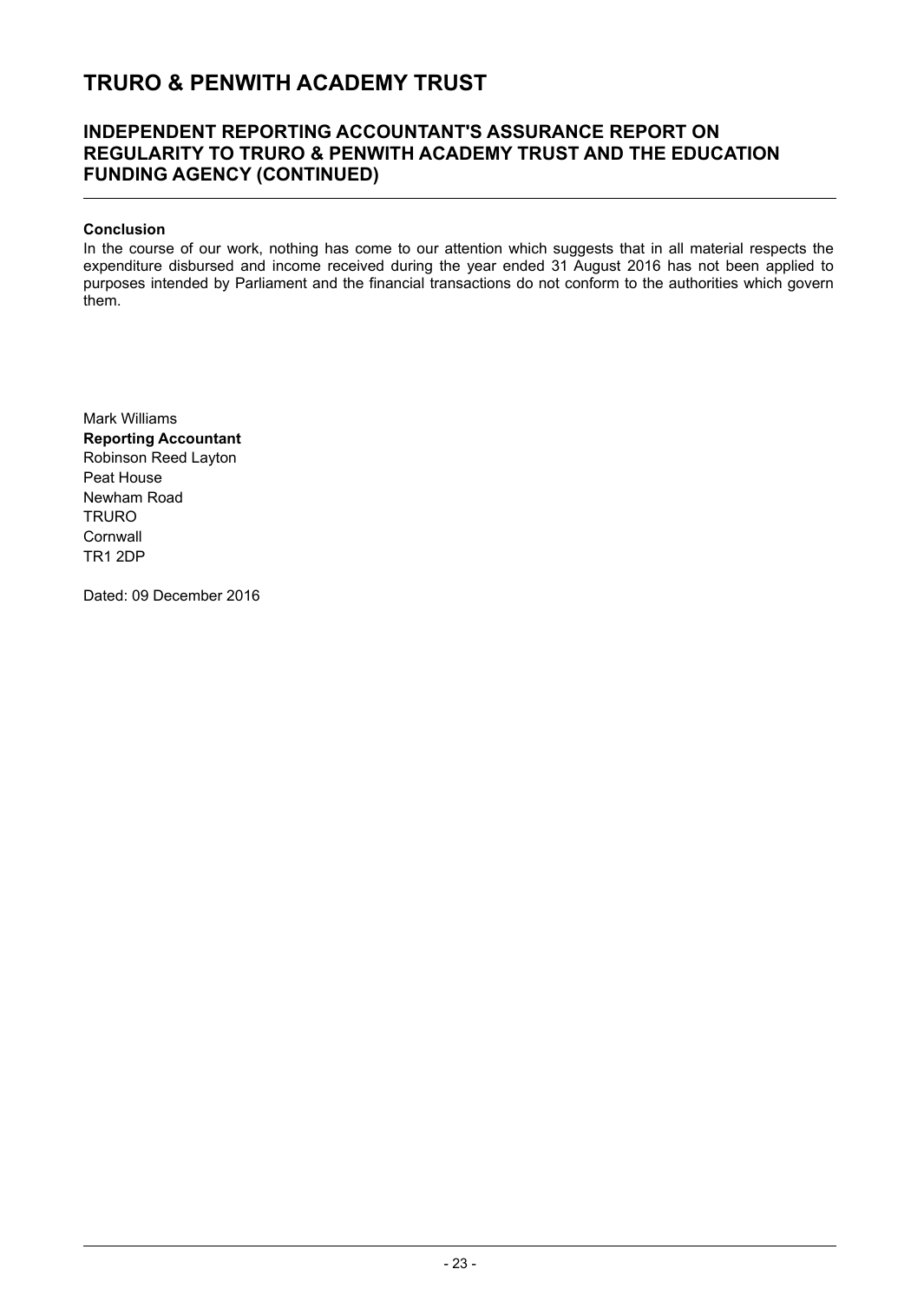### **STATEMENT OF FINANCIAL ACTIVITIES INCLUDING INCOME AND EXPENDITURE ACCOUNT**

### *FOR THE YEAR ENDED 31 AUGUST 2016*

|                                                                          | <b>Notes</b>   | <b>Unrestricted</b><br><b>Funds</b><br>£ | £                      | <b>Restricted funds:</b><br><b>General Fixed asset</b><br>£ | <b>Total</b><br>2016<br>£       | <b>Total</b><br>2015<br>£ |
|--------------------------------------------------------------------------|----------------|------------------------------------------|------------------------|-------------------------------------------------------------|---------------------------------|---------------------------|
| Income and endowments from:                                              |                |                                          |                        |                                                             |                                 |                           |
| Donations and capital grants                                             | $\mathbf 2$    | 3,618                                    | 24,082                 | 422,620                                                     | 450,320                         | 499,628                   |
| Donations - transfer from local                                          |                |                                          |                        |                                                             |                                 |                           |
| authority on conversion                                                  | 23             | 1,272,287                                |                        | $(1,300,000)$ 12,347,129                                    | 12,319,416                      | 2,048,777                 |
| Charitable activities:<br>- Funding for educational operations           | 3              | 252,345                                  | 8,944,027              |                                                             | 9,196,372                       | 5,270,888                 |
| Other trading activities                                                 | 4              | 24,627                                   |                        |                                                             | 24,627                          | 10,262                    |
| Investments                                                              | 5              | 2,689                                    |                        |                                                             | 2,689                           | 1,218                     |
|                                                                          |                |                                          |                        |                                                             |                                 |                           |
| <b>Total income and endowments</b>                                       |                | 1,555,566                                |                        |                                                             | 7,668,109 12,769,749 21,993,424 | 7,830,773                 |
| <b>Expenditure on:</b>                                                   |                |                                          |                        |                                                             |                                 |                           |
| Charitable activities:                                                   |                |                                          |                        |                                                             |                                 |                           |
| - Educational operations                                                 | $\overline{7}$ | 24,406                                   | 9,415,938              | 380,843                                                     | 9,821,187                       | 5,602,229                 |
| <b>Total expenditure</b>                                                 | 6              | 24,406                                   | 9,415,938              | 380,843                                                     | 9,821,187                       | 5,602,229                 |
|                                                                          |                |                                          |                        |                                                             |                                 |                           |
| Net income/(expenditure)                                                 |                | 1,531,160                                |                        | (1,747,829) 12,388,906 12,172,237                           |                                 | 2,228,544                 |
| Transfers between funds                                                  |                | (407, 865)                               | 281,829                | 126,036                                                     |                                 |                           |
| Other recognised gains and losses<br>Actuarial gains/(losses) on defined |                |                                          |                        |                                                             |                                 |                           |
| benefit pension schemes                                                  | 17             |                                          | (1,931,000)            |                                                             | (1,931,000)                     | 27,000                    |
| Net movement in funds                                                    |                | 1,123,295                                |                        | $(3,397,000)$ 12,514,942                                    | 10,241,237                      | 2,255,544                 |
| <b>Reconciliation of funds</b>                                           |                |                                          |                        |                                                             |                                 |                           |
| Total funds brought forward                                              |                | 343,835                                  | (824,000)              | 9,420,718                                                   | 8,940,553                       | 6,685,009                 |
| Total funds carried forward                                              |                | 1,467,130                                | (4,221,000) 21,935,660 |                                                             | 19,181,790                      | 8,940,553                 |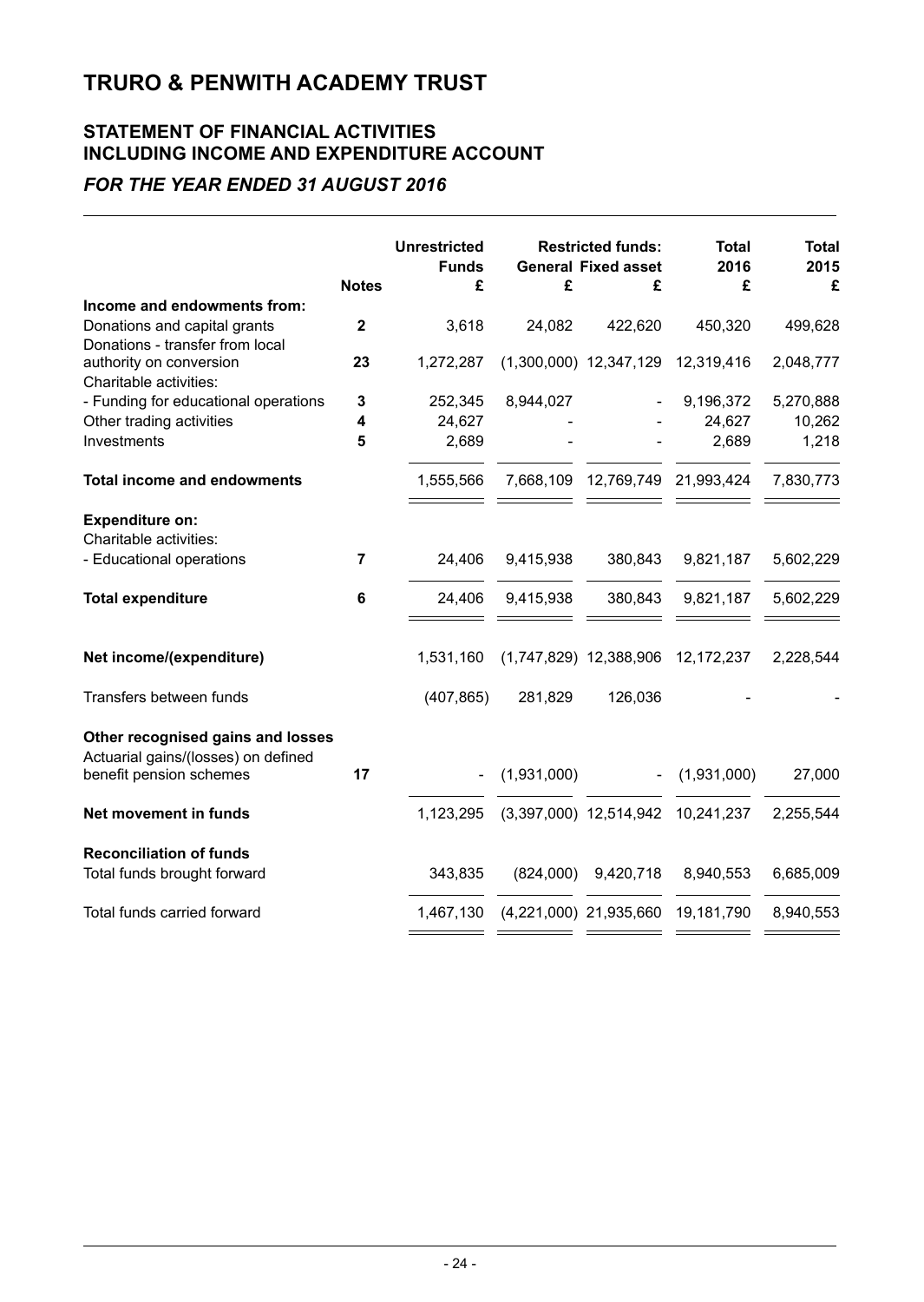### **STATEMENT OF FINANCIAL ACTIVITIES (CONTINUED) INCLUDING INCOME AND EXPENDITURE ACCOUNT**

### *FOR THE YEAR ENDED 31 AUGUST 2016*

| <b>Comparative year information</b>          |                | <b>Unrestricted</b> |                | <b>Restricted funds:</b> | <b>Total</b> |
|----------------------------------------------|----------------|---------------------|----------------|--------------------------|--------------|
| Year ended 31 August 2015                    |                | <b>Funds</b>        | <b>General</b> | <b>Fixed asset</b>       | 2015         |
|                                              | <b>Notes</b>   | £                   | £              | £                        | £            |
| Income and endowments from:                  |                |                     |                |                          |              |
| Donations and capital grants                 | $\mathbf{2}$   | 8,645               | 3,240          | 487,743                  | 499,628      |
| Donations - transfer from local authority on |                |                     |                |                          |              |
| conversion<br>Charitable activities:         | 23             | 198,644             | (130,000)      | 1,980,133                | 2,048,777    |
| - Funding for educational operations         | 3              | 123,251             | 5,147,637      |                          | 5,270,888    |
| Other trading activities                     | 4              | 10,262              |                |                          | 10,262       |
| Investments                                  | 5              | 1,218               |                |                          | 1,218        |
|                                              |                |                     |                |                          |              |
| <b>Total income and endowments</b>           |                | 342,020             | 5,020,877      | 2,467,876                | 7,830,773    |
| <b>Expenditure on:</b>                       |                |                     |                |                          |              |
| Charitable activities:                       |                |                     |                |                          |              |
| - Educational operations                     | $\overline{7}$ | 12,323              | 5,380,249      | 209,657                  | 5,602,229    |
|                                              |                |                     |                |                          |              |
| <b>Total expenditure</b>                     | 6              | 12,323              | 5,380,249      | 209,657                  | 5,602,229    |
|                                              |                |                     |                |                          |              |
| Net income/(expenditure)                     |                | 329,697             | (359, 372)     | 2,258,219                | 2,228,544    |
| Transfers between funds                      |                | (89, 770)           | 5,580          | 84,190                   |              |
|                                              |                |                     |                |                          |              |
| Other recognised gains and losses            |                |                     |                |                          |              |
| Actuarial gains/(losses) on defined benefit  |                |                     |                |                          |              |
| pension schemes                              | 17             |                     | 27,000         |                          | 27,000       |
| Net movement in funds                        |                | 239,927             | (326, 792)     | 2,342,409                | 2,255,544    |
| <b>Reconciliation of funds</b>               |                |                     |                |                          |              |
| Total funds brought forward                  |                | 103,908             | (497, 208)     | 7,078,309                | 6,685,009    |
|                                              |                |                     |                |                          |              |
| Total funds carried forward                  |                | 343,835             | (824,000)      | 9,420,718                | 8,940,553    |
|                                              |                |                     |                |                          |              |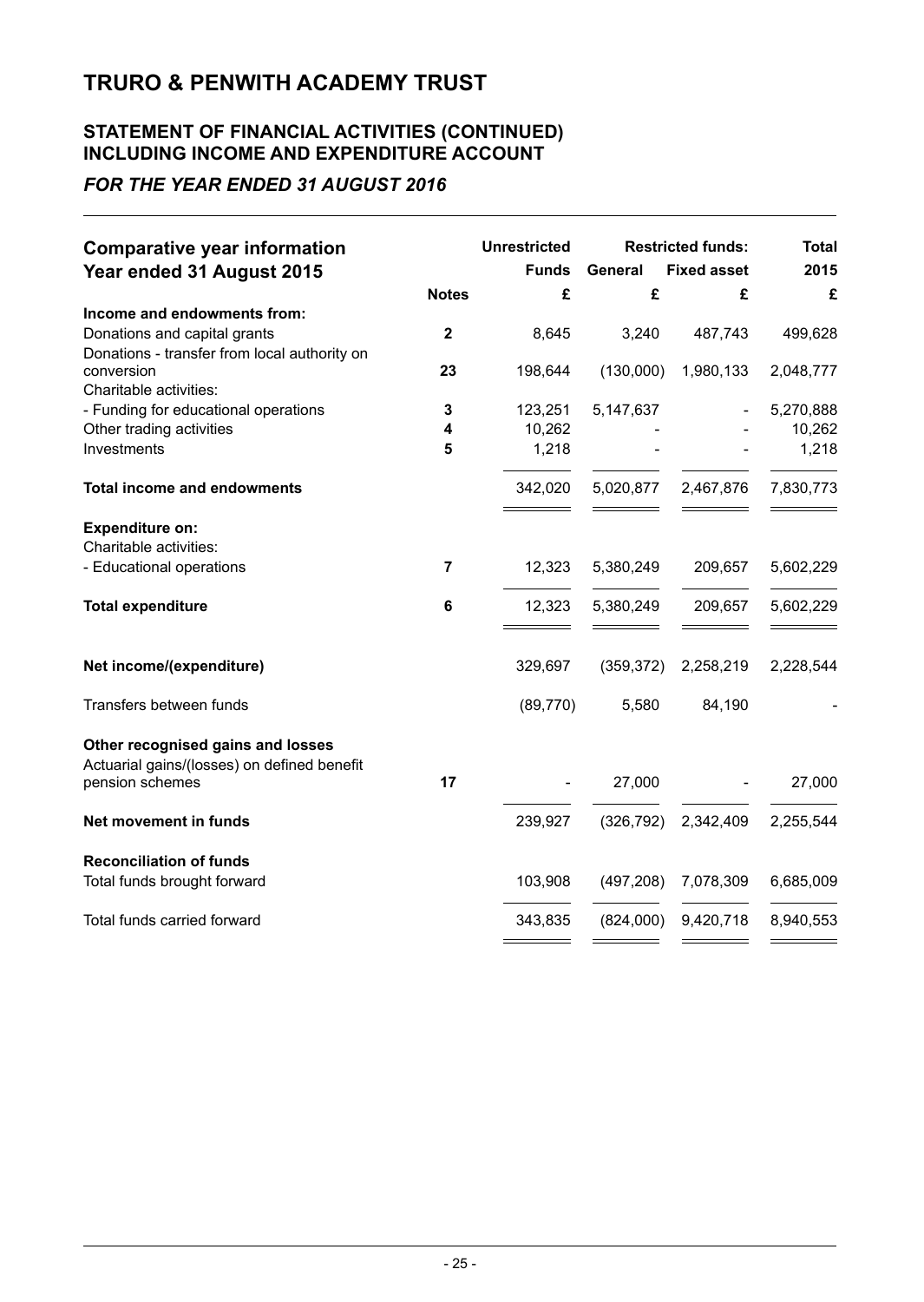### **BALANCE SHEET**

### *AS AT 31 AUGUST 2016*

|                                           |              |            | 2016        |            | 2015      |  |  |
|-------------------------------------------|--------------|------------|-------------|------------|-----------|--|--|
|                                           | <b>Notes</b> | £          | £           | £          | £         |  |  |
| <b>Fixed assets</b>                       |              |            |             |            |           |  |  |
| Tangible assets                           | 11           |            | 21,633,480  |            | 9,259,206 |  |  |
| <b>Current assets</b>                     |              |            |             |            |           |  |  |
| <b>Debtors</b>                            | 12           | 1,327,646  |             | 323,479    |           |  |  |
| Cash at bank and in hand                  |              | 1,372,083  |             | 839,812    |           |  |  |
|                                           |              |            |             |            |           |  |  |
|                                           |              | 2,699,729  |             | 1,163,291  |           |  |  |
| <b>Current liabilities</b>                |              |            |             |            |           |  |  |
| Creditors: amounts falling due within one |              |            |             |            |           |  |  |
| year                                      | 13           | (930, 419) |             | (657, 944) |           |  |  |
| <b>Net current assets</b>                 |              |            | 1,769,310   |            | 505,347   |  |  |
| Net assets excluding pension liability    |              |            | 23,402,790  |            | 9,764,553 |  |  |
| Defined benefit pension liability         | 17           |            | (4,221,000) |            | (824,000) |  |  |
| <b>Net assets</b>                         |              |            | 19,181,790  |            | 8,940,553 |  |  |
|                                           |              |            |             |            |           |  |  |
| <b>Funds of the Trust:</b>                |              |            |             |            |           |  |  |
| <b>Restricted funds</b>                   | 15           |            |             |            |           |  |  |
| - Fixed asset funds                       |              |            | 21,935,660  |            | 9,420,718 |  |  |
| - Pension reserve                         |              |            | (4,221,000) |            | (824,000) |  |  |
| <b>Total restricted funds</b>             |              |            | 17,714,660  |            | 8,596,718 |  |  |
| <b>Unrestricted income funds</b>          | 15           |            | 1,467,130   |            | 343,835   |  |  |
| <b>Total funds</b>                        |              |            | 19,181,790  |            | 8,940,553 |  |  |
|                                           |              |            |             |            |           |  |  |

The accounts set out on pages 24 to 50 were approved by the Board of Trustees and authorised for issue on 06 December 2016 and are signed on its behalf by:

Mrs ME Winser MBE, MA(Cantab), DL **Chair**

Company Number 08880841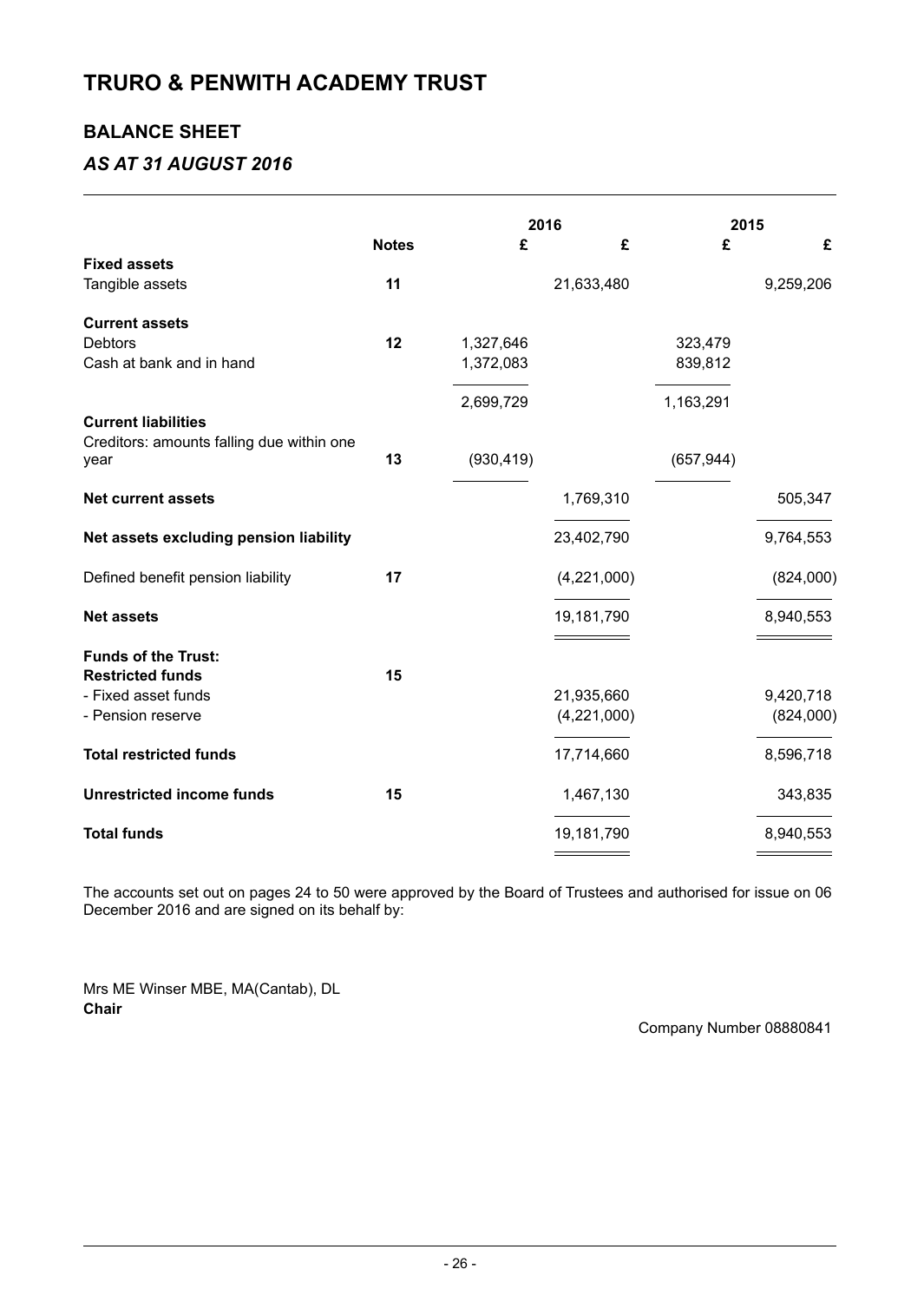## **STATEMENT OF CASH FLOWS**

### *FOR THE YEAR ENDED 31 AUGUST 2016*

|                                                                                                                                                                                                                    | <b>Notes</b> | 2016<br>£<br>£                           |                    | 2015<br>£                      | £                  |
|--------------------------------------------------------------------------------------------------------------------------------------------------------------------------------------------------------------------|--------------|------------------------------------------|--------------------|--------------------------------|--------------------|
| Cash flows from operating activities<br>Net cash provided by operating activities                                                                                                                                  | 18           |                                          | 16,817             |                                | 55,019             |
| Cash funds transferred on conversion                                                                                                                                                                               |              |                                          | 498,133<br>514,950 |                                | 198,644<br>253,663 |
| Cash flows from investing activities<br>Dividends, interest and rents from investments<br>Capital grants from DfE and EFA<br>Capital funding from sponsors and others<br>Payments to acquire tangible fixed assets |              | 2,689<br>402,985<br>19,635<br>(407, 988) |                    | 1,218<br>487,743<br>(426, 199) |                    |
|                                                                                                                                                                                                                    |              |                                          | 17,321             |                                | 62,762             |
| Change in cash and cash equivalents in the<br>reporting period                                                                                                                                                     |              |                                          | 532,271            |                                | 316,425            |
| Cash and cash equivalents at 1 September 2015                                                                                                                                                                      |              |                                          | 839,812            |                                | 523,387            |
| Cash and cash equivalents at 31 August 2016                                                                                                                                                                        |              |                                          | 1,372,083          |                                | 839,812            |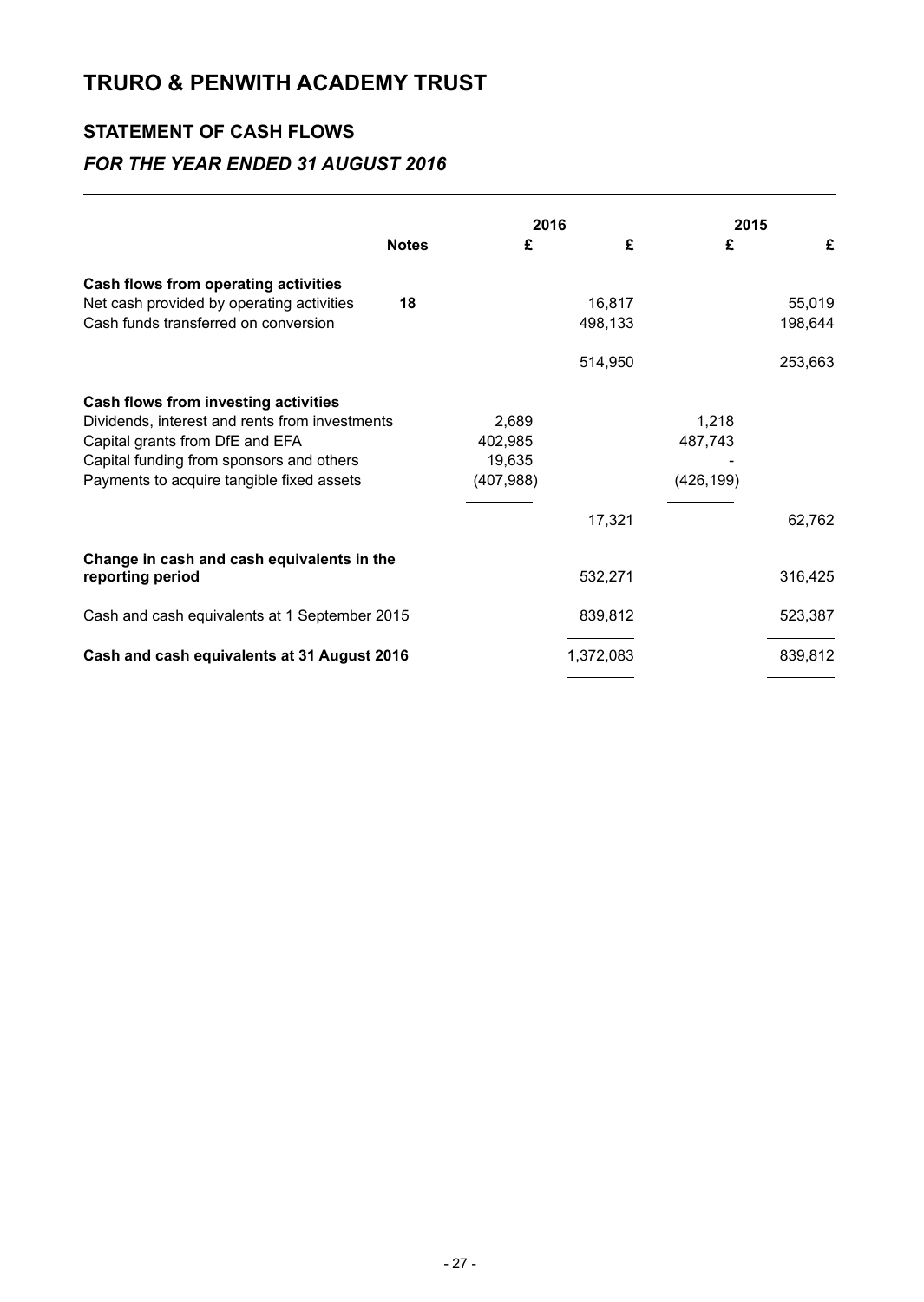## **NOTES TO THE FINANCIAL STATEMENTS** *FOR THE YEAR ENDED 31 AUGUST 2016*

#### **1 Accounting policies**

Truro & Penwith Academy Trust is a charitable company. The address of its principal place of business is given on page 1 and the nature of its operations are set out in the Trustees' report.

A summary of the principal accounting policies adopted (which have been applied consistently, except where noted), judgements and key sources of estimation uncertainty, is set out below.

#### **1.1 Basis of preparation**

The accounts of the Trust, which is a public benefit entity under FRS 102, have been prepared under the historical cost convention in accordance with the Financial Reporting Standard Applicable in the UK and Republic of Ireland (FRS 102), the Accounting and Reporting by Charities: Statement of Recommended Practice applicable to charities preparing their accounts in accordance with the Financial Reporting Standard applicable in the UK and Republic of Ireland (FRS 102) (Charities SORP (FRS 102)), the Academies Accounts Direction 2015 to 2016 issued by EFA, the Charities Act 2011 and the Companies Act 2006.

Truro & Penwith Academy Trust meets the definition of a public benefit entity under FRS 102.

These accounts for the year ended 31 August 2016 are the first accounts of Truro & Penwith Academy Trust prepared in accordance with FRS 102, The Financial Reporting Standard applicable in the UK and Republic of Ireland. The date of transition to FRS 102 was 1 September 2014. An explanation of how transition to FRS 102 has affected the reported financial position and financial performance is given in note 24.

#### **1.2 Going concern**

The Trustees assess whether the use of going concern is appropriate, ie whether there are any material uncertainties related to events or conditions that may cast significant doubt on the ability of the charitable company to continue as a going concern. The Trustees make this assessment in respect of a period of at least one year from the date of authorisation for issue of the accounts and have concluded that the Trust has adequate resources to continue in operational existence for the foreseeable future and there are no material uncertainties about the Trust's ability to continue as a going concern. Thus they continue to adopt the going concern basis of accounting in preparing the accounts.

#### **1.3 Conversion to an academy trust**

The conversion from state maintained schools to an Trust involved the transfer of identifiable assets and liabilities and the operation of the schools for £nil consideration and has been accounted for under the acquisition accounting method.

The assets and liabilities transferred on conversion from the maintained schools to the Trust have been valued at their fair value being a reasonable estimate of the current market values that the Trustees would expect to pay in an open market for an equivalent item. Their fair value is in accordance with the accounting policies set out for Truro & Penwith Academy Trust. The amounts have been recognised under the appropriate balance sheet categories, with a corresponding amount recognised in voluntary income as a gift in the SOFA and analysed under unrestricted, restricted general and restricted fixed assets funds.

Further details of the transaction are set out in Note 23.

#### **1.4 Income**

All incoming resources are recognised when the Trust has entitlement to the funds, the receipt is probable and the amount can be measured reliably.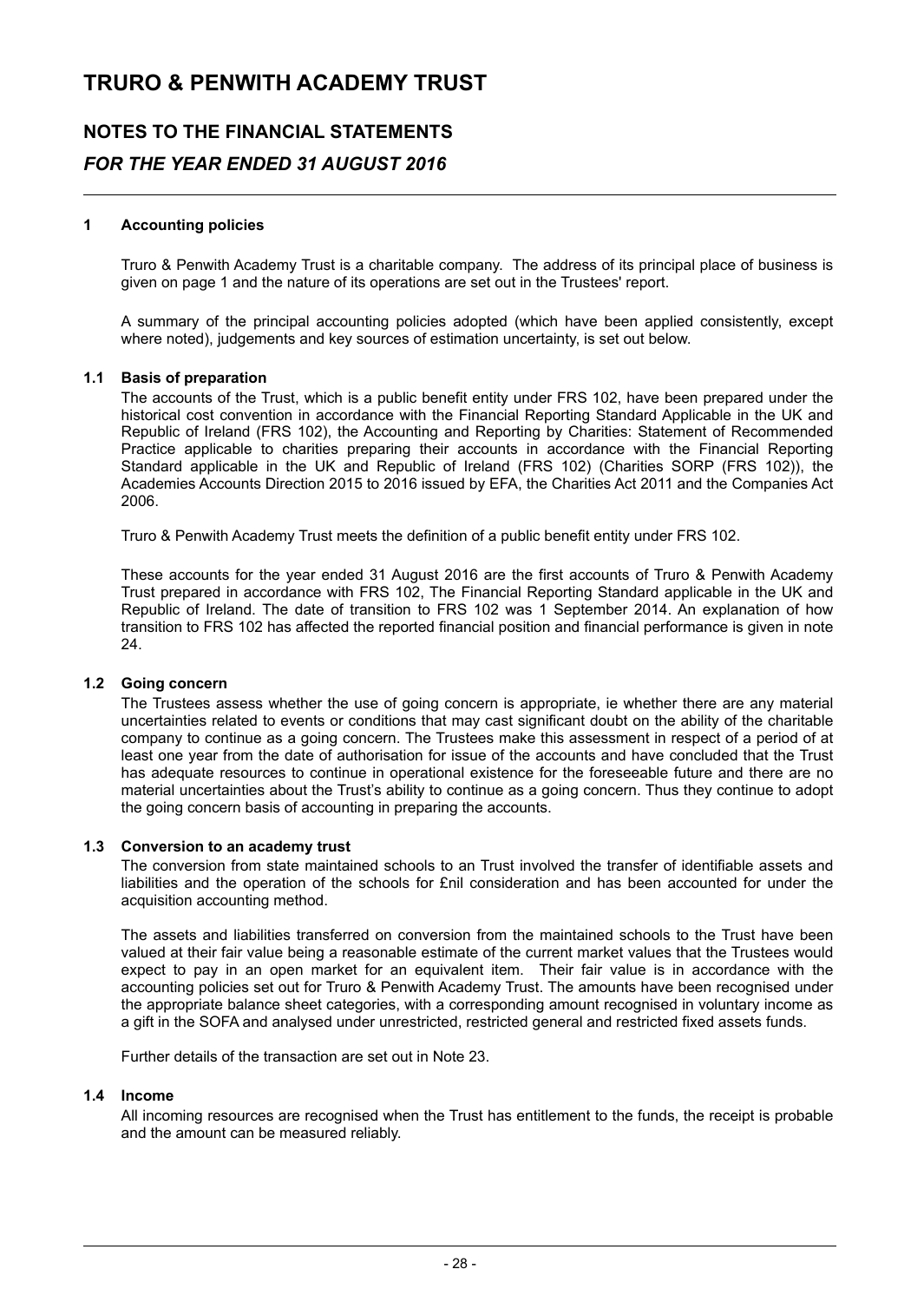## **NOTES TO THE FINANCIAL STATEMENTS (CONTINUED)** *FOR THE YEAR ENDED 31 AUGUST 2016*

#### **1 Accounting policies (Continued)**

#### Grants receivable

Grants are included in the statement of financial activities on a receivable basis. The balance of income received for specific purposes but not expended during the period is shown in the relevant funds on the balance sheet. Where income is received in advance of meeting any performance-related conditions there is not unconditional entitlement to the income and its recognition is deferred and included in creditors as deferred income until the performance-related conditions are met. Where entitlement occurs before income is received, the income is accrued.

General Annual Grant is recognised in full in the statement of financial activities in the period for which it is receivable, and any abatement in respect of the period is deducted from income and recognised as a liability.

Capital grants are recognised when there is entitlement and are not deferred over the life of the asset on which they are expended. Unspent amounts of capital grant are reflected in the balance in the restricted fixed asset fund.

#### Sponsorship income

Sponsorship income provided to the Trust which amounts to a donation is recognised in the statement of financial activities in the period in which it is receivable (where there are no performance-related conditions), where the receipt is probable and it can be measured reliably.

#### Donations

Donations are recognised on a receivable basis (where there are no performance-related conditions) where the receipt is probable and the amount can be reliably measured.

#### Other income

Other income, including the hire of facilities, is recognised in the period it is receivable and to the extent the Trust has provided the goods or services.

#### Donated goods, facilities and services

Goods donated for resale are included at fair value, being the expected proceeds from sale less the expected costs of sale. If it is practical to assess the fair value at receipt, it is recognised in stock and 'Income from other trading activities'. Upon sale, the value of the stock is charged against 'Income from other trading activities' and the proceeds are recognised as 'Income from other trading activities'. Where it is impractical to fair value the items due to the volume of low value items they are not recognised in the financial statements until they are sold. This income is recognised within 'Income from other trading activities'.

Where the donated good is a fixed asset it is measured at fair value, unless it is impractical to measure this reliably, in which case the cost of the item to the donor should be used. The gain is recognised as income from donations and a corresponding amount is included in the appropriate fixed asset category and depreciated over the useful economic life in accordance with the Trust's accounting policies.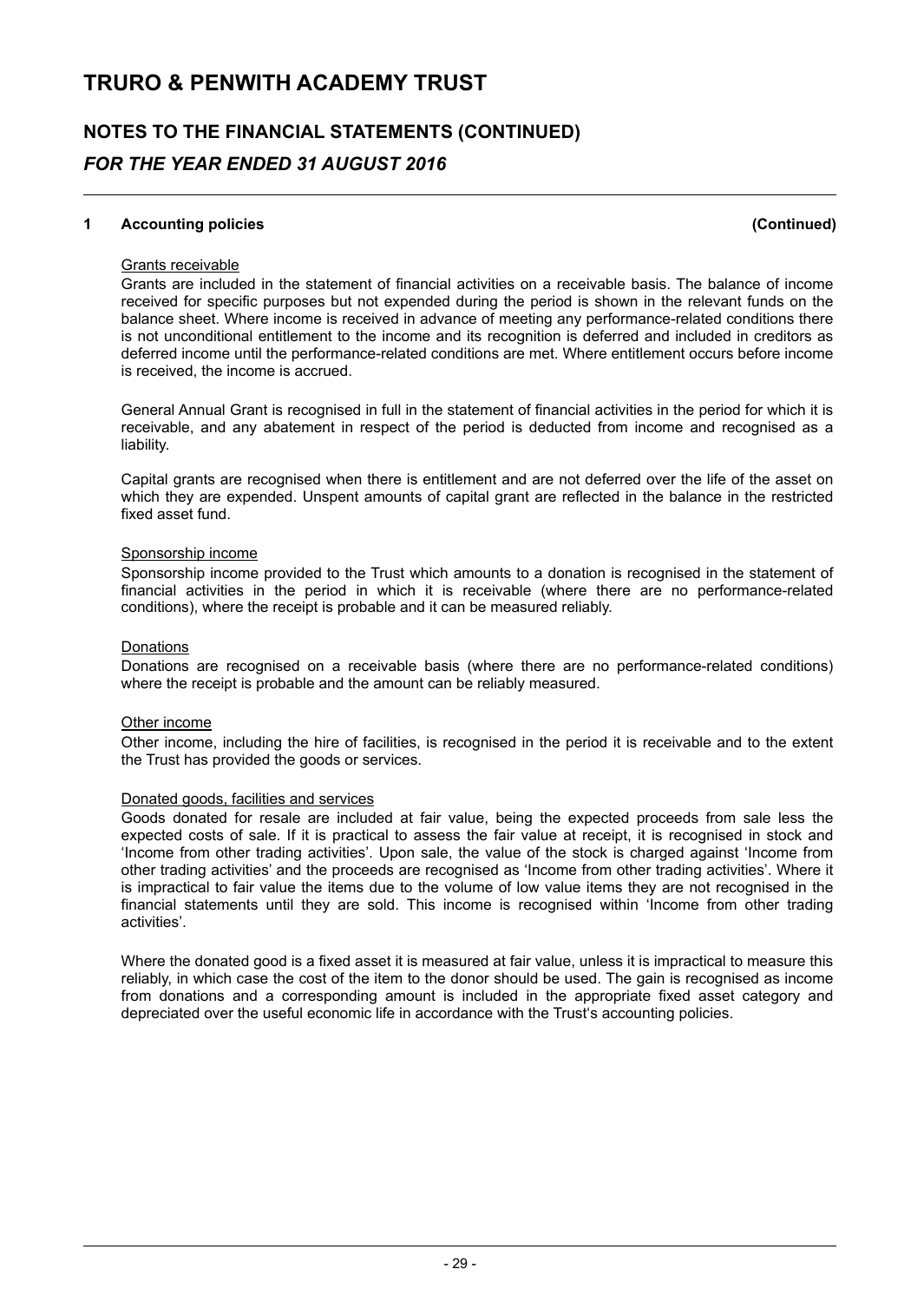## **NOTES TO THE FINANCIAL STATEMENTS (CONTINUED)** *FOR THE YEAR ENDED 31 AUGUST 2016*

#### **1 Accounting policies (Continued)**

#### **1.5 Expenditure**

Expenditure is recognised once there is a legal or constructive obligation to transfer economic benefit to a third party, it is probable that a transfer of economic benefits will be required in settlement, and the amount of the obligation can be measured reliably.

Expenditure is classified by activity. The costs of each activity are made up of the total of direct costs and shared costs, including support costs involved in undertaking each activity. Direct costs attributable to a single activity are allocated directly to that activity. Shared costs which contribute to more than one activity and support costs which are not attributable to a single activity are apportioned between those activities on a basis consistent with the use of resources. Central staff costs are allocated on the basis of time spent, and depreciation charges are allocated on the portion of the asset's use.

All resources expended are exclusive of VAT.

#### Expenditure on raising funds

This includes all expenditure incurred by the Trust to raise funds for its charitable purposes and includes costs of all fundraising activities events and non-charitable trading.

#### Charitable activities

These are costs incurred on the Trust's educational operations, including support costs and costs relating to the governance of the Trust apportioned to charitable activities.

#### Governance costs

These include the costs attributable to the Trust's compliance with constitutional and statutory requirements, including audit, strategic management, Trustees' meetings and reimbursed expenses.

#### **Termination benefits**

Termination benefits are recognised immediately as an expense when the Academy is demonstrably committed to terminate the employment of an employee or to provide termination benefits.

#### **1.6 Tangible fixed assets and depreciation**

Assets costing £500 or more are capitalised as tangible fixed assets and are carried at cost, net of depreciation and any provision for impairment.

Where tangible fixed assets have been acquired with the aid of specific grants, either from the government or from the private sector, they are included in the balance sheet at cost and depreciated over their expected useful economic life. Where there are specific conditions attached to the funding that require the continued use of the asset, the related grants are credited to a restricted fixed asset fund in the statement of financial activities and carried forward in the balance sheet. Depreciation on the relevant assets is charged directly to the restricted fixed asset fund in the statement of financial activities. Where tangible fixed assets have been acquired with unrestricted funds, depreciation on such assets is charged to the unrestricted fund.

Depreciation is provided on all tangible fixed assets other than freehold land, at rates calculated to write off the cost of each asset on a straight-line basis over its expected useful life, as follows:

| Leasehold land & buildings | 2% per annum on cost  |
|----------------------------|-----------------------|
| Freehold buildings         | 2% per annum on cost  |
| Computer equipment         | 33% per annum on cost |
| Furniture & equipment      | 20% per annum on cost |
| Motor vehicles             | 20% per annum on cost |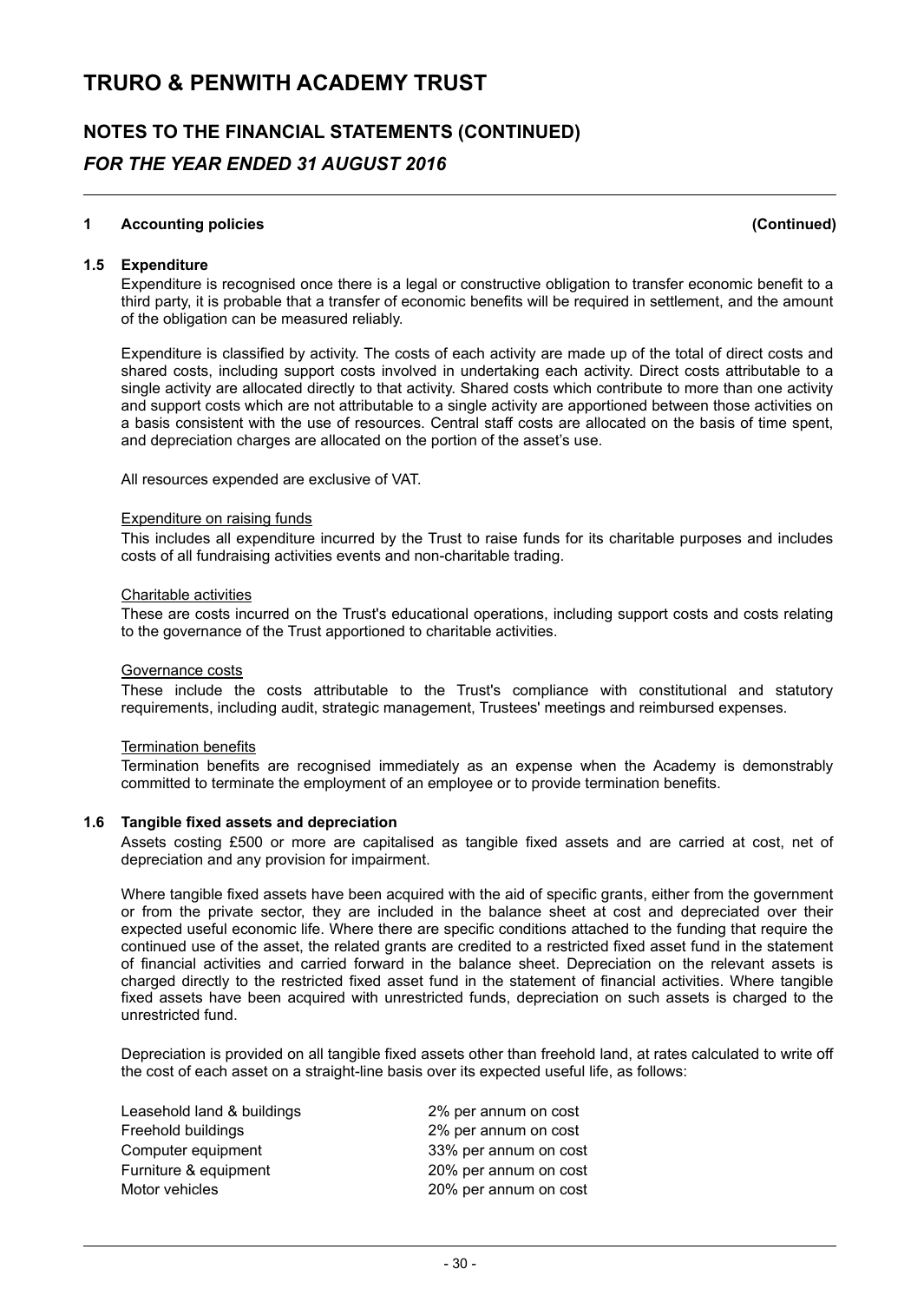## **NOTES TO THE FINANCIAL STATEMENTS (CONTINUED)** *FOR THE YEAR ENDED 31 AUGUST 2016*

#### **1 Accounting policies (Continued)**

Freehold land is not depreciated.

A review for impairment of a fixed asset is carried out if events or changes in circumstances indicate that the carrying value of any fixed asset may not be recoverable. Shortfalls between the carrying value of fixed assets and their recoverable amounts are recognised as impairments. Impairment losses are recognised in the statement of financial activities.

#### **1.7 Liabilities**

Liabilities are recognised when there is an obligation at the balance sheet date as a result of a past event, it is probable that a transfer of economic benefit will be required in settlement, and the amount of the settlement can be estimated reliably. Liabilities are recognised at the amount that the Trust anticipates it will pay to settle the debt or the amount it has received as advanced payments for the goods of services it must provide.

#### **1.8 Leasing and hire purchase commitments**

Rentals payable under operating leases are charged against income on a straight line basis over the period of the lease.

#### **1.9 Taxation**

The Trust is considered to pass the tests set out in Paragraph 1 Schedule 6 of the Finance Act 2010 and therefore it meets the definition of a charitable company for UK corporation tax purposes. Accordingly, the Trust is potentially exempt from taxation in respect of income or capital gains received within categories covered by chapter 3 part 11 of the Corporation Tax Act 2010 or Section 256 of the Taxation of Chargeable Gains Act 1992, to the extent that such income or gains are applied exclusively to charitable purposes.

#### **1.10 Pensions benefits**

Retirement benefits to employees of the Trust are provided by the Teachers' Pension Scheme ('TPS') and the Local Government Pension Scheme ('LGPS'). These are defined benefit schemes and the assets are held separately from those of the Trust.

The TPS is an unfunded scheme and contributions are calculated so as to spread the cost of pensions over employees' working lives with the Trust in such a way that the pension cost is a substantially level percentage of current and future pensionable payroll. The contributions are determined by the Government Actuary on the basis of quadrennial valuations using a prospective unit credit method. As stated in note 17, the TPS is a multi-employer scheme and there is insufficient information available to use defined benefit accounting. The TPS is therefore treated as a defined contribution scheme for accounting purposes and the contributions are recognised in the period to which they relate.

The LGPS is a funded scheme and the assets are held separately from those of the Trust in separate Trustee administered funds. Pension scheme assets are measured at fair value and liabilities are measured on an actuarial basis using the projected unit credit method and discounted at a rate equivalent to the current rate of return on a high quality corporate bond of equivalent term and currency to the liabilities. The actuarial valuations are obtained at least triennially and are updated at each balance sheet date. The amounts charged to operating surplus are the current service costs and the costs of scheme introductions, benefit changes, settlements and curtailments. They are included as part of staff costs as incurred. Net interest on the net defined benefit liability/asset is also recognised in the statement of financial activities and comprises the interest cost on the defined benefit obligation and interest income on the scheme assets, calculated by multiplying the fair value of the scheme assets at the beginning of the period by the rate used to discount the benefit obligations. The difference between the interest income on the scheme assets and the actual return on the scheme assets is recognised in other recognised gains and losses. Actuarial gains and losses are recognised immediately in other recognised gains and losses.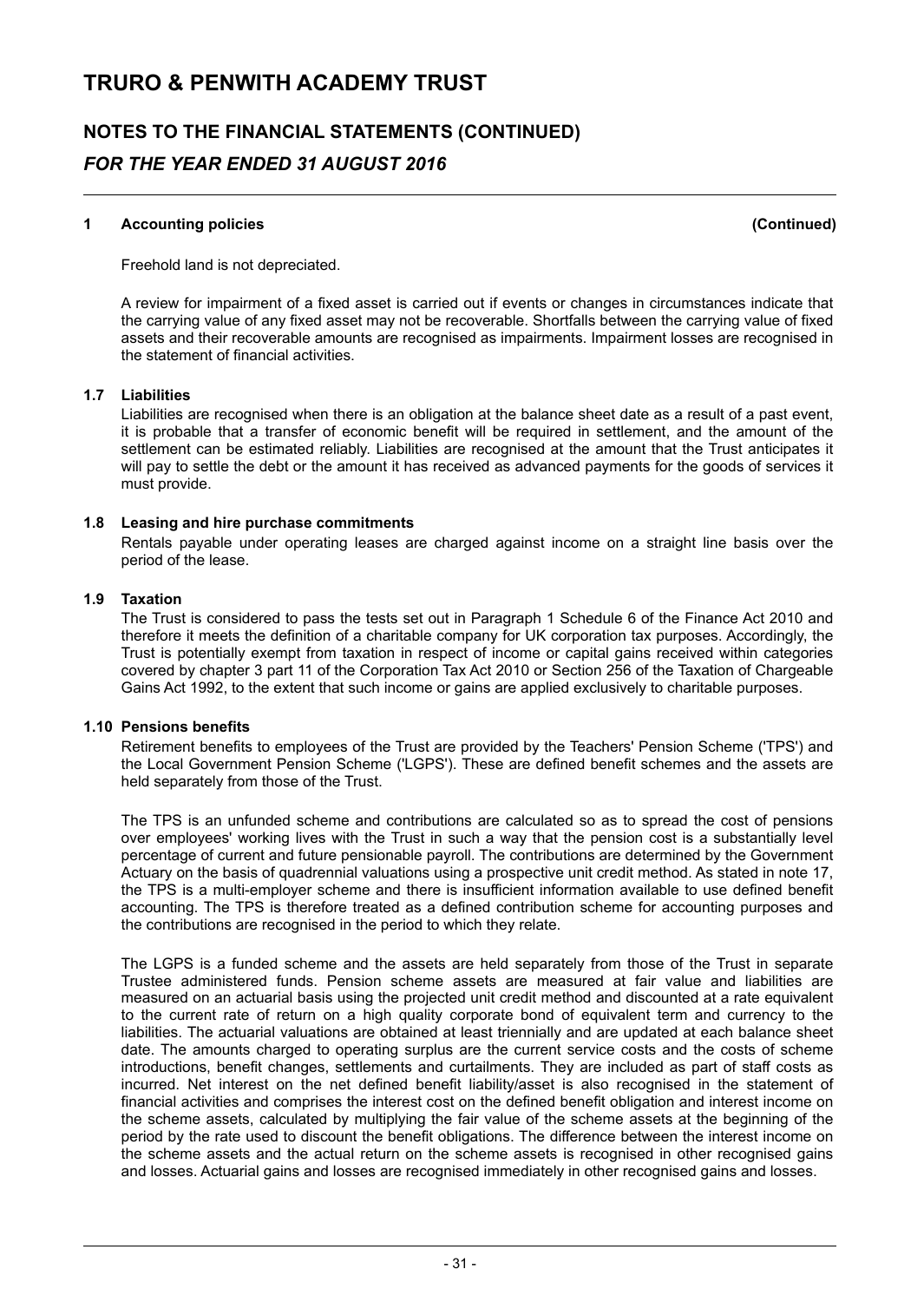### **NOTES TO THE FINANCIAL STATEMENTS (CONTINUED)** *FOR THE YEAR ENDED 31 AUGUST 2016*

#### **1 Accounting policies (Continued)**

#### **1.11 Fund accounting**

Unrestricted income funds represent those resources which may be used towards meeting any of the charitable objects of the Trust at the discretion of the Trustees.

Restricted fixed asset funds are resources which are to be applied to specific capital purposes imposed by funders where the asset acquired or created is held for a specific purpose.

Restricted general funds comprise all other restricted funds received with restrictions imposed by the funder/donor and include grants from the Education Funding Agency/Department for Education.

#### **1.12 Critical accounting estimates and areas of judgement**

Accounting estimates and judgements are continually evaluated and are based on historical experience and other factors, including expectations of future events that are believed to be reasonable under the circumstances.

#### Critical accounting estimates and assumptions

The Trust makes estimates and assumptions concerning the future. The resulting accounting estimates and assumptions will, by definition, seldom equal the related actual results. The estimates and assumptions that have a significant risk of causing a material adjustment to the carrying amounts of assets and liabilities within the next financial year are discussed below.

The present value of the Local Government Pension Scheme defined benefit liability depends on a number of factors that are determined on an actuarial basis using a variety of assumptions. The assumptions used in determining the net cost or income for pensions include the discount rate. Any changes in these assumptions, which are disclosed in note 17, will impact the carrying amount of the pension liability. Furthermore a roll forward approach which projects results from the latest full actuarial valuation performed at 31 March 2013 has been used by the actuary in valuing the pensions liability at 31 August 2016. Any differences between the figures derived from the roll forward approach and a full actuarial valuation would impact on the carrying amount of the pension liability.

#### **2 Donations and capital grants**

|                 | <b>Unrestricted</b><br>funds | <b>Restricted</b><br>funds | <b>Total</b><br>2016 | Total<br>2015 |
|-----------------|------------------------------|----------------------------|----------------------|---------------|
|                 | £                            | £                          | £                    | £             |
| Capital grants  | ۰                            | 402,985                    | 402,985              | 487,743       |
| Other donations | 3,618                        | 43.717                     | 47,335               | 11,885        |
|                 | 3,618                        | 446.702                    | 450,320              | 499,628       |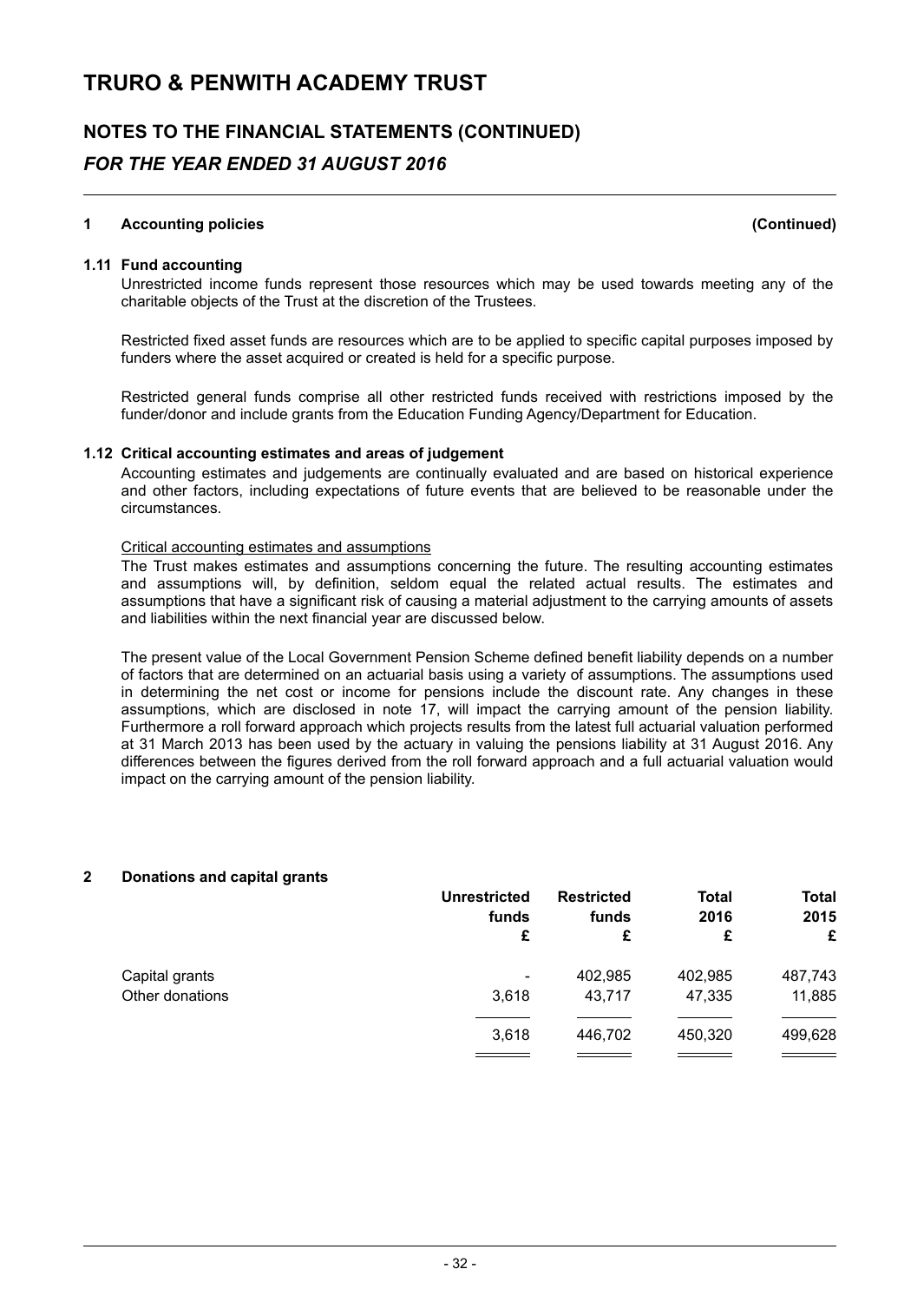## **NOTES TO THE FINANCIAL STATEMENTS (CONTINUED)** *FOR THE YEAR ENDED 31 AUGUST 2016*

#### **3 Funding for the Trust's educational operations**

|   |                                                                         | <b>Unrestricted</b><br>funds<br>£ | <b>Restricted</b><br>funds<br>£ | <b>Total</b><br>2016<br>£       | <b>Total</b><br>2015<br>£      |
|---|-------------------------------------------------------------------------|-----------------------------------|---------------------------------|---------------------------------|--------------------------------|
|   | DfE / EFA grants                                                        |                                   |                                 |                                 |                                |
|   | General annual grant (GAG)<br>Start up grants<br>Other DfE / EFA grants |                                   | 7,756,133<br>298,000<br>627,063 | 7,756,133<br>298,000<br>627,063 | 4,465,728<br>25,000<br>476,846 |
|   |                                                                         |                                   |                                 |                                 |                                |
|   |                                                                         | $\overline{\phantom{a}}$          | 8,681,196                       | 8,681,196                       | 4,967,574                      |
|   | Other government grants                                                 |                                   |                                 |                                 |                                |
|   | Local authority grants                                                  |                                   | 265,231                         | 265,231                         | 180,063                        |
|   | Other government grants                                                 |                                   | (2,400)                         | (2,400)                         |                                |
|   |                                                                         |                                   | 262,831                         | 262,831                         | 180,063                        |
|   | <b>Other funds</b><br>Other incoming resources                          | 252,345                           |                                 | 252,345                         | 123,251                        |
|   |                                                                         |                                   |                                 |                                 |                                |
|   | <b>Total funding</b>                                                    | 252,345                           | 8,944,027                       | 9,196,372                       | 5,270,888                      |
| 4 | <b>Other trading activities</b>                                         |                                   |                                 |                                 |                                |
|   |                                                                         | <b>Unrestricted</b>               | <b>Restricted</b>               | <b>Total</b>                    | <b>Total</b>                   |
|   |                                                                         | funds<br>£                        | funds<br>£                      | 2016<br>£                       | 2015<br>£                      |
|   | Hire of facilities                                                      | 13,986                            |                                 | 13,986                          | 7,685                          |
|   | Other income                                                            | 10,641                            | ÷,                              | 10,641                          | 2,577                          |
|   |                                                                         | 24,627                            |                                 | 24,627                          | 10,262                         |
|   |                                                                         |                                   |                                 |                                 |                                |
| 5 | <b>Investment income</b>                                                |                                   |                                 |                                 |                                |
|   |                                                                         | <b>Unrestricted</b>               | <b>Restricted</b>               | <b>Total</b>                    | <b>Total</b>                   |
|   |                                                                         | funds<br>£                        | funds<br>£                      | 2016<br>£                       | 2015<br>£                      |
|   | Short term deposits                                                     | 2,689                             |                                 | 2,689                           | 1,218                          |

 $\overline{\phantom{0}}$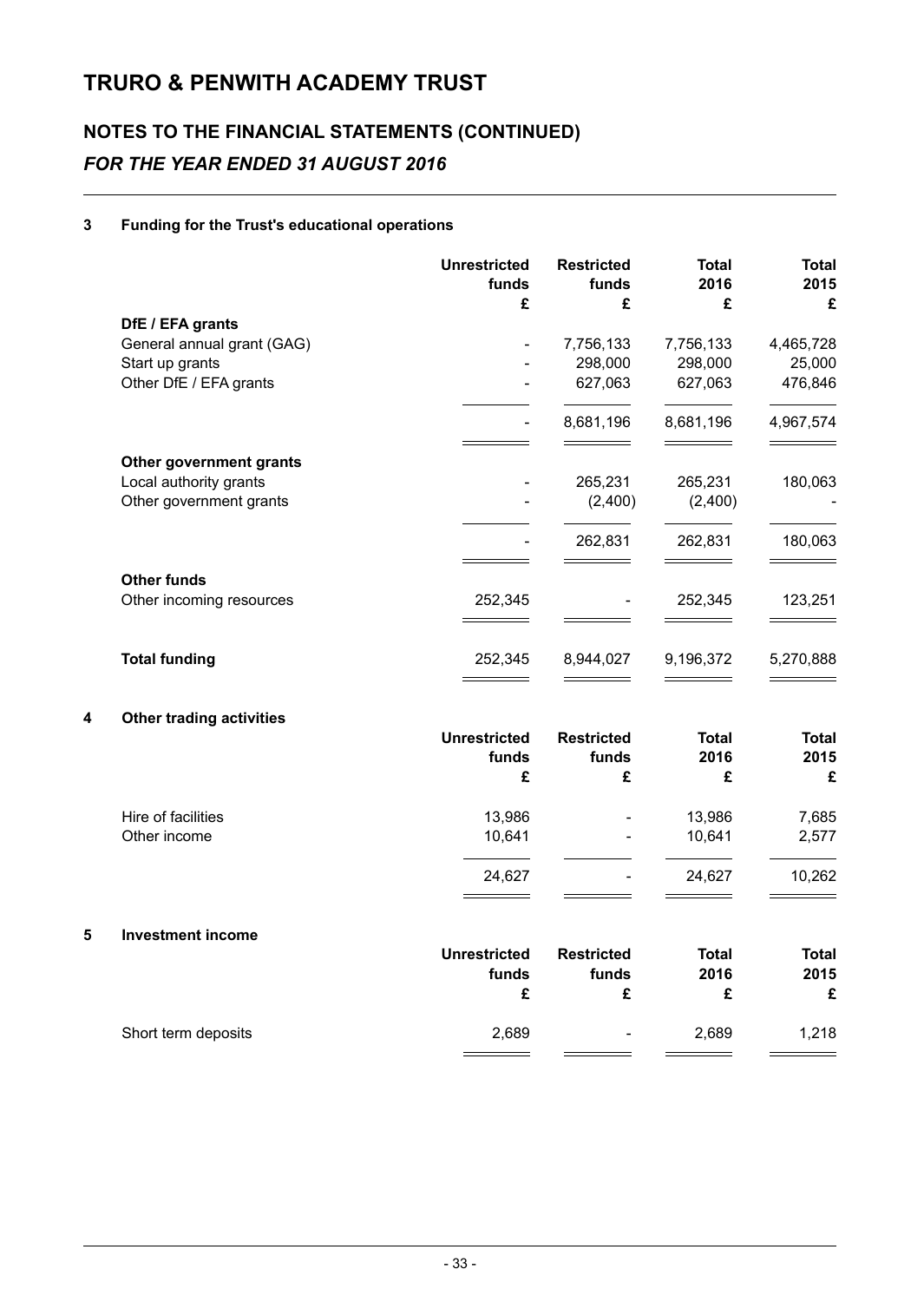## **NOTES TO THE FINANCIAL STATEMENTS (CONTINUED)** *FOR THE YEAR ENDED 31 AUGUST 2016*

#### **6 Expenditure**

|                                                 | <b>Staff</b><br>costs | <b>Premises</b><br>costs | <b>Other</b><br>costs | <b>Total</b><br>2016 | Total<br>2015 |
|-------------------------------------------------|-----------------------|--------------------------|-----------------------|----------------------|---------------|
|                                                 | £                     | £                        | £                     | £                    | £             |
| <b>Academy's educational operations</b>         |                       |                          |                       |                      |               |
| - Direct costs                                  | 6,210,856             |                          | 567,712               | 6,778,568            | 3,899,979     |
| - Allocated support costs                       | 1,124,759             | 591,792                  | 1,326,068             | 3,042,619            | 1,702,250     |
|                                                 | 7,335,615             | 591,792                  | 1,893,780             | 9,821,187            | 5,602,229     |
| <b>Total expenditure</b>                        | 7,335,615             | 591,792                  | 1,893,780             | 9,821,187            | 5,602,229     |
| Net income/(expenditure) for the year includes: |                       |                          |                       | 2016                 | 2015          |
|                                                 |                       |                          |                       | £                    | £             |
| Fees payable to auditor for:<br>- Audit         |                       |                          |                       | 6,600                | 3,000         |
| - Other services                                |                       |                          |                       | 7,150                | 3,550         |
|                                                 |                       |                          |                       |                      |               |
| Operating lease rentals                         |                       |                          |                       | 70,307               | 94,646        |
| Depreciation of tangible fixed assets           |                       |                          |                       | 380,843              | 209,657       |

#### **Central services**

The Trust has provided the following central services to or on behalf of its academies during the year:

- finance including central payments system and budget and management accounts preparation;
- insurance;
- payroll and HR services;
- legal services;
- audit and accountancy;
- support from the Trust Chief Executive Officer; and
- school improvement : annual assessment.

The Trust charges for these services on the following basis:

• 3.5% of GAG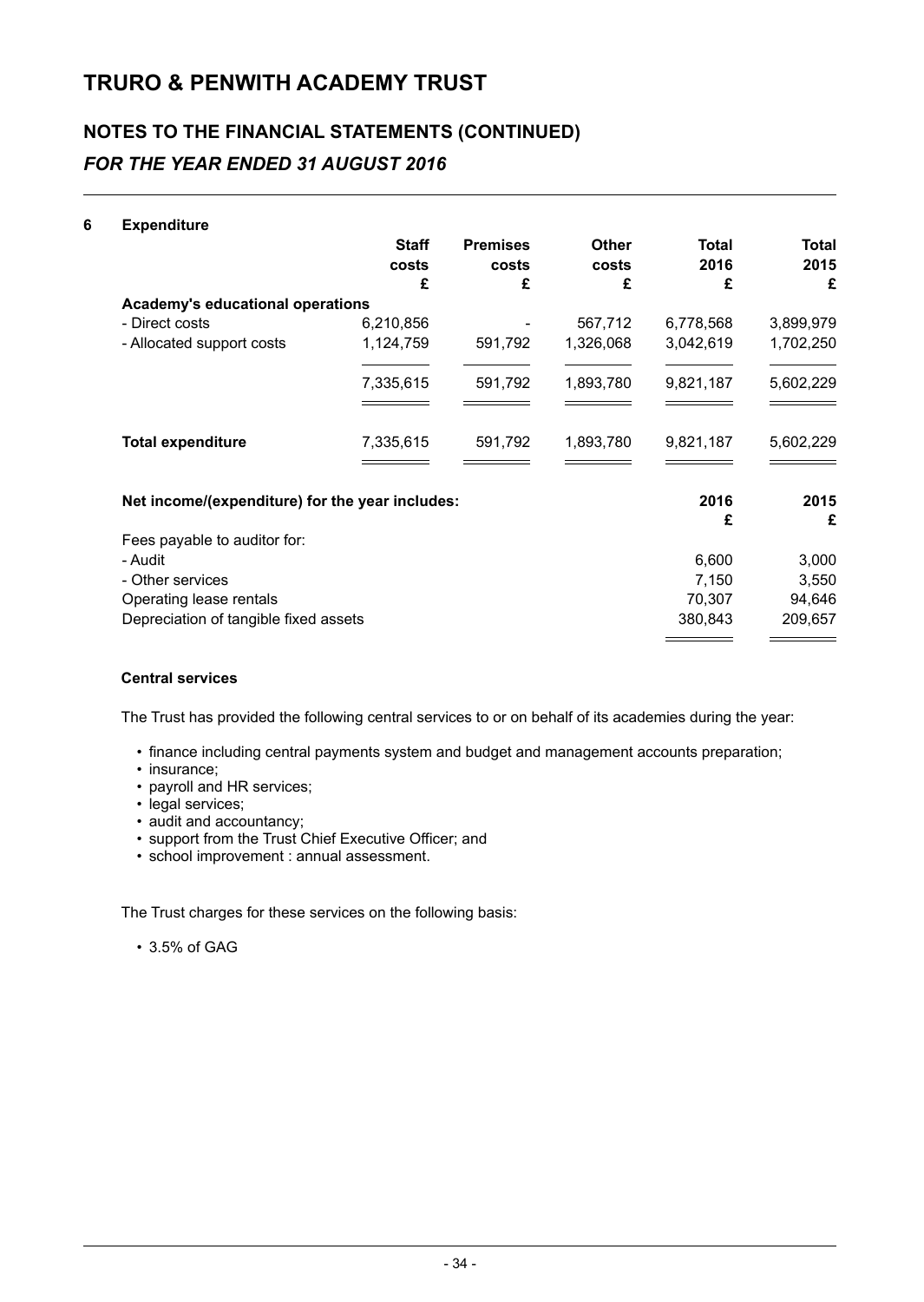## **NOTES TO THE FINANCIAL STATEMENTS (CONTINUED)** *FOR THE YEAR ENDED 31 AUGUST 2016*

| 6 | <b>Expenditure</b>                                   | (Continued)       |
|---|------------------------------------------------------|-------------------|
|   | The amounts charged during the year were as follows: | <b>Total</b><br>£ |
|   | Pendeen School                                       | 14,648            |
|   | St Ives School                                       | 111,702           |
|   | St Dennis Primary Academy                            | 30,812            |
|   | St Just Primary School                               | 20,051            |
|   | Kehelland Village School                             | 8,993             |
|   | <b>Mithian School</b>                                | 16,920            |
|   | <b>Blackwater Community</b>                          |                   |
|   | <b>Primary School</b>                                | 16,506            |
|   | <b>Perranporth Community</b>                         |                   |
|   | <b>Primary School</b>                                | 16,859            |
|   | <b>Chacewater Community</b>                          |                   |
|   | <b>Primary School</b>                                | 6,440             |
|   | <b>Threemilestone School</b>                         | 16,099            |
|   | Roche Community Primary                              |                   |
|   | School                                               | 4,825             |
|   | St Erth Community Primary                            |                   |
|   | School                                               | 2,503             |
|   | Nancledra Primary School                             | 1,192             |
|   |                                                      | 267,550           |
|   |                                                      |                   |

#### **7 Charitable activities**

|                                        | <b>Unrestricted</b><br>funds | <b>Restricted</b><br>funds | Total<br>2016 | Total<br>2015 |
|----------------------------------------|------------------------------|----------------------------|---------------|---------------|
|                                        | £                            | £                          | £             | £             |
| Direct costs - educational operations  | 24,210                       | 6,754,358                  | 6,778,568     | 3,899,979     |
| Support costs - educational operations | 196                          | 3,042,423                  | 3,042,619     | 1,702,250     |
|                                        | 24,406                       | 9,796,781                  | 9,821,187     | 5,602,229     |
|                                        |                              |                            |               |               |
|                                        |                              |                            | 2016          | 2015          |
|                                        |                              |                            | £             | £             |
| Analysis of support costs              |                              |                            |               |               |
| Support staff costs                    |                              |                            | 1,124,759     | 665,252       |
| Depreciation and amortisation          |                              |                            | 380,843       | 209,657       |
| Technology costs                       |                              |                            | 50,141        | 12,102        |
| Premises costs                         |                              |                            | 421,455       | 385,574       |
| Other support costs                    |                              |                            | 1,045,620     | 416,797       |
| Governance costs                       |                              |                            | 19,801        | 12,868        |
|                                        |                              |                            | 3,042,619     | 1,702,250     |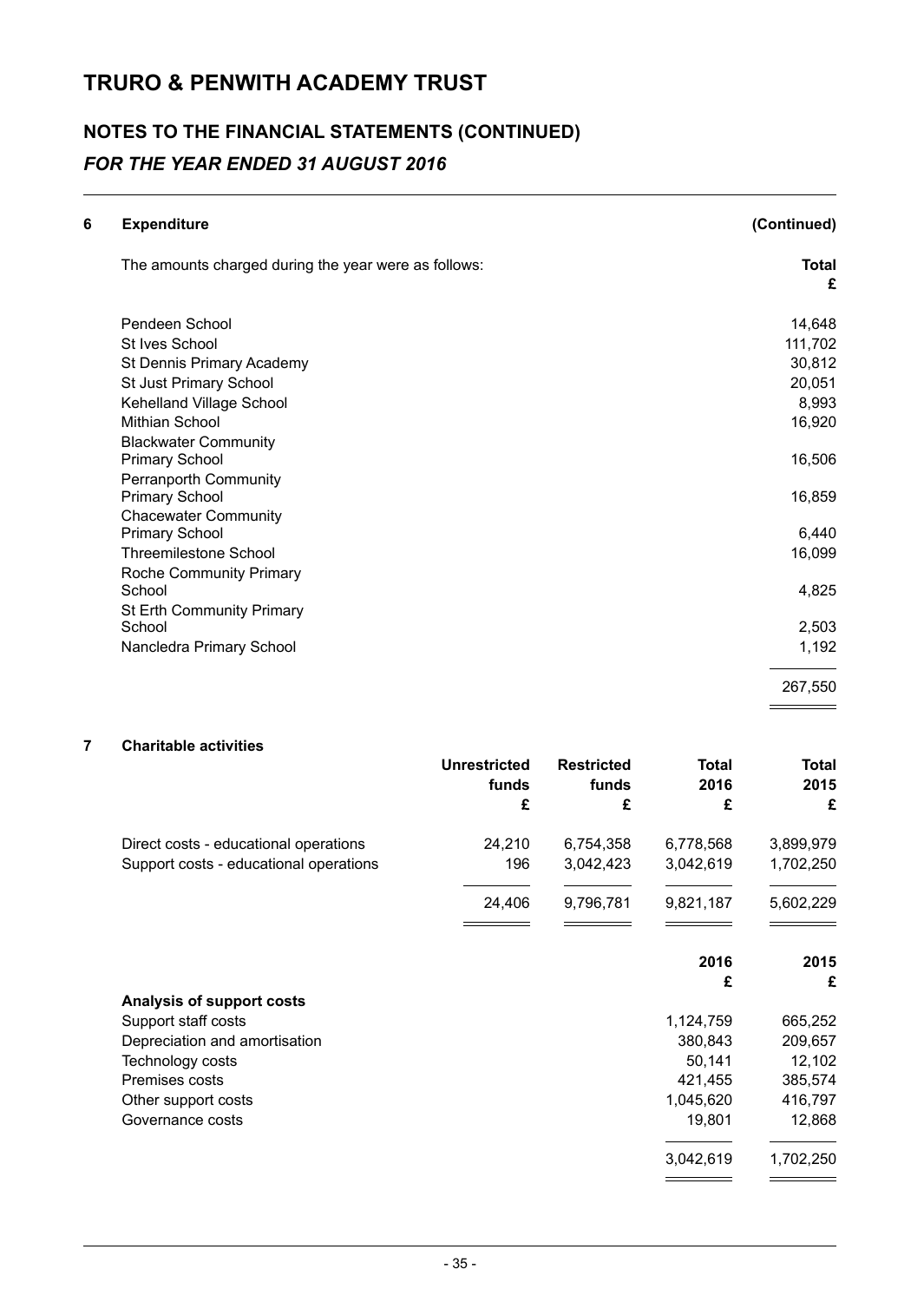## **NOTES TO THE FINANCIAL STATEMENTS (CONTINUED)** *FOR THE YEAR ENDED 31 AUGUST 2016*

#### **8 Staff costs**

|                                                    | 2016      | 2015      |
|----------------------------------------------------|-----------|-----------|
|                                                    | £         | £         |
| Wages and salaries                                 | 5,632,763 | 3,064,924 |
| Social security costs                              | 430,395   | 197,738   |
| Operating costs of defined benefit pension schemes | 1,008,812 | 501,311   |
| Staff costs                                        | 7,071,970 | 3,763,973 |
| Supply staff costs                                 | 144,892   | 190,821   |
| Staff restructuring costs                          | 65.504    | 48,570    |
| Staff development and other staff costs            | 53.249    | 39.520    |
| Total staff expenditure                            | 7,335,615 | 4,042,884 |
|                                                    |           |           |

#### **Staff numbers**

The average number of persons employed by the Trust during the year was as follows:

|                            | 2016          | 2015          |
|----------------------------|---------------|---------------|
|                            | <b>Number</b> | <b>Number</b> |
| Teachers                   | 111           | 52            |
| Administration and support | 293           | 101           |
| Management                 | 33            | 10            |
|                            | 437           | 163           |
|                            |               |               |

#### **Higher paid staff**

The number of employees whose employee benefits (excluding employer pension costs) exceeded £60,000 was:

|                   | 2016<br><b>Number</b> | 2015<br><b>Number</b> |
|-------------------|-----------------------|-----------------------|
| £60,001 - £70,000 |                       | $\overline{1}$        |
| £70,001 - £80,000 |                       | $\mathbf 1$           |
|                   |                       |                       |

Staff restructuring costs totalling £65,504 (2015: £48,570) comprise of redundancy costs of £9,254 (2015: £Nil) and severance payments of £56,250 (2015: £48,570).

Included in staff restructuring costs are non-statutory/non-contractual severance payments totalling £56,250 (2015: £Nil). Individually, the payments were £9,750, £10,000 and £36,500.

#### **Key management personnel**

The key management personnel of the Trust comprise the Trustees and the senior management team as listed on page 1. The total amount of employee benefits (including employer pension contributions) received by key management personnel for their services to the Trust was £110,461 (2015: £44,397). This being the amount recharged by Truro and Penwith College included within total recharges of £188,498 (2015: £149,904) per note 21 "related party transactions". The recharge includes the remuneration of Dr J Blunden, Accounting Officer and Chief Executive Officer, 0.8 full time equivalent, whose remuneration is disclosed in note 9 "Trustees' remuneration and expenses".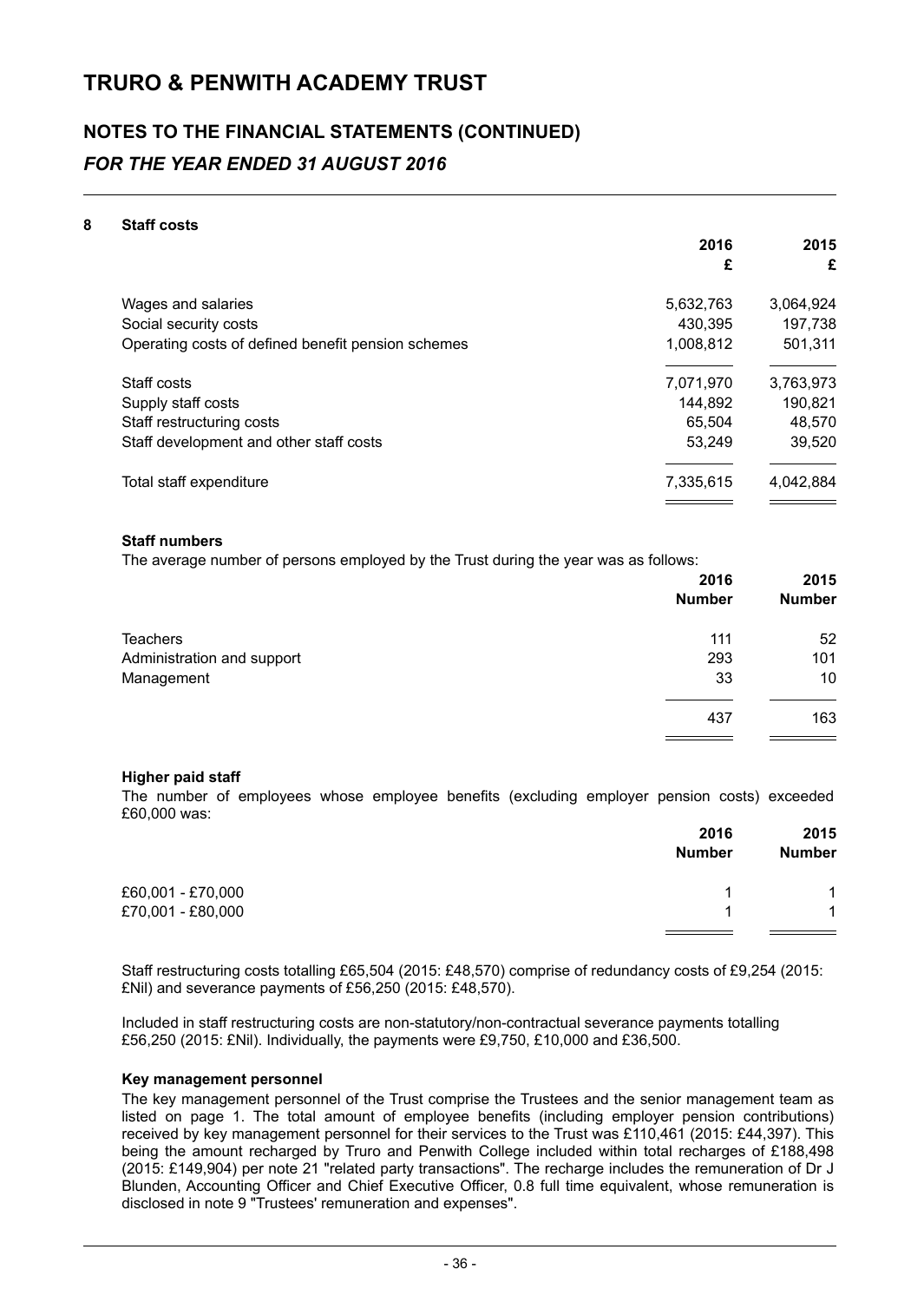## **NOTES TO THE FINANCIAL STATEMENTS (CONTINUED)** *FOR THE YEAR ENDED 31 AUGUST 2016*

#### **9 Trustees' remuneration and expenses**

One Trustee has been paid remuneration or has received other benefits from an employment with the Trust. The principal and other staff Trustees only receive remuneration in respect of services they provide undertaking the roles of principal and staff members under their contracts of employment, and not in respect of their services as Trustees. Other Trustees did not receive any payments, other than expenses, from the Trust in respect of their role as Trustees.

The value of Trustees' remuneration and other benefits was as follows:

Dr J Blunden (Chief Executive Officer):

- Remuneration £55,000 £60,000 (2015: £Nil)
- Employer's pension contributions £5,000 £10,000 (2015: £Nil)

During the year, travel and subsistence payments totalling £2,299 (2015: £425) were reimbursed or paid directly to 5 Trustees (2015: 4 Trustees).

Other related party transactions involving the Trustees are set out within the related parties note.

#### **10 Trustees and officers insurance**

In accordance with normal commercial practice, the Trust has purchased insurance to protect Trustees and officers from claims arising from negligent acts, errors or omissions occurring whilst on Trust business. The insurance provides cover up to £1,000,000 on any one claim and the cost for the year ended 31 August 2016 was £1,021 (2015: £2,053).

From 1 April 2016 the Trust has opted into the Department for Education's Risk Protection Arrangement (RPA), an alternative to insurance where UK government funds cover losses that arise. This scheme protects Trustees and officers from claims arising from negligent acts, errors or omissions occurring whilst on Trust business, and provides cover up to £10,000,000. It is not possible to quantify the Trustees and officers indemnity element from the overall cost of the RPA scheme.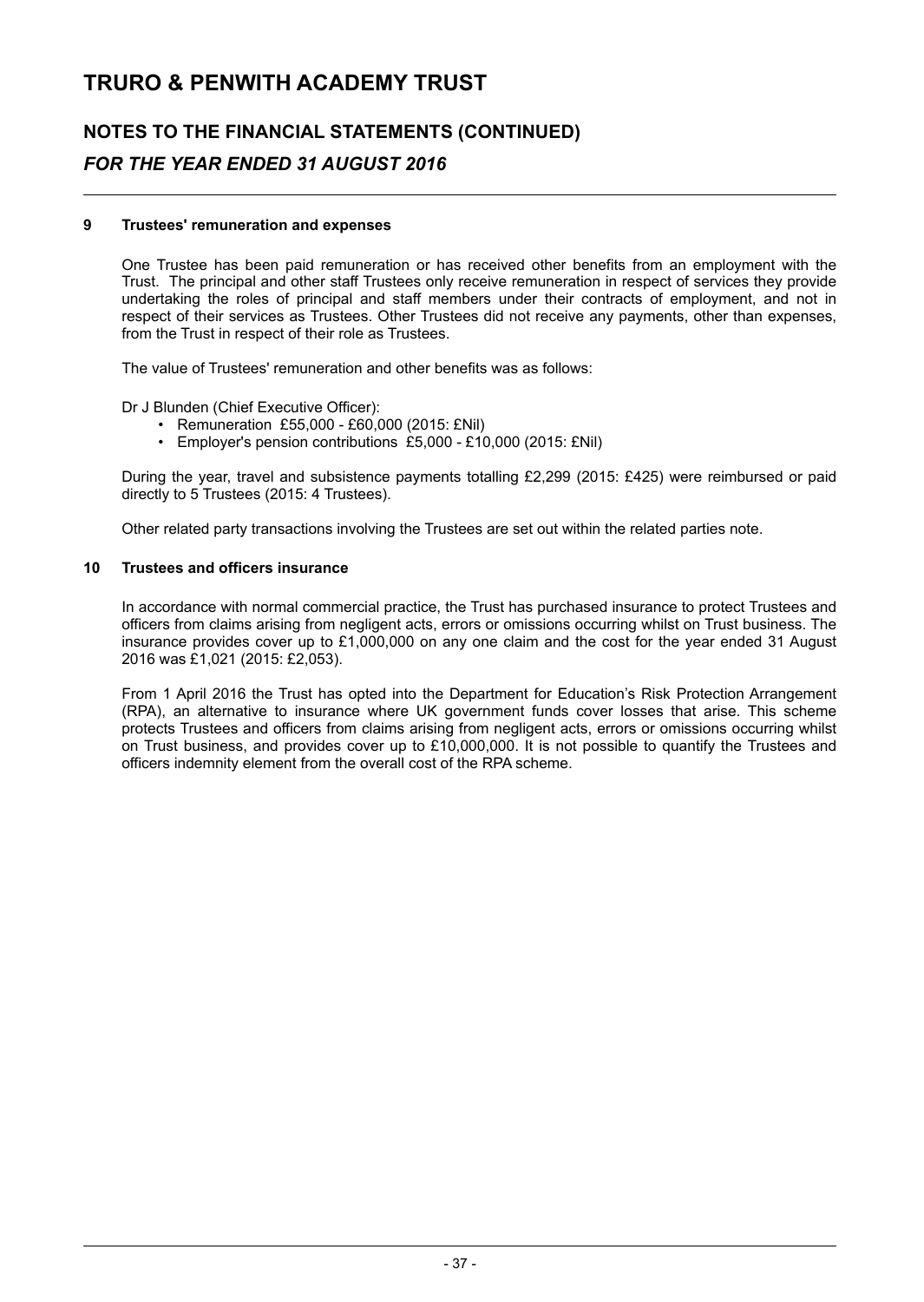## **NOTES TO THE FINANCIAL STATEMENTS (CONTINUED)** *FOR THE YEAR ENDED 31 AUGUST 2016*

#### **11 Tangible fixed assets**

|                        | Leasehold<br>land &<br>buildings | <b>Freehold</b><br>buildings |         | <b>Computer Furniture &amp;</b><br>equipment equipment | <b>Motor</b><br>vehicles | <b>Total</b> |
|------------------------|----------------------------------|------------------------------|---------|--------------------------------------------------------|--------------------------|--------------|
|                        | £                                | £                            | £       | £                                                      | £                        | £            |
| Cost                   |                                  |                              |         |                                                        |                          |              |
| At 1 September 2015    | 7,155,196                        | 2,172,647                    | 150,052 | 49,439                                                 | 8,000                    | 9,535,334    |
| Transfer on conversion | 11,104,463                       | 1,242,666                    |         |                                                        |                          | 12,347,129   |
| Additions              | 90,769                           | 131,455                      | 81,825  | 103,939                                                |                          | 407,988      |
| At 31 August 2016      | 18,350,428                       | 3,546,768                    | 231,877 | 153,378                                                | 8,000                    | 22,290,451   |
| <b>Depreciation</b>    |                                  |                              |         |                                                        |                          |              |
| At 1 September 2015    | 199,685                          | 27,503                       | 35,088  | 11,752                                                 | 2,100                    | 276,128      |
| Charge for the year    | 255,031                          | 48,412                       | 63,192  | 12,608                                                 | 1,600                    | 380,843      |
| At 31 August 2016      | 454,716                          | 75,915                       | 98,280  | 24,360                                                 | 3,700                    | 656,971      |
| Net book value         |                                  |                              |         |                                                        |                          |              |
| At 31 August 2016      | 17,895,712                       | 3,470,853                    | 133,597 | 129,018                                                | 4,300                    | 21,633,480   |
| At 31 August 2015      | 6,955,511                        | 2,145,144                    | 114,964 | 37,687                                                 | 5,900                    | 9,259,206    |
|                        |                                  |                              |         |                                                        |                          |              |

#### **The net book value of land and buildings comprises:**

|    |                                                | 2016<br>£  | 2015<br>£ |
|----|------------------------------------------------|------------|-----------|
|    | Long leaseholds (over 50 years)                | 17,895,712 | 6,955,511 |
| 12 | <b>Debtors</b>                                 | 2016<br>£  | 2015<br>£ |
|    | Trade debtors                                  | 16,955     | 22,027    |
|    | VAT recoverable                                | 155,259    | 82,877    |
|    | Prepayments and accrued income                 | 1,155,432  | 218,575   |
|    |                                                | 1,327,646  | 323,479   |
| 13 | Creditors: amounts falling due within one year | 2016<br>£  | 2015<br>£ |
|    | Trade creditors                                | 189,234    | 184,692   |
|    | Other taxation and social security             | 173,782    | 58,589    |
|    | Other creditors                                | 162,355    | 56,630    |
|    | Accruals and deferred income                   | 405,048    | 358,033   |
|    |                                                | 930,419    | 657,944   |
|    |                                                |            |           |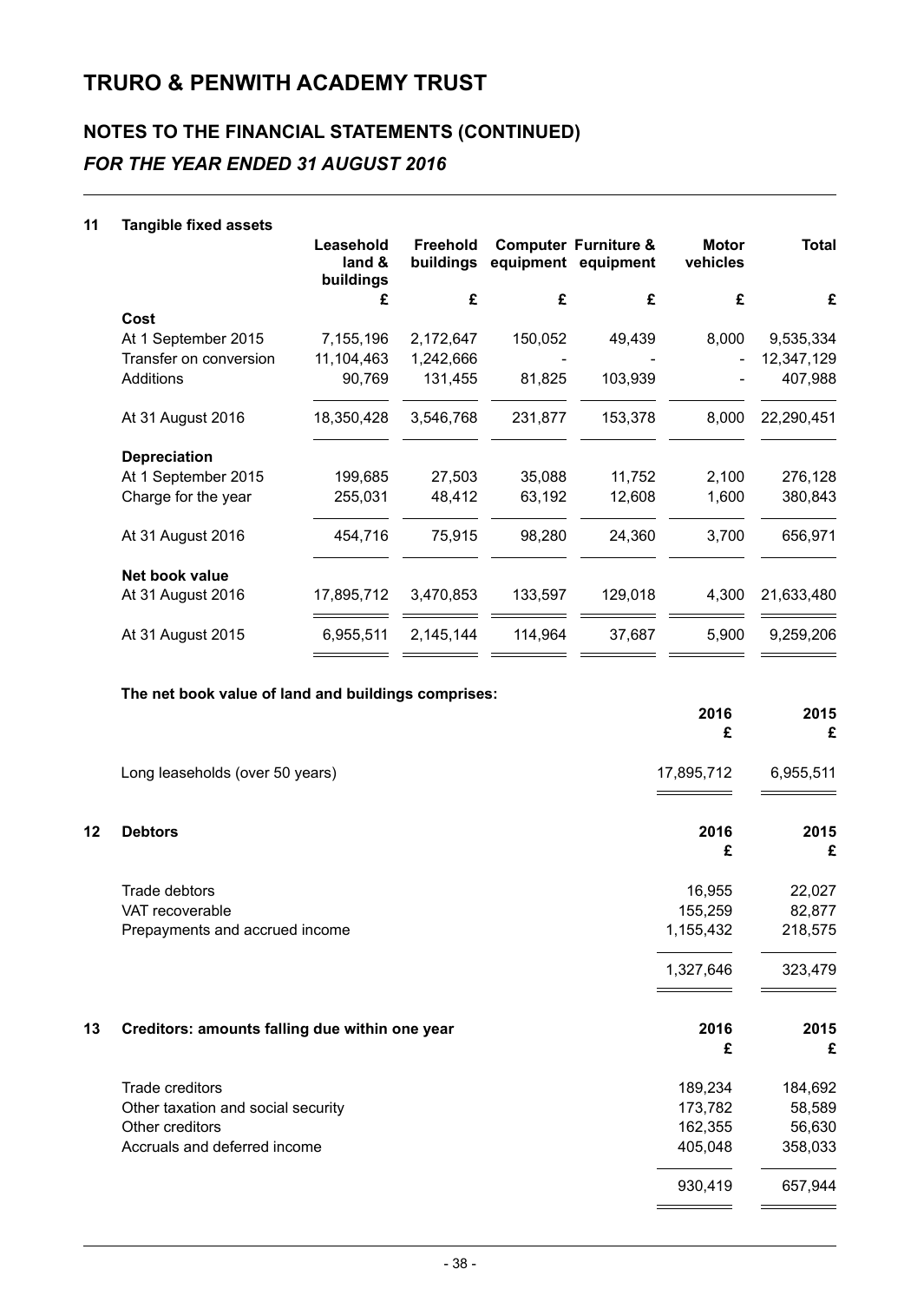## **NOTES TO THE FINANCIAL STATEMENTS (CONTINUED)** *FOR THE YEAR ENDED 31 AUGUST 2016*

| 14 | Deferred income                     | 2016       | 2015       |
|----|-------------------------------------|------------|------------|
|    |                                     | £          | £          |
|    | Deferred income is included within: |            |            |
|    | Creditors due within one year       | 162.900    | 153,718    |
|    |                                     |            |            |
|    | Deferred income at 1 September 2015 | 153.718    | 109,516    |
|    | Released from previous years        | (153, 718) | (109, 516) |
|    | Amounts deferred in the year        | 162,900    | 153,718    |
|    | Deferred income at 31 August 2016   | 162.900    | 153,718    |
|    |                                     |            |            |

Included within deferred income of £162,900 are the following balances; £74,822 in respect of Universal Infant Free School Meals funding ; £27,244 in respect of School Trips; £834 in respect of deposits received on hire of facilities; and £60,000 in respect of Primary Academy Chain Development Grant for service development 2016.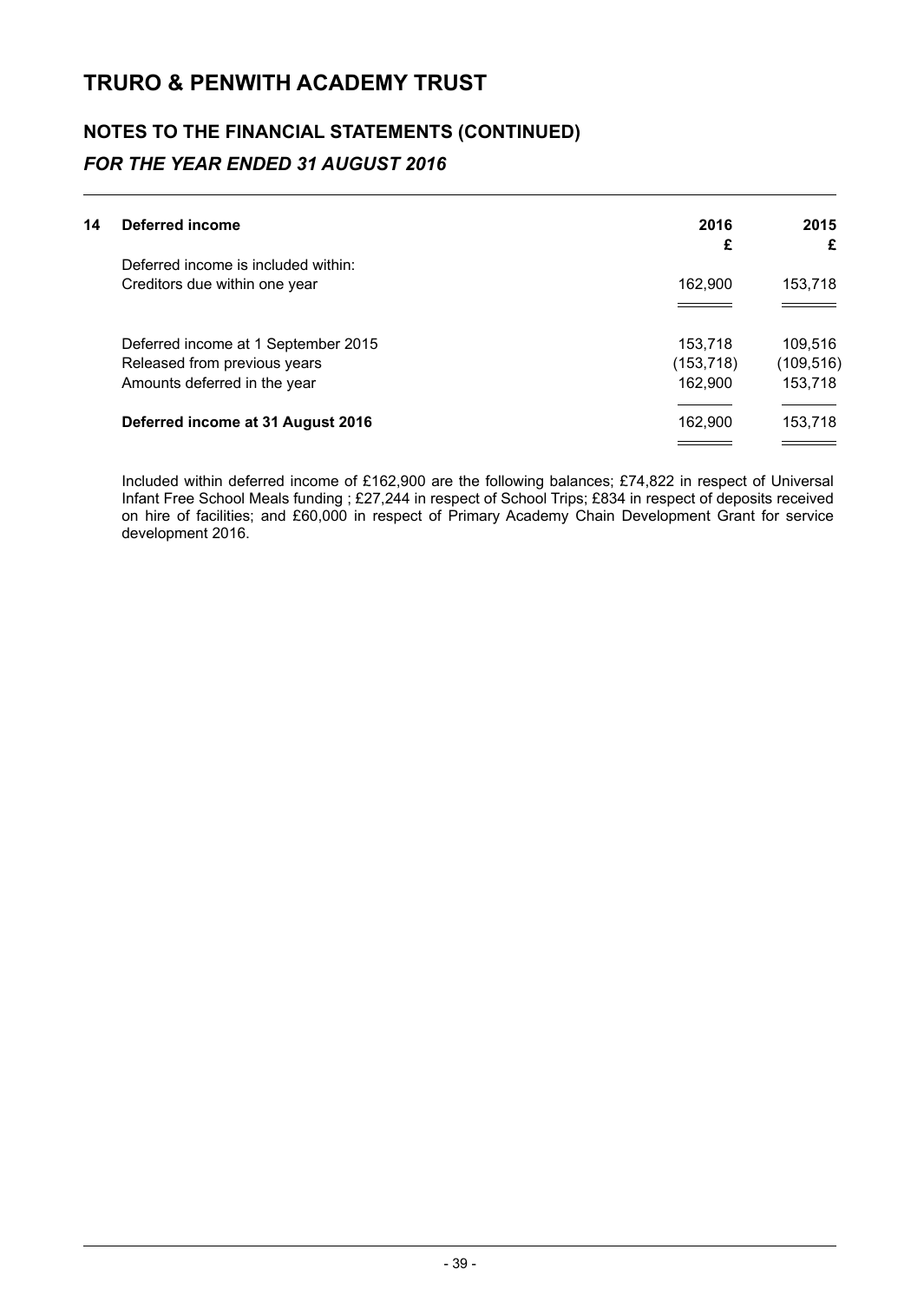### **NOTES TO THE FINANCIAL STATEMENTS (CONTINUED)** *FOR THE YEAR ENDED 31 AUGUST 2016*

### **15 Funds Balance at 1 September 2015 Incoming resources Resources Gains, losses Balance at 31 expended & transfers August 2016 £ £ £ £ £ Restricted general funds** General Annual Grant - 7,756,133 (8,055,637) 299,504 - Start up grants  $\begin{array}{ccc} - & 298,000 & (298,000) \end{array}$ Other DfE / EFA grants - - 627,063 (627,063) - -Other government grants - 262,831 (262,831) - - Other restricted funds - 24,082 (6,407) (17,675) - Funds excluding pensions  $\overline{a}$  and  $\overline{a}$  and  $\overline{a}$  and  $\overline{a}$  and  $\overline{a}$  and  $\overline{a}$  and  $\overline{a}$  and  $\overline{a}$  and  $\overline{a}$  and  $\overline{a}$  and  $\overline{a}$  and  $\overline{a}$  and  $\overline{a}$  and  $\overline{a}$  and  $\overline{a}$  and  $\$ Pension reserve (824,000) (1,300,000) (166,000) (1,931,000) (4,221,000) (824,000) 7,668,109 (9,415,938) (1,649,171) (4,221,000) **Restricted fixed asset funds** DfE / EFA capital grants 491,177 402,985 (18,829) - 875,333 Inherited funds 8,820,837 12,347,129 (307,656) - 20,860,310 Capital expenditure from GAG 108,704 - (53,844) 126,036 180,896 Big Lottery Grant (Kehelland Village School) - 9,971 (514) - 9,457 Big Lottery Grant (St Erth School) - 9,664 - - 9,664 9,420,718 12,769,749 (380,843) 126,036 21,935,660 **Total restricted funds** 8,596,718 20,437,858 (9,796,781) (1,523,135) 17,714,660 **Unrestricted funds** General funds 343,835 1,555,566 (24,406) (407,865) 1,467,130

**Total funds** 8,940,553 21,993,424 (9,821,187) (1,931,000) 19,181,790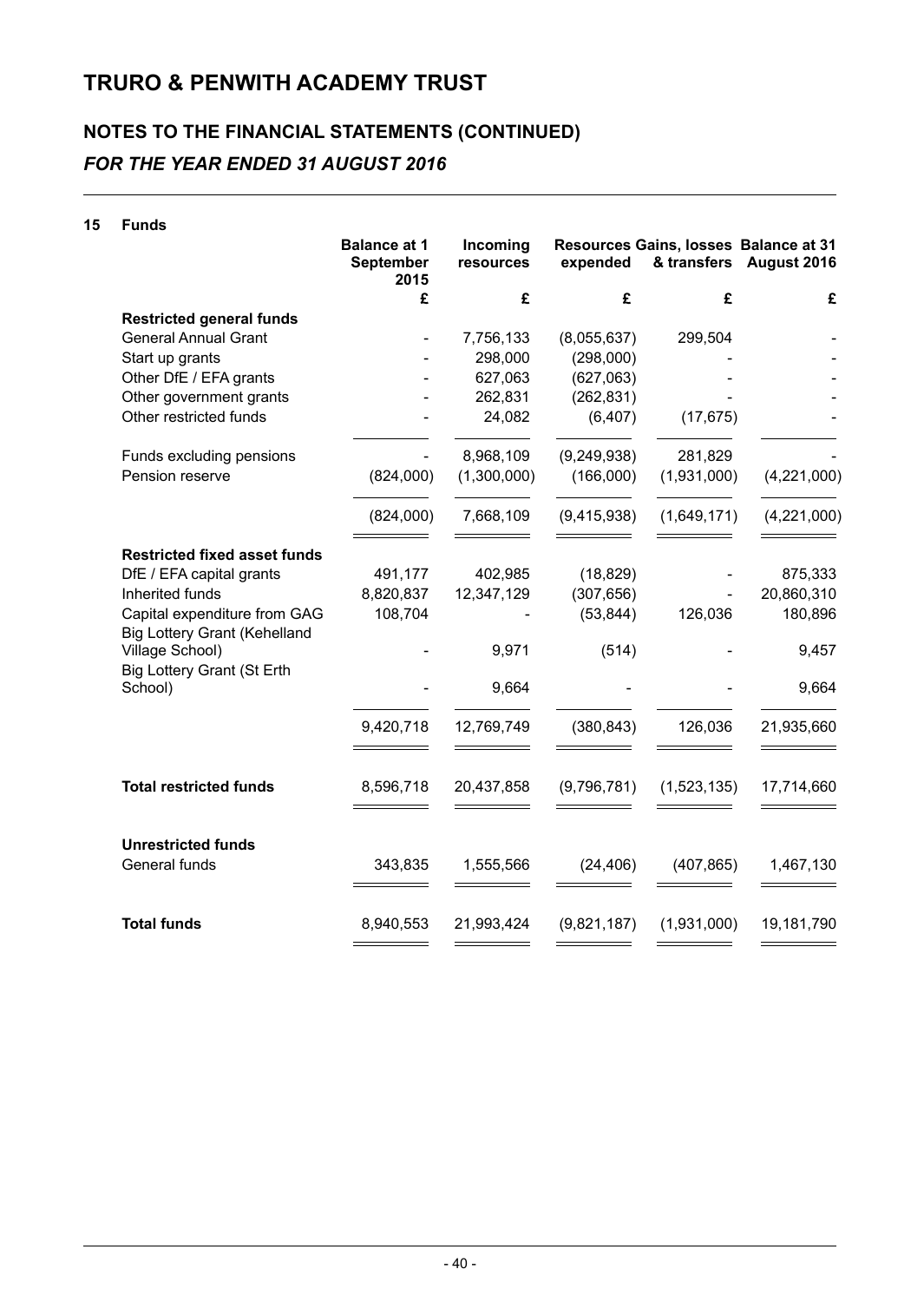## **NOTES TO THE FINANCIAL STATEMENTS (CONTINUED)** *FOR THE YEAR ENDED 31 AUGUST 2016*

#### **15 Funds (Continued)**

**Total**

The specific purposes for which the funds are to be applied are as follows:

*Restricted general funds* - The restricted general fund includes grants receivable from the Education Funding Agency and the Department for Education towards the principal activity of the multi academy trust, being the provision of education.

*Restricted fixed asset funds* - The restricted fixed asset fund includes the leasehold property, furniture and equipment and motor vehicles transferred to Truro & Penwith Academy Trust on 1 April 2014 and Education Funding Agency grants which have been received. The fund is being reduced by depreciation in the year.

Under the funding agreement with the Secretary of State, the Trust was not subject to a limit on the amount of GAG that it could carry forward at 31 August 2016.

A transfer of £407,865 was made from unrestricted reserves to restricted general reserves to cover the shortfall of income over expenditure.

A transfer of £108,361 was made from restricted general reserves to restricted fixed asset reserves being non-grant funded fixed asset additions.

#### **Total funds analysis by academy**

| Fund balances at 31 August 2016 were allocated as follows: | ινιαι<br>£  |
|------------------------------------------------------------|-------------|
| Pendeen School                                             | (42, 910)   |
| St Ives School                                             | (17, 108)   |
| St Dennis Primary Academy                                  | 270,534     |
| <b>St Just Primary School</b>                              | 156,391     |
| Kehelland Village School                                   | 102,086     |
| <b>Mithian School</b>                                      | 167,587     |
| <b>Blackwater Community Primary</b>                        |             |
| School                                                     | 61,940      |
| <b>Perranporth Community</b>                               |             |
| <b>Primary School</b>                                      | 84,036      |
| <b>Chacewater Community</b>                                |             |
| <b>Primary School</b>                                      | 73,175      |
| <b>Threemilestone School</b>                               | 237,375     |
| <b>Roche Community Primary</b>                             |             |
| School                                                     | 181,746     |
| <b>St Erth Community Primary</b>                           |             |
| School                                                     | 117,318     |
| Nancledra Primary School                                   | 53,456      |
| <b>Central services</b>                                    | 21,504      |
| Total before fixed assets fund and pension reserve         | 1,467,130   |
| Restricted fixed asset fund                                | 21,935,660  |
| Pension reserve                                            | (4,221,000) |
| <b>Total funds</b>                                         | 19,181,790  |
|                                                            |             |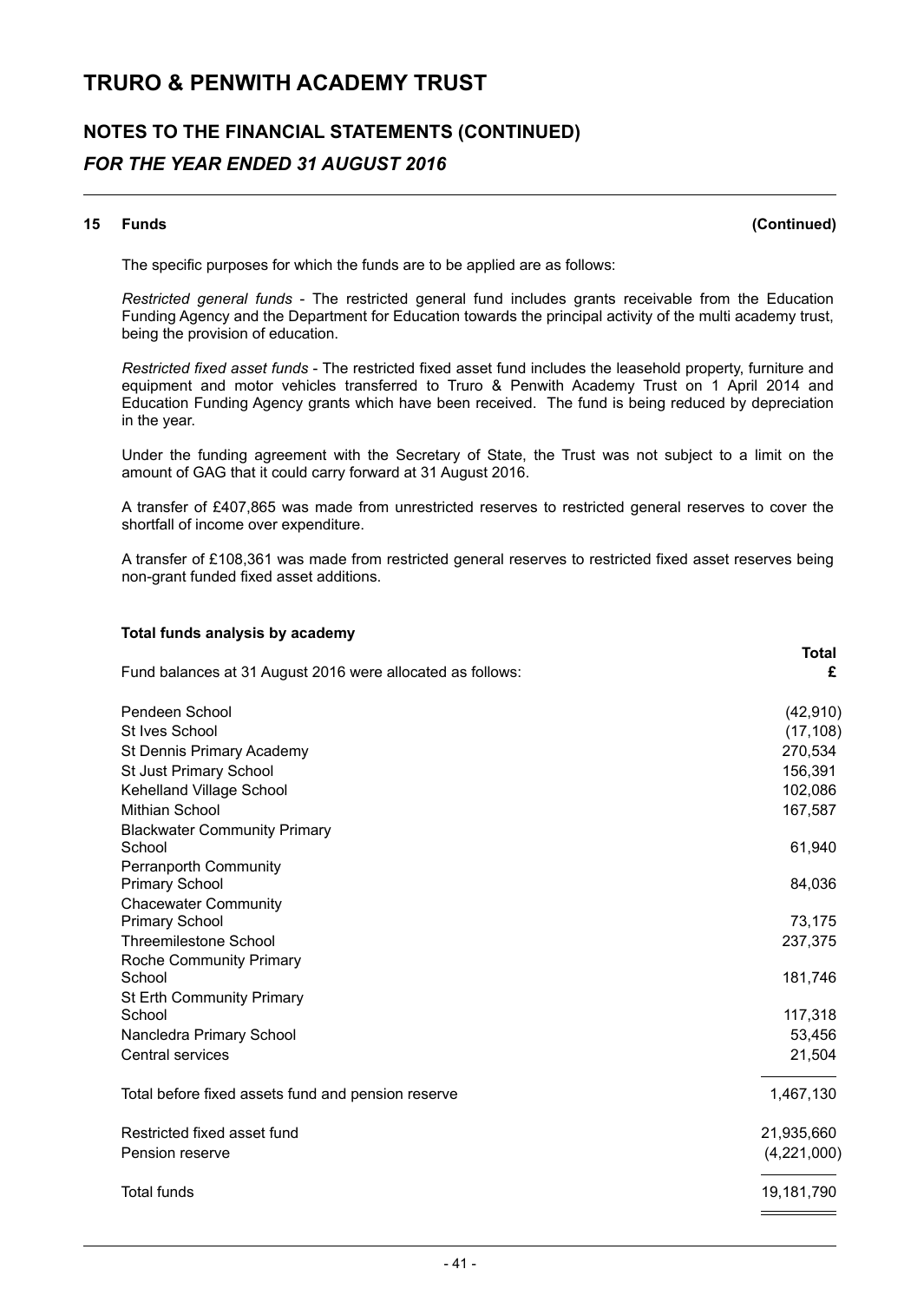## **NOTES TO THE FINANCIAL STATEMENTS (CONTINUED)** *FOR THE YEAR ENDED 31 AUGUST 2016*

#### **15 Funds (Continued)**

Pendeen School is carrying a net deficit of £42,910 (2015: £36,852) on these funds because of exceptional restructuring costs and investment in resources as part of the improvement plan for the school.

The Trust is taking the following actions to return the School to surplus:

- careful monitoring of staffing costs
- ensuring the overall position is a surplus during the next few years to bring the reserves back into a positive position

St Ives School is carrying a net deficit of £17,108 (2015: £Nil) on these funds because of exceptional restructuring costs and investment in resources as part of the improvement plan for the school.

The Trust is taking the following actions to return the School to surplus:

- careful monitoring of staffing costs
- ensuring the overall position is a surplus during the next few years to bring the reserves back into a positive position

#### **Total cost analysis by academy**

Expenditure incurred by each academy during the year was as follows:

|                                                       | <b>Teaching and</b><br>support staff<br>costs | <b>Other</b><br>educational support staff<br>costs | <b>Educational</b><br>supplies | <b>Other costs</b><br>excluding<br>depreciation | <b>Total</b> |
|-------------------------------------------------------|-----------------------------------------------|----------------------------------------------------|--------------------------------|-------------------------------------------------|--------------|
|                                                       | £                                             | £                                                  | £                              | £                                               | £            |
| Pendeen School                                        | 350,042                                       | 37,428                                             | 10,087                         | 94,368                                          | 491,925      |
| St Ives School                                        | 2,455,267                                     | 463,786                                            | 40,584                         | 562,109                                         | 3,521,746    |
| St Dennis Primary Academy                             | 706,184                                       | 79,675                                             | 16,432                         | 201,248                                         | 1,003,539    |
| St Just Primary School                                | 518,351                                       | 81,997                                             | 7,978                          | 106,485                                         | 714,811      |
| Kehelland Village School                              | 225,550                                       | 24,055                                             | 3,694                          | 38,309                                          | 291,608      |
| <b>Mithian School</b>                                 | 338,999                                       | 27,818                                             | 7,614                          | 123,328                                         | 497,759      |
| <b>Blackwater Community Primary</b>                   |                                               |                                                    |                                |                                                 |              |
| School                                                | 386,409                                       | 35,839                                             | 15,568                         | 146,071                                         | 583,887      |
| <b>Perranporth Community</b><br><b>Primary School</b> | 407,416                                       | 49,518                                             | 3,138                          | 85,489                                          | 545,561      |
| <b>Chacewater Community</b>                           |                                               |                                                    |                                |                                                 |              |
| <b>Primary School</b>                                 | 147,188                                       | 15,907                                             | 2,286                          | 68,318                                          | 233,699      |
| <b>Threemilestone School</b>                          | 414,427                                       | 40,887                                             | 4,175                          | 166,840                                         | 626,329      |
| <b>Roche Community Primary</b>                        |                                               |                                                    |                                |                                                 |              |
| School                                                | 108,779                                       | 16,407                                             | 2,330                          | 18,836                                          | 146,352      |
| St Erth Community Primary                             |                                               |                                                    |                                |                                                 |              |
| School                                                | 52,712                                        | 5,397                                              | 537                            | 16,916                                          | 75,562       |
| Nancledra Primary School                              | 31,002                                        | 2,760                                              | 230                            | 4,512                                           | 38,504       |
| Central services                                      | 15,279                                        | 243,284                                            | 4,363                          | 406,136                                         | 669,062      |
|                                                       | 6,157,605                                     | 1,124,758                                          | 119,016                        | 2,038,965                                       | 9,440,344    |
|                                                       |                                               |                                                    |                                |                                                 |              |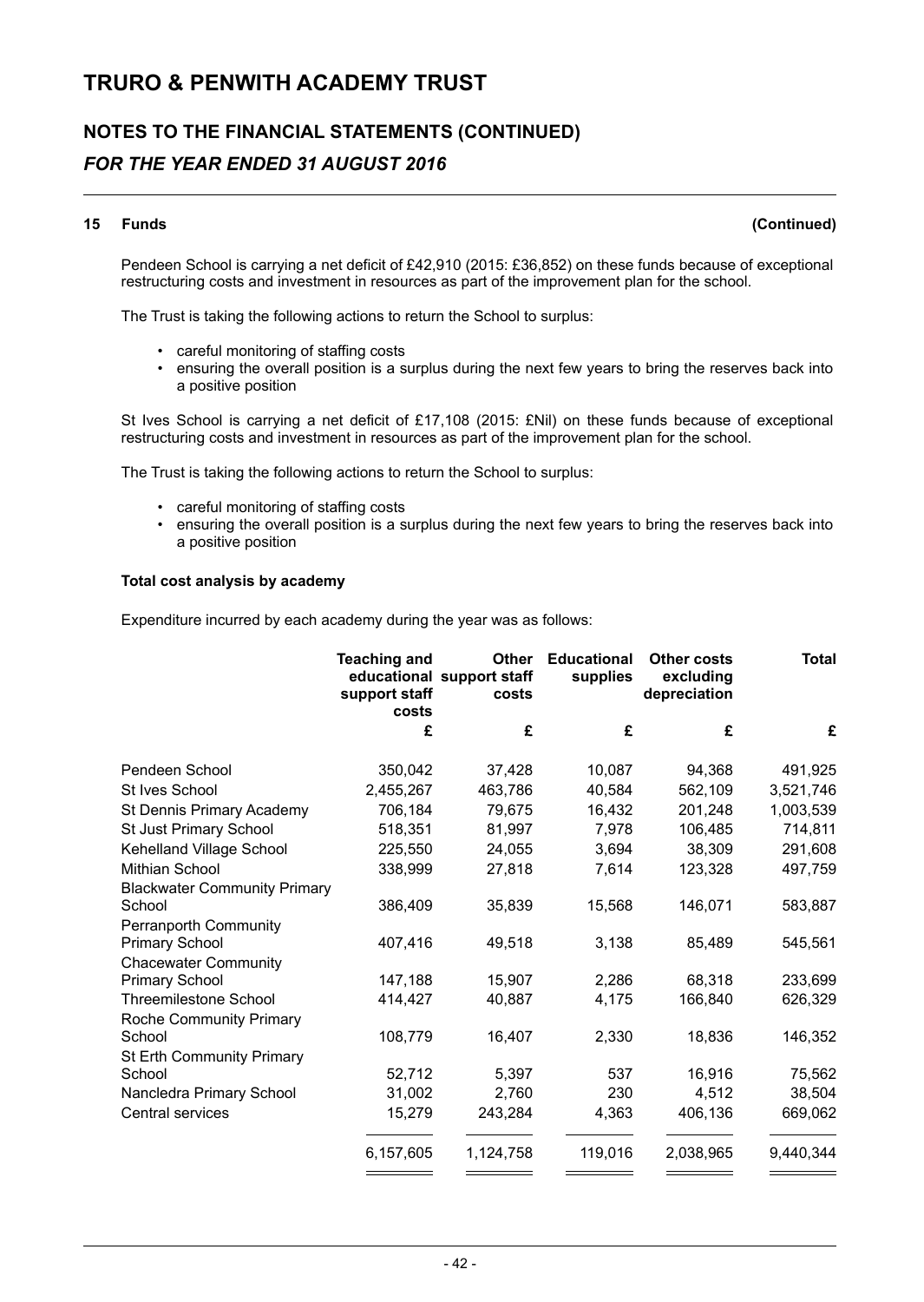## **NOTES TO THE FINANCIAL STATEMENTS (CONTINUED)** *FOR THE YEAR ENDED 31 AUGUST 2016*

#### **16 Analysis of net assets between funds**

|                                                        | <b>Unrestricted</b> |             | <b>Restricted funds:</b> | <b>Total</b>  |
|--------------------------------------------------------|---------------------|-------------|--------------------------|---------------|
|                                                        | <b>Funds</b>        | General     | <b>Fixed asset</b>       | 2016          |
|                                                        | £                   | £           |                          | £             |
| Fund balances at 31 August 2016 are<br>represented by: |                     |             |                          |               |
| Tangible fixed assets                                  |                     |             | 21,633,480               | 21,633,480    |
| Current assets                                         | 2,397,549           |             | 302,180                  | 2,699,729     |
| Creditors falling due within one year                  | (930, 419)          |             |                          | (930, 419)    |
| Defined benefit pension liability                      |                     | (4,221,000) | ۰                        | (4, 221, 000) |
|                                                        |                     |             |                          |               |
|                                                        | 1,467,130           | (4,221,000) | 21,935,660               | 19,181,790    |
|                                                        |                     |             |                          |               |

#### **17 Pensions and similar obligations**

The Trust's employees belong to two principal pension schemes: the Teachers' Pension Scheme England and Wales (TPS) for academic and related staff; and the Local Government Pension Scheme (LGPS) for non-teaching staff, which is managed by Cornwall Council. Both are multi-employer defined benefit schemes.

The pension costs are assessed in accordance with the advice of independent qualified actuaries. The latest actuarial valuation of the TPS related to the period ended 31 March 2012 and that of the LGPS related to the period ended 31 March 2013.

Contributions amounting to £161,982 (2015: £55,067) were payable to the schemes at 31 August 2016 and are included within creditors.

#### **Teachers' Pension Scheme**

#### **Introduction**

The Teachers' Pension Scheme (TPS) is a statutory, contributory, defined benefit scheme, governed by the Teachers' Pensions Regulations (2010) and, from 1 April 2014, by the Teachers' Pension Scheme Regulations 2014. Membership is automatic for full-time teachers in academies and, from 1 January 2007, automatic for teachers in part-time employment following appointment or a change of contract, although they are able to opt out.

The TPS is an unfunded scheme and members contribute on a 'pay as you go' basis - these contributions along with those made by employers are credited to the Exchequer. Retirement and other pension benefits are paid by public funds provided by Parliament.

#### **Valuation of the Teachers' Pension Scheme**

Not less than every four years the Government Actuary, using normal actuarial principles, conducts a formal actuarial review of the TPS in accordance with the Public Service Pensions (Valuations and Employer Cost Cap) Directions 2014 published by HM Treasury. The aim of the review is to specify the level of future contributions. Actuarial scheme valuations are dependent on assumptions about the value of future costs, design of benefits and many other factors. The latest actuarial valuation of the TPS was carried out as at 31 March 2012 and in accordance with the Public Service Pensions (Valuations and Employer Cost Cap) Directions 2014. The valuation report was published by the Department for Education on 9 June 2014.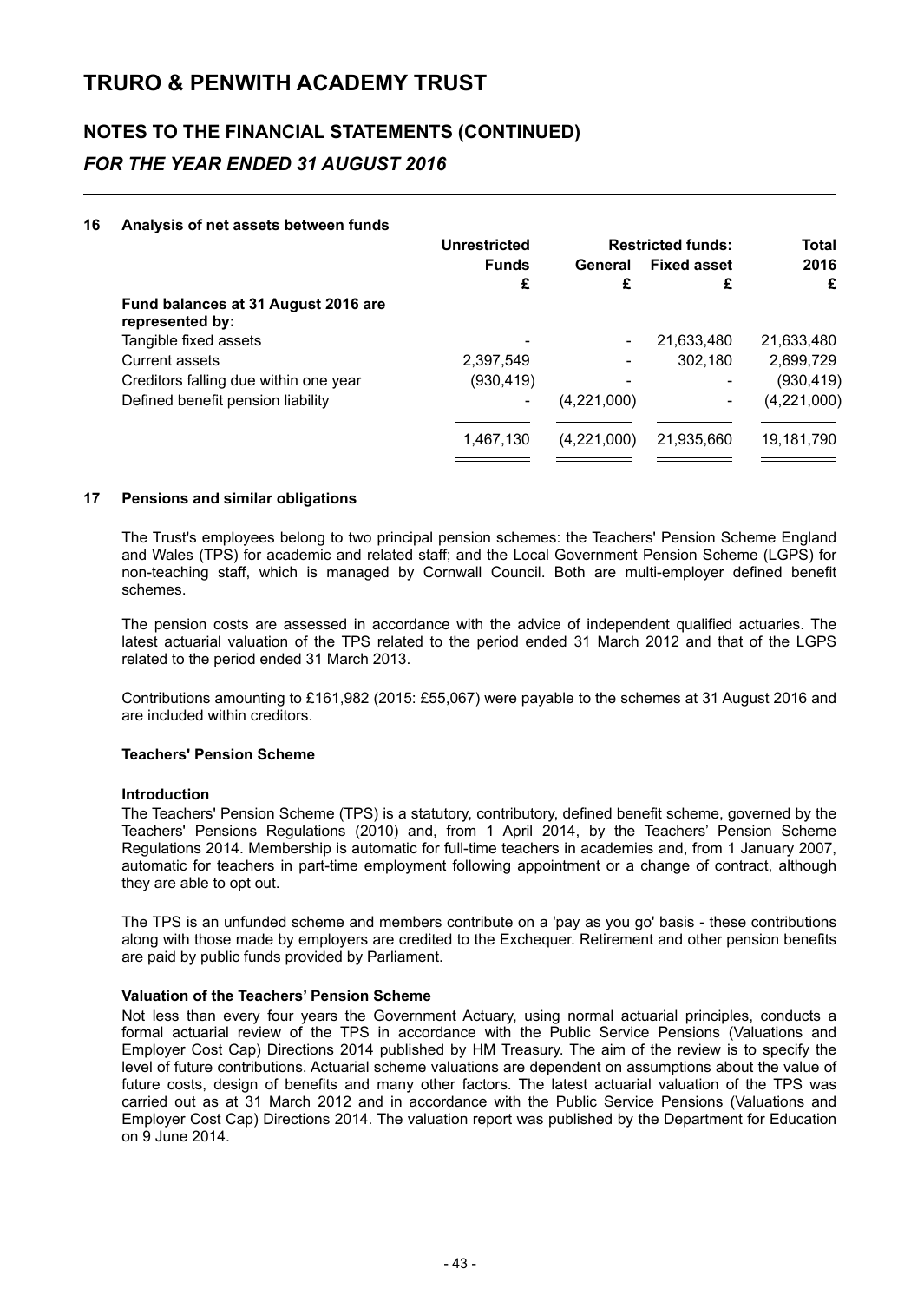## **NOTES TO THE FINANCIAL STATEMENTS (CONTINUED)** *FOR THE YEAR ENDED 31 AUGUST 2016*

#### **17 Pensions and similar obligations (Continued)**

The key elements of the valuation and subsequent consultation are:

- employer contribution rates set at 16.48% of pensionable pay (including a 0.08% employer administration charge
- total scheme liabilities (pensions currently in payment and the estimated cost of future benefits) for service to the effective date of £191,500 million, and notional assets (estimated future contributions together with the notional investments held at the valuation date) of £176,600 million giving a notional past service deficit of £14,900 million
- an employer cost cap of 10.9% of pensionable pay will be applied to future valuations
- the assumed real rate of return is 3.0% in excess of prices and 2% in excess of earnings. The rate of real earnings growth is assumed to be 2.75%. The assumed nominal rate of return is 5.06%

During the previous year the employer contribution rate was 16.48%. The TPS valuation for 2012 determined an employer rate of 16.4%, which was payable from September 2015. The next valuation of the TPS will be as at March 2016, whereupon the employer contribution rate is expected to be reassessed and will be payable from 1 April 2019.

The pension costs paid to the TPS in the period amounted to £570,456 (2015: £261,757).

A copy of the valuation report and supporting documentation is on the Teachers' Pensions website.

Under the definitions set out in FRS 102, the TPS is a multi-employer pension scheme. The trust has accounted for its contributions to the scheme as if it were a defined contribution scheme. The trust has set out above the information available on the scheme.

#### **Local Government Pension Scheme**

The LGPS is a funded defined-benefit scheme, with the assets held in separate Trustee-administered funds. The total contributions are as noted below. The agreed contribution rates for future years are 17.4% for employers and 5.5% - 12.5% for employees. The estimated value of employer contributions for the forthcoming year is £299,000.

The academy has entered into an agreement with the LGPS Trustees to make additional annual contributions of £62,300 in addition to normal funding levels, over a period of 20 years, in order to bridge the scheme deficit.

The LGPS obligation relates to the employees of the Trust who were employees transferred as part of the conversion from the maintained school (as described in note 23) together with new employees who joined the scheme in the period. The obligation in respect of employees who transferred on conversion represents their cumulative service at both the predecessor school and the Trust at the balance sheet date.

Parliament has agreed, at the request of the Secretary of State for Education, to a guarantee that, in the event of academy closure, outstanding Local Government Pension Scheme liabilities would be met by the Department for Education. The guarantee came into force on 18 July 2013.

| <b>Total contributions made</b> | 2016    | 2015    |
|---------------------------------|---------|---------|
|                                 | £       | £       |
| Employer's contributions        | 319,000 | 158,000 |
| Employees' contributions        | 93,000  | 48,000  |
| Total contributions             | 412,000 | 206,000 |
|                                 |         |         |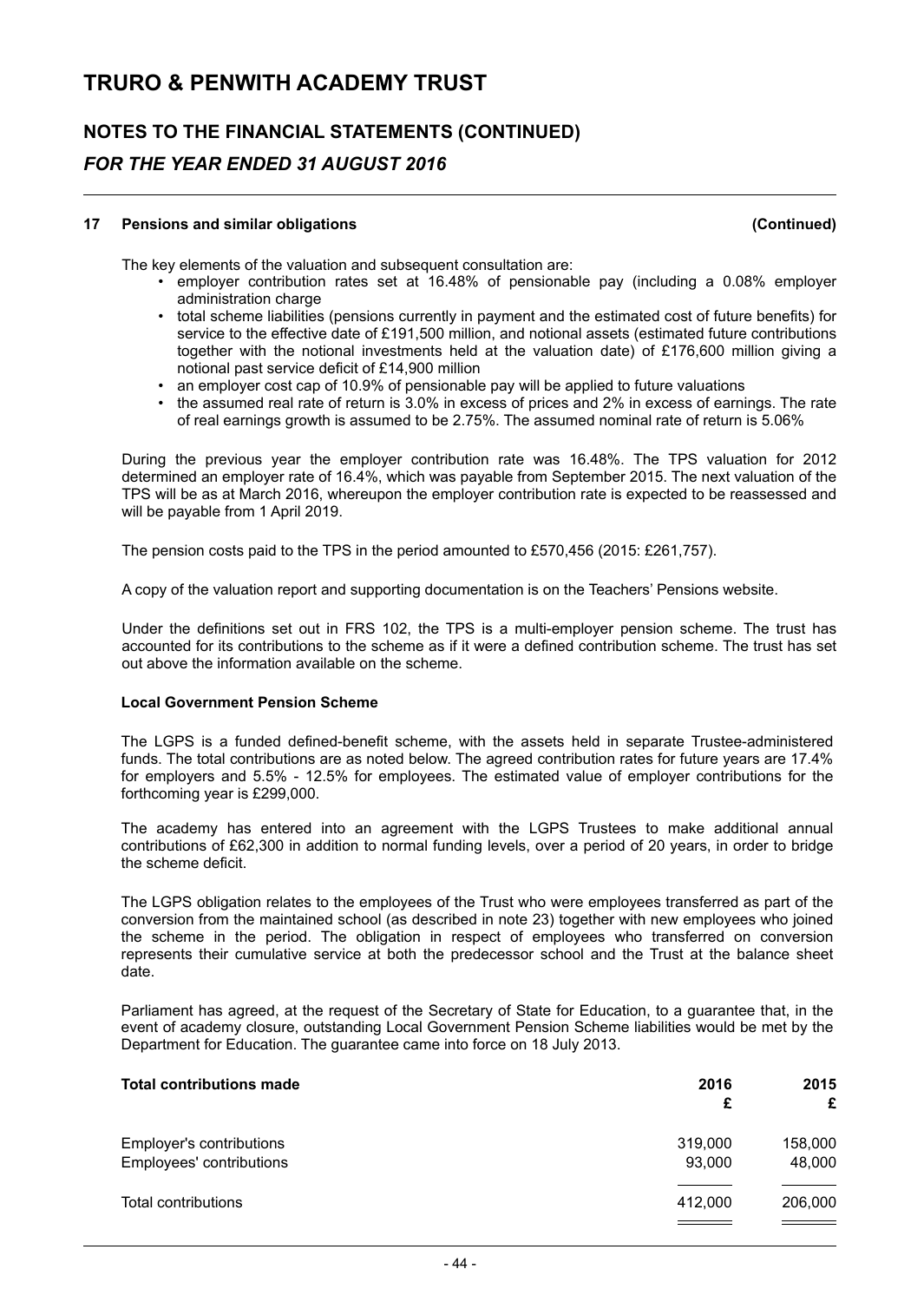## **NOTES TO THE FINANCIAL STATEMENTS (CONTINUED)** *FOR THE YEAR ENDED 31 AUGUST 2016*

| 17 | Pensions and similar obligations                                          |      | (Continued) |
|----|---------------------------------------------------------------------------|------|-------------|
|    | <b>Principal actuarial assumptions</b>                                    | 2016 | 2015        |
|    |                                                                           | %    | $\%$        |
|    | Rate of increases in salaries                                             | 4.1  | 4.6         |
|    | Rate of increase for pensions in payment                                  | 2.1  | 2.7         |
|    | Discount rate                                                             | 2.1  | 3.8         |
|    | Commutation of pensions to lump sums relating to pre-April 2008 serivces  | 40   | 40          |
|    | Commutation of pensions to lump sums relating to post-April 2008 serivces | 70   | 70          |

#### **Sensitivity analysis**

The sensitivities regarding the principal assumptions used to measure the scheme liabilities are set out below:

Change in assumptions as at 31 August 2016:

0.5% decrease in Real Discount Rate - 16% approximate increase to Employer Liability equating to approximately £1,197,000.

1 year increase in member life expectancy - 3% approximate increase to Employer Liability equating to approximately £229,000.

0.5% increase in the Salary Increase Rate - 6% approximate increase to Employer Liability equating to approximately £484,000.

0.5% increase in the Pension Increase Rate - 9% approximate increase to Employer Liability equating to approximately £669,000.

The current mortality assumptions include sufficient allowance for future improvements in mortality rates. The assumed life expectations on retirement age 65 are:

|                                               | 2016<br><b>Years</b> | 2015<br>Years     |
|-----------------------------------------------|----------------------|-------------------|
| Retiring today                                |                      |                   |
| - Males                                       | 22.2                 | 22.2              |
| - Females                                     | 24.4                 | 24.4              |
| Retiring in 20 years                          |                      |                   |
| - Males                                       | 24.4                 | 24.4              |
| - Females                                     | 26.8                 | 26.8              |
|                                               |                      |                   |
| The Trust's share of the assets in the scheme | 2016                 | 2015              |
|                                               | <b>Fair value</b>    | <b>Fair value</b> |
|                                               | £                    | £                 |
| Equities                                      | 1,634,000            | 518,000           |
| <b>Bonds</b>                                  | 1,464,000            | 630,000           |
| Property                                      | 238,000              | 88,000            |
| Other assets                                  | 68,000               | 25,000            |
| Total market value of assets                  | 3,404,000            | 1,261,000         |
|                                               |                      |                   |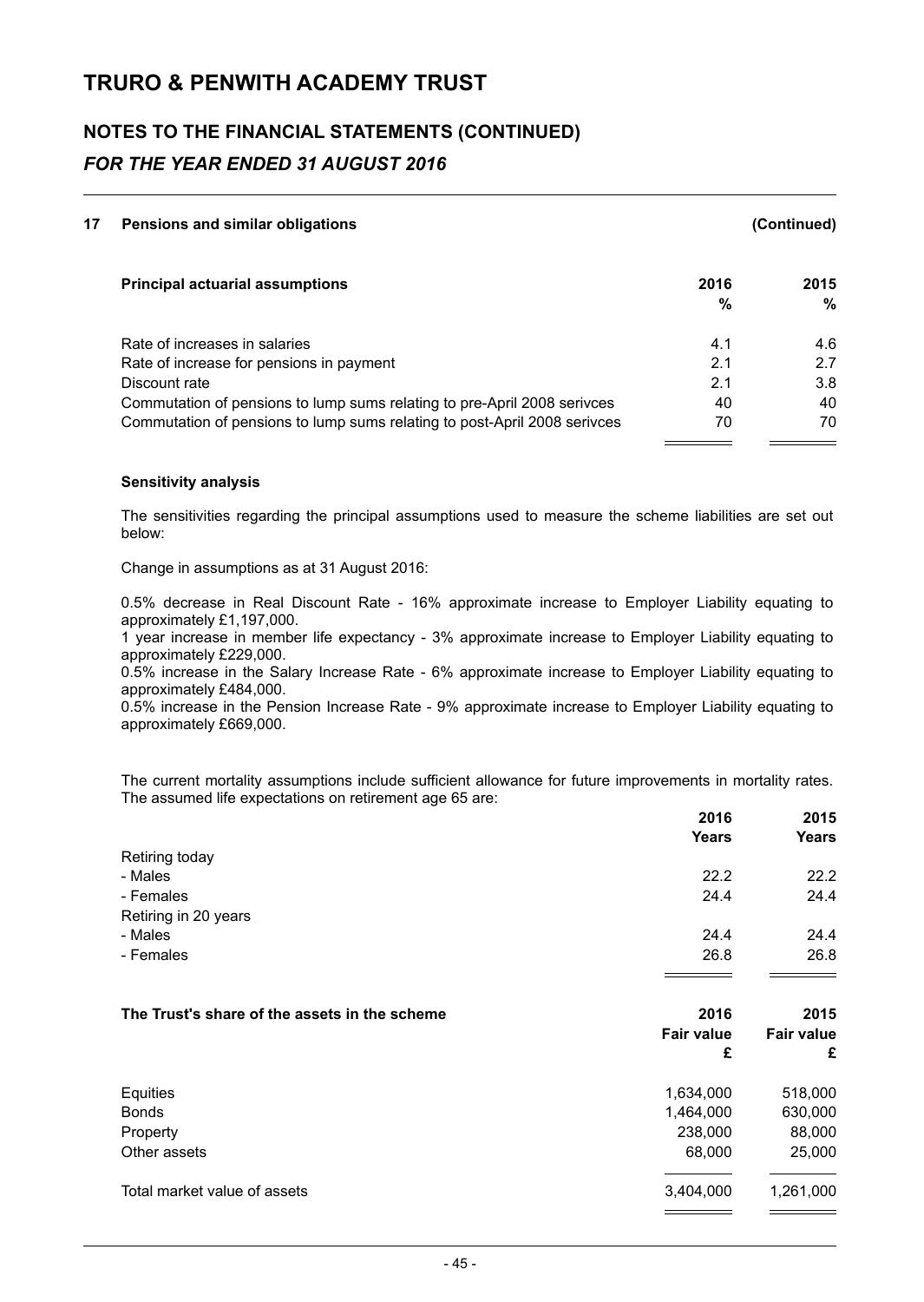## **NOTES TO THE FINANCIAL STATEMENTS (CONTINUED)** *FOR THE YEAR ENDED 31 AUGUST 2016*

| 17 | Pensions and similar obligations                                                                                                                                                                                                   |                   | (Continued)                                                                      |
|----|------------------------------------------------------------------------------------------------------------------------------------------------------------------------------------------------------------------------------------|-------------------|----------------------------------------------------------------------------------|
|    | Actual return on scheme assets - gain/(loss)                                                                                                                                                                                       | 303,000           | 37,000                                                                           |
|    | Amounts recognised in the statement of financial activities                                                                                                                                                                        | 2016<br>£         | 2015<br>£                                                                        |
|    | Current service cost (net of employee contributions)<br>Net interest cost                                                                                                                                                          | 424,000<br>61,000 | 229,000<br>29,000                                                                |
|    | Changes in the present value of defined benefit obligations                                                                                                                                                                        |                   | 2016<br>£                                                                        |
|    | Obligations at 1 September 2015<br>Obligations acquired on conversion<br>Current service cost<br>Interest cost<br>Employee contributions<br><b>Actuarial loss</b><br>At 31 August 2016                                             |                   | 2,085,000<br>2,728,000<br>424,000<br>143,000<br>93,000<br>2,152,000<br>7,625,000 |
|    | Changes in the fair value of the Trust's share of scheme assets                                                                                                                                                                    |                   | 2016<br>£                                                                        |
|    | Assets at 1 September 2015<br>Assets acquired on conversion<br>Interest income<br>Return on plan assets (excluding amounts included in net interest):<br>Actuarial gain<br><b>Employer contributions</b><br>Employee contributions |                   | 1,261,000<br>1,428,000<br>82,000<br>221,000<br>319,000<br>93,000                 |
|    | At 31 August 2016                                                                                                                                                                                                                  |                   | 3,404,000                                                                        |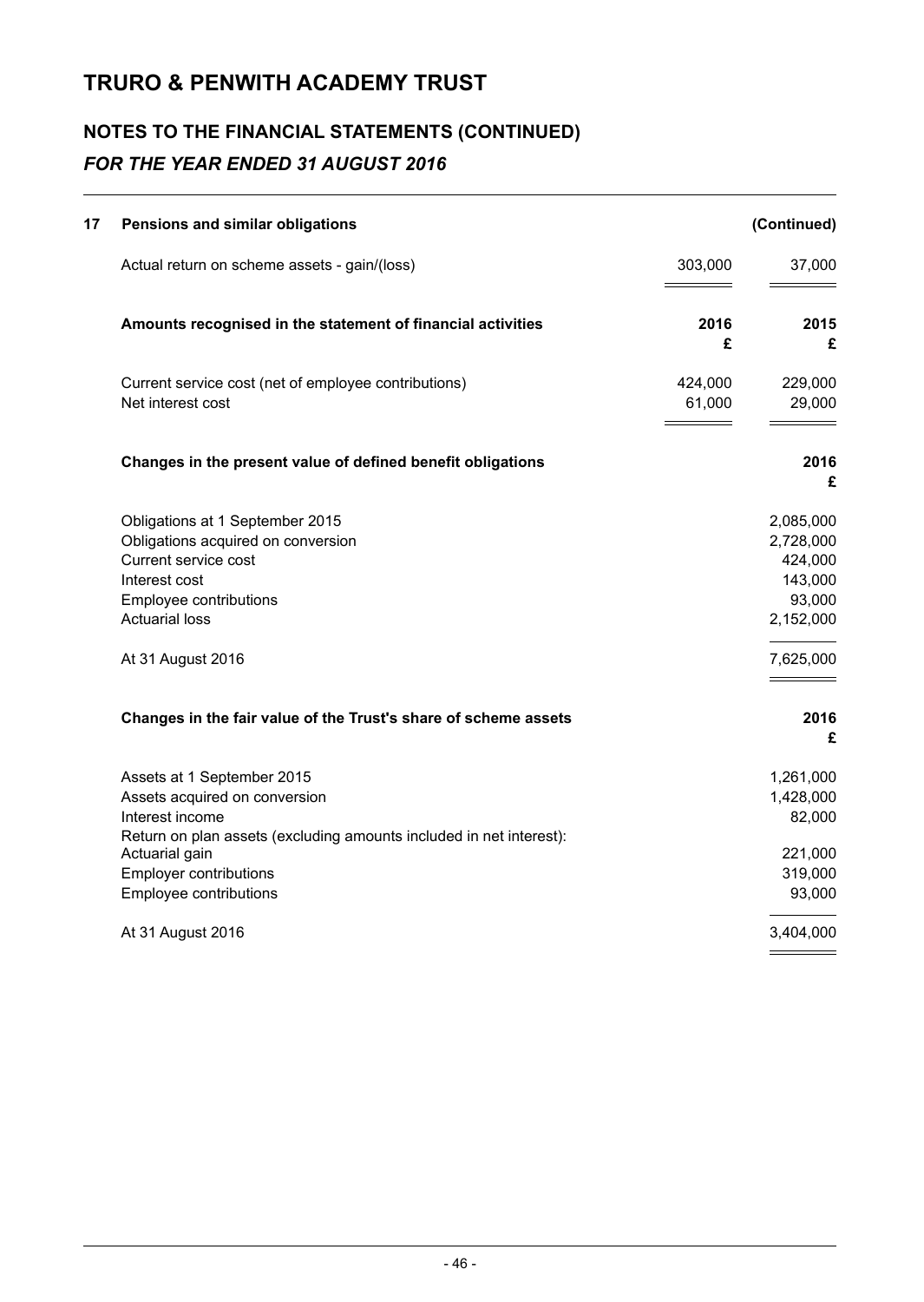## **NOTES TO THE FINANCIAL STATEMENTS (CONTINUED)** *FOR THE YEAR ENDED 31 AUGUST 2016*

#### **18 Reconciliation of net income to net cash flows from operating activities**

|                                                          | 2016<br>£      | 2015<br>£   |
|----------------------------------------------------------|----------------|-------------|
| Net income for the reporting period                      | 12,172,237     | 2,228,544   |
| Adjusted for:                                            |                |             |
| Net deficit/(surplus) transferred on conversion          | (12, 319, 416) | (2,048,777) |
| Capital grants from DfE/EFA and other capital income     | (422, 620)     | (487, 743)  |
| Investment income                                        | (2,689)        | (1, 218)    |
| Defined benefit pension costs less contributions payable | 105,000        | 71,000      |
| Defined benefit pension net finance cost/(income)        | 61,000         | 29,000      |
| Depreciation of tangible fixed assets                    | 380.843        | 209,657     |
| (Increase)/decrease in debtors                           | (1,004,167)    | (111, 796)  |
| Increase/(decrease) in creditors                         | 272,475        | 166,352     |
| Stocks, debtors and creditors transferred on conversion  | 774,154        |             |
| Net cash provided by operating activities                | 16.817         | 55.019      |

#### **19 Commitments under operating leases**

At 31 August 2016 the total future minimum lease payments under non-cancellable operating leases were as follows:

|                                   | 2016<br>£ | 2015<br>£ |
|-----------------------------------|-----------|-----------|
| Amounts due within one year       | 459,270   | 38,635    |
| Amounts due in two and five years | 1,691,293 | 54,295    |
| Amounts due after five years      | 4,412,441 |           |
|                                   | 6,563,004 | 92,930    |
|                                   |           |           |

Included in note 19, commitments under operating leases, are total future minimum lease payments under non-cancellable operating leases relating to the Trust's obligation under Private Finance Initiative (PFI) agreements. The Trust has given due regard to the guidance in the Academies Account Direction 2015/16 and FRS 102 and has determined that the Schools which have PFI contracts are not required to account for any assets held under service concession arrangements.

| Amounts due within one year            | £381.589   |
|----------------------------------------|------------|
| Amounts due between two and five years | £1,526,356 |
| Amounts due after five years           | £4,085,850 |

#### **20 Capital commitments**

|                                                             | 2016   | 2015 |
|-------------------------------------------------------------|--------|------|
| Expenditure contracted for but not provided in the accounts | 54.689 | -    |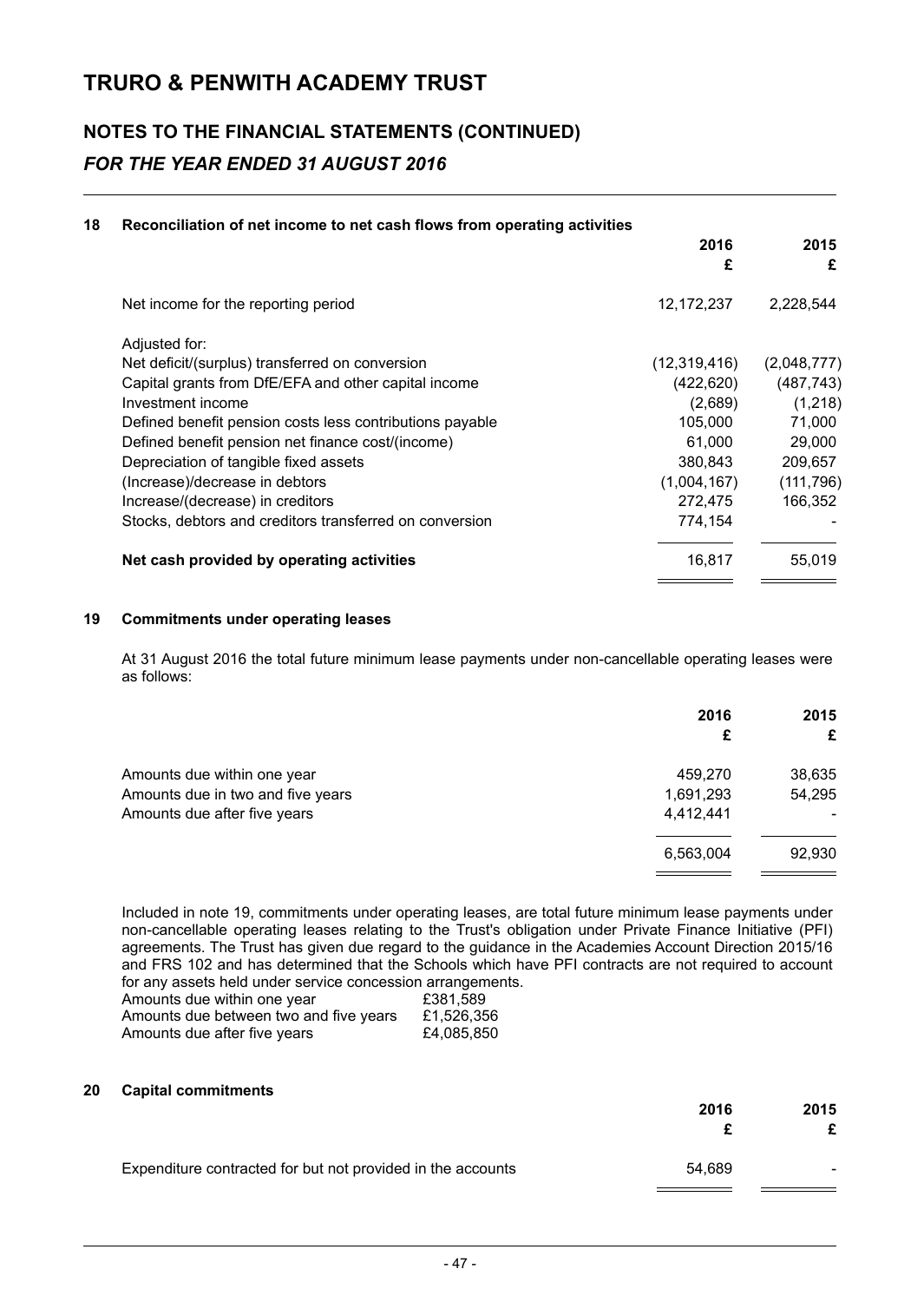## **NOTES TO THE FINANCIAL STATEMENTS (CONTINUED)** *FOR THE YEAR ENDED 31 AUGUST 2016*

#### **21 Related party transactions**

Owing to the nature of the Trust's operations and the composition of the Board of Trustees being drawn from local public and private sector organisations, transactions may take place with organisations in which the Trust has an interest. All transactions involving such organisations are conducted at arm's length and in accordance with the Trust's financial regulations and normal procurement procedures. The following related party transaction took place in the period of account.

*Truro and Penwith College* - A Corporate Trustee. Transactions with no profit element totalling £188,498 (2015: £149,904), relating to recharges of costs to the Trust, and £1,820 (2015: £Nil), relating to income received from the College, took place in the period. £13,495 (2015: £Nil) was owed by the Trust as at 31 August 2016.

#### **22 Members' liability**

Each Member of the charitable company undertakes to contribute to the assets of the company in the event of it being wound up while he or she is a Member, or within one year after he or she ceases to be a Member, such amount as may be required, not exceeding £10 for the debts and liabilities contracted before he or she ceases to be a Member.

#### **23 Conversion to an academy**

On 1 September 2015 Mithian School and Blackwater Community Primary School; 1 November 2015 St Just Primary School; 1 January 2016 Kehelland Village Hall and Perranporth School; 1 May 2016 Chacewater Community Primary School and Threemilestone School; 1 July 2016 Roche Community Primary School and St Erth Community Primary School; and 1 August 2016 Nancledra County Primary School converted to academy trust status under the Academies Act 2010 and all the operations and assets and liabilities were transferred to Truro & Penwith Academy Trust from Cornwall Council for £nil consideration.

The transfer has been accounted for as a combination that is in substance a gift. The assets and liabilities transferred were valued at their fair values and recognised in the balance sheet under the appropriate headings with a corresponding net amount recognised as a net gain in the statement of financial activities as donations – transfer from local authority on conversion.

The following table sets out the fair values of the identifiable assets and liabilities transferred and an analysis of their recognition in the statement of financial activities.

| Academy                                    | Location          | Date of conversion |
|--------------------------------------------|-------------------|--------------------|
| <b>St Just Primary School</b>              | <b>St Just</b>    | 1 November 2015    |
| Kehelland Village School                   | Kehelland         | 1 January 2016     |
| Mithian School                             | Mithian           | 1 September 2015   |
| <b>Blackwater Community Primary School</b> | <b>Blackwater</b> | 1 September 2015   |
| Perranporth Community Primary School       | Perranporth       | 1 January 2016     |
| <b>Chacewater Community Primary School</b> | Chacewater        | 1 May 2016         |
| Threemilestone School                      | Threemilestone    | 1 May 2016         |
| Roche Community Primary School             | Roche             | 1 July 2016        |
| St Erth Community Primary School           | St Erth           | 1 July 2016        |
| Nancledra Primary School                   | Nancledra         | 1 August 2016      |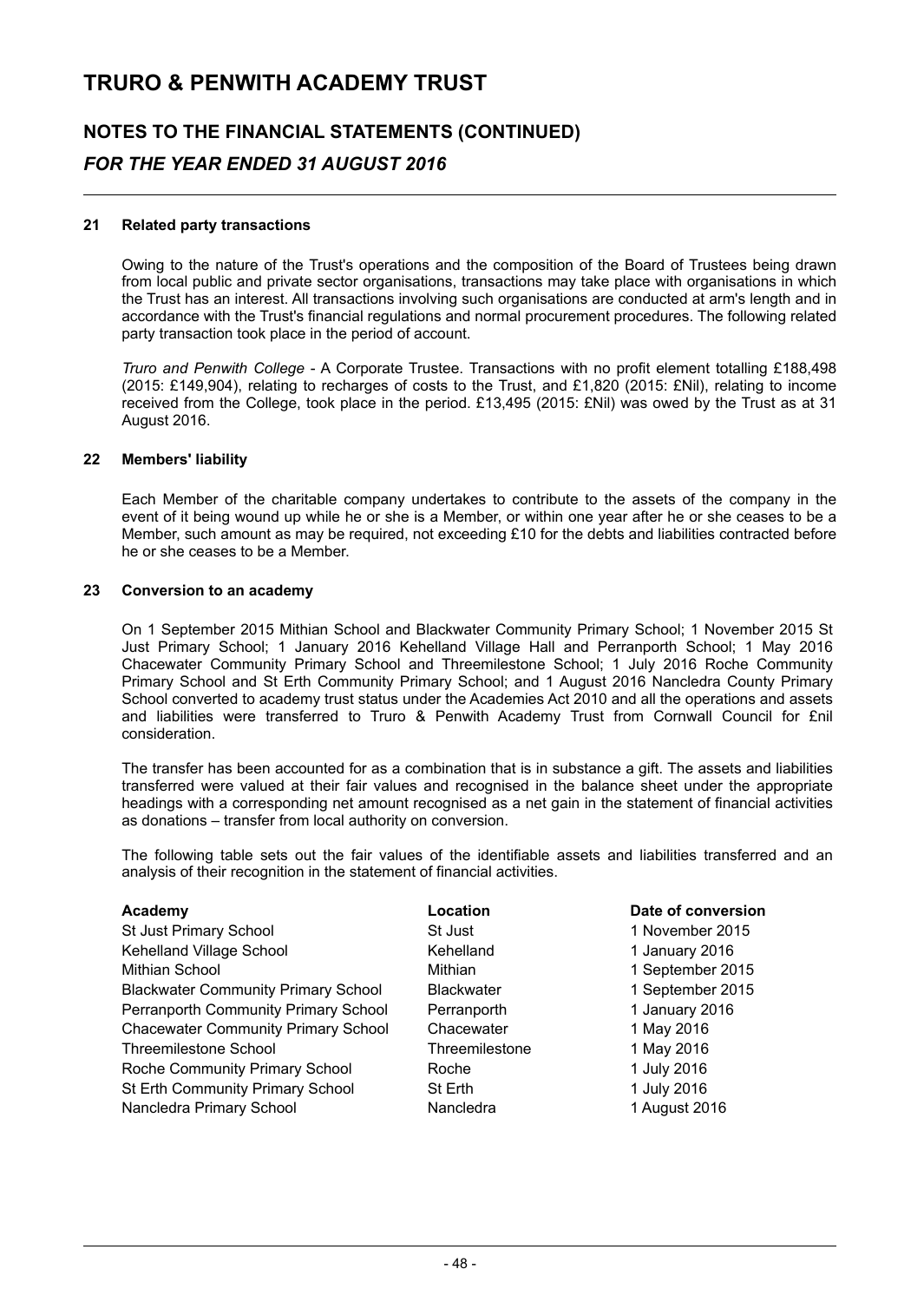## **NOTES TO THE FINANCIAL STATEMENTS (CONTINUED)** *FOR THE YEAR ENDED 31 AUGUST 2016*

| 23 | <b>Conversion to an academy</b> | (Continued) |
|----|---------------------------------|-------------|
|    | Net assets transferred:         | 2016<br>£   |
|    | Freehold land and buildings     | 1,242,666   |
|    | Leasehold land and buildings    | 11,104,463  |
|    | Cash                            | 498,133     |
|    | LGPS pension surplus/(deficit)  | (1,300,000) |
|    | Other debtors                   | 774,154     |
|    |                                 | 12,319,416  |

|                                      | <b>Unrestricted</b> | <b>Restricted funds:</b> |                    | <b>Total</b> |
|--------------------------------------|---------------------|--------------------------|--------------------|--------------|
|                                      | <b>Funds</b>        | General                  | <b>Fixed asset</b> | 2016<br>£    |
| Funds surplus/(deficit) transferred: | £                   | £                        | £                  |              |
| Fixed assets funds                   | ۰                   |                          | 12,347,129         | 12,347,129   |
| LA budget funds                      | 1,198,778           |                          |                    | 1,198,778    |
| School private fund                  | 73.509              | $\overline{\phantom{0}}$ | -                  | 73.509       |
| LGPS pension funds                   | ۰                   | (1,300,000)              | ۰                  | (1,300,000)  |
|                                      | 1,272,287           | (1,300,000)              | 12,347,129         | 12,319,416   |
|                                      |                     |                          |                    |              |

Land and buildings for Mithian School, Blackwater Community Primary School, Kehelland Village School, Perranporth School, Chacewater Community Primary School, Threemilestone School, Roche Community Primary School, St Erth Community Primary School and Nancledra County Primary School have been transferred to Truro and Penwith Academy Trust from Cornwall Council under a 125 year lease.

The freehold land and buildings for St Just Primary School have been transferred to Truro and Penwith Academy Trust from Cornwall Council.

#### **24 Reconciliations on adoption of FRS 102**

#### **Reconciliation of funds for the previous financial period**

|                                                            | 1 September<br>2014 | 31 August<br>2015<br>£ |
|------------------------------------------------------------|---------------------|------------------------|
| Funds as reported under previous UK GAAP and under FRS 102 | 6,685,009           | 8,940,553              |
| Change in recognition of LGPS interest cost                |                     |                        |